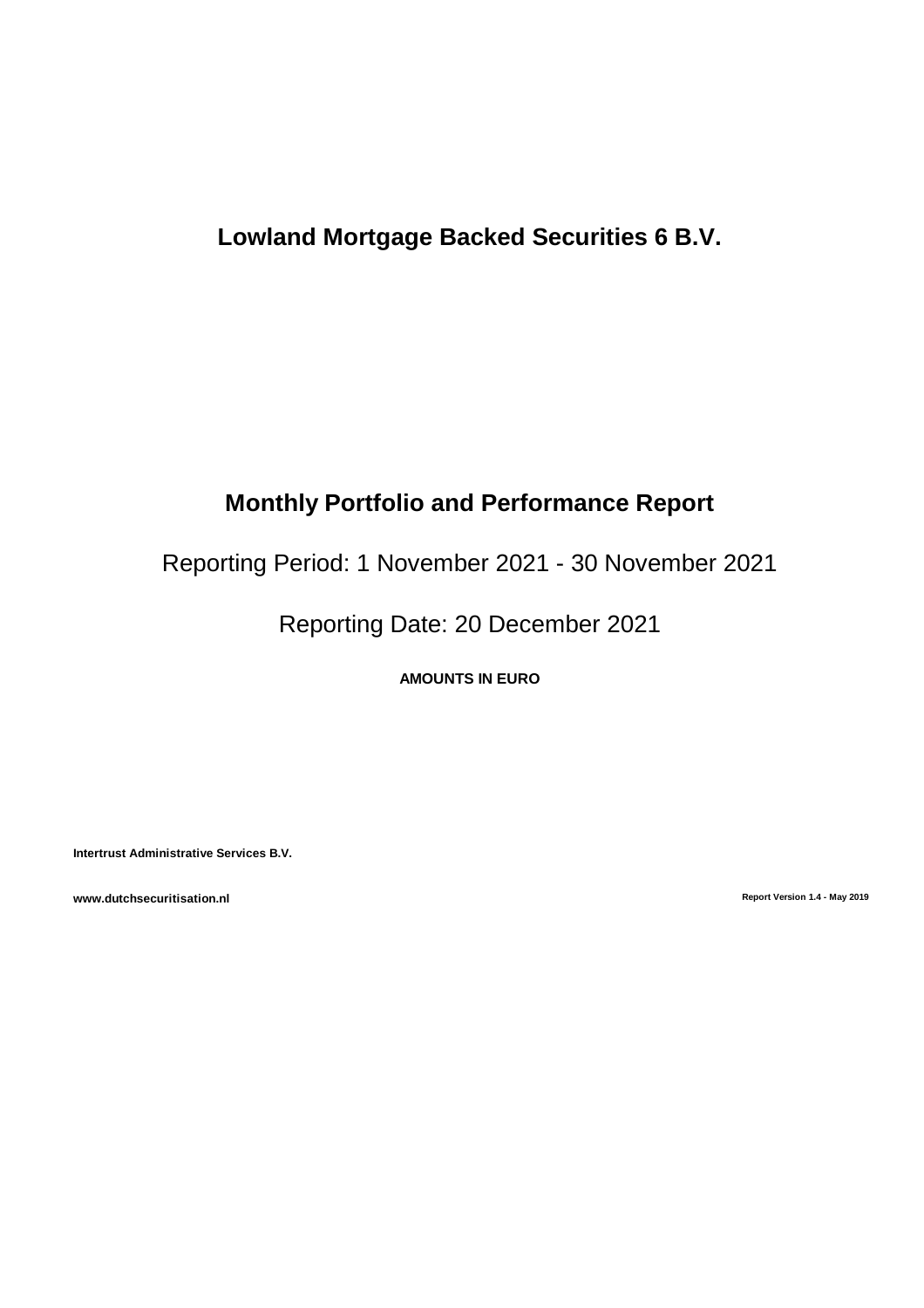### **Table of Contents**

|                                        | Page |
|----------------------------------------|------|
| <b>Key Dates</b>                       | 3    |
| The Mortgage Loan Portfolio            | 4    |
| Delinquencies                          | 5    |
| <b>Foreclosure Statistics - Total</b>  | 6    |
| Foreclosure Statistics - NHG Loans     |      |
| Foreclosure Statistics - Non NHG Loans | 9    |
| <b>Performance Ratios</b>              | 10   |
| <b>Key Characteristics</b>             | 11   |
| <b>Stratification Tables</b>           | 12   |
| Glossary                               | 47   |
| <b>Contact Information</b>             | 50   |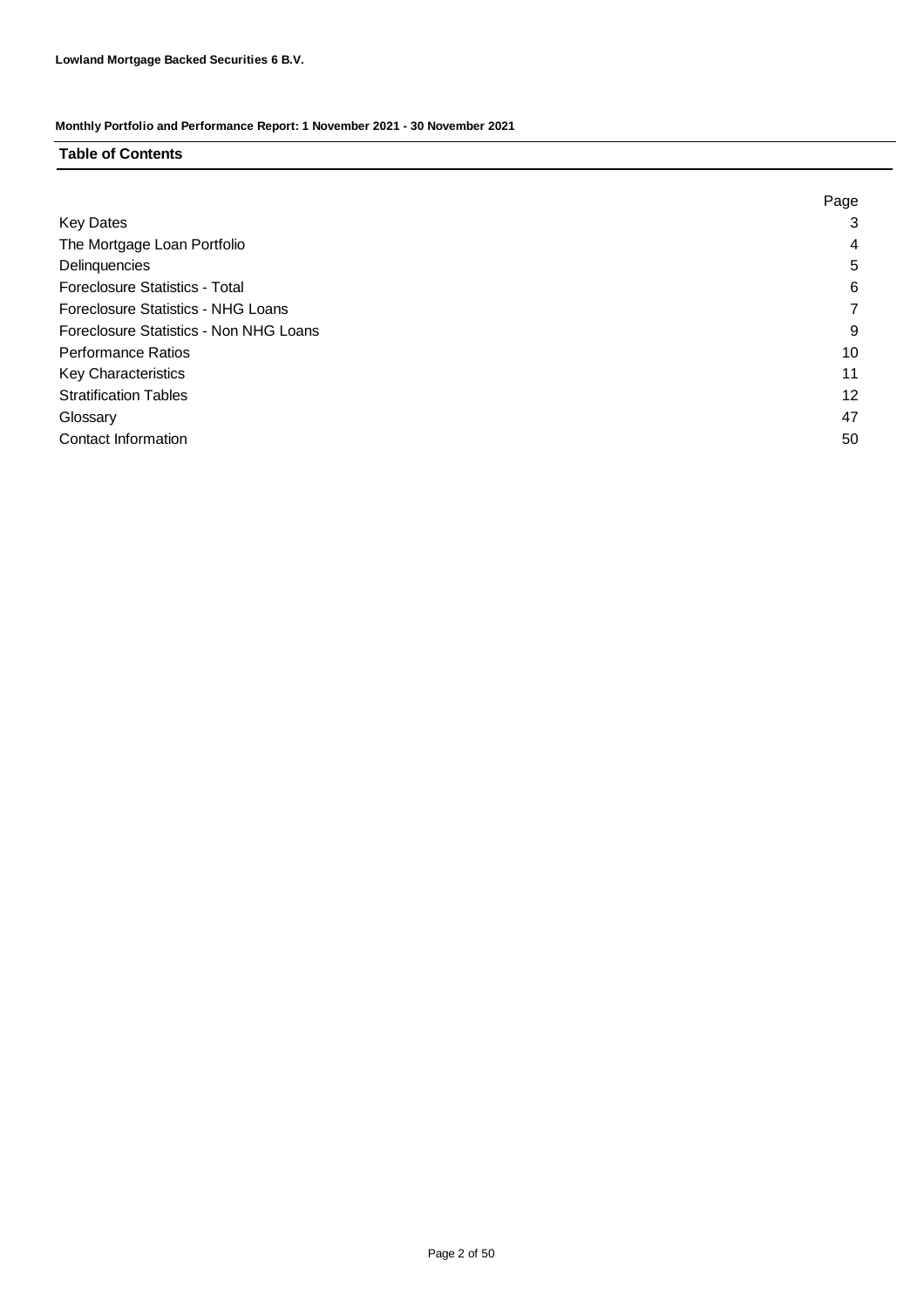| <b>Key Dates</b>                                             |                                                            |                                                        |                                                        |                                                        |                                                            |                                                            |
|--------------------------------------------------------------|------------------------------------------------------------|--------------------------------------------------------|--------------------------------------------------------|--------------------------------------------------------|------------------------------------------------------------|------------------------------------------------------------|
| <b>Note Class</b>                                            | Class A1                                                   | Class A2                                               | Class B                                                | Class C                                                | Class D                                                    | <b>Class E</b>                                             |
|                                                              |                                                            |                                                        |                                                        |                                                        |                                                            |                                                            |
| <b>Key Dates</b>                                             |                                                            |                                                        |                                                        |                                                        |                                                            |                                                            |
| <b>Closing Date</b>                                          | 22 Oct 2018                                                | 22 Oct 2018                                            | 22 Oct 2018                                            | 22 Oct 2018                                            | 22 Oct 2018                                                | 22 Oct 2018                                                |
| First Optional Redemption Date                               | 18 Oct 2023                                                | 18 Oct 2023                                            | 18 Oct 2023                                            | 18 Oct 2023                                            | 18 Oct 2023                                                | 18 Oct 2023                                                |
| Step Up Date                                                 | N/A                                                        | N/A                                                    | N/A                                                    | N/A                                                    | N/A                                                        | N/A                                                        |
| Original Weighted Average Life                               | N/A                                                        | N/A                                                    | N/A                                                    | N/A                                                    | N/A                                                        | N/A                                                        |
| (expected)<br>Legal Maturity Date                            | 18 Oct 2055                                                | 18 Oct 2055                                            | 18 Oct 2055                                            | 18 Oct 1955                                            | 18 Oct 1955                                                | 18 Oct 1955                                                |
| Portfolio Date                                               | 30 Nov 2021                                                | 30 Nov 2021                                            | 30 Nov 2021                                            | 30 Nov 2021                                            | 30 Nov 2021                                                | 30 Nov 2021                                                |
| <b>Determination Date</b>                                    | 16 Dec 2021                                                | 16 Dec 2021                                            | 16 Dec 2021                                            | 16 Dec 2021                                            | 16 Dec 2021                                                | 16 Dec 2021                                                |
| Interest Payment Date                                        | 20 Dec 2021                                                | 20 Dec 2021                                            | N/A                                                    | N/A                                                    | N/A                                                        | N/A                                                        |
| <b>Principal Payment Date</b>                                | 20 Dec 2021                                                | 20 Dec 2021                                            | 20 Dec 2021                                            | 20 Dec 2021                                            | 20 Dec 2021                                                | 20 Dec 2021                                                |
| <b>Current Reporting Period</b><br>Previous Reporting Period | 1 Nov 2021 -<br>30 Nov 2021<br>1 Oct 2021 ·<br>31 Oct 2021 | 1 Nov 2021<br>30 Nov 2021<br>1 Oct 2021<br>31 Oct 2021 | 1 Nov 2021<br>30 Nov 2021<br>1 Oct 2021<br>31 Oct 2021 | 1 Nov 2021<br>30 Nov 2021<br>1 Oct 2021<br>31 Oct 2021 | 1 Nov 2021 -<br>30 Nov 2021<br>1 Oct 2021 -<br>31 Oct 2021 | 1 Nov 2021 -<br>30 Nov 2021<br>1 Oct 2021 -<br>31 Oct 2021 |
| <b>Accrual Start Date</b>                                    | 18 Nov 2021                                                | 18 Nov 2021                                            | N/A                                                    | N/A                                                    | N/A                                                        | N/A                                                        |
| Accrual End Date                                             | 20 Dec 2021                                                | 20 Dec 2021                                            | N/A                                                    | N/A                                                    | N/A                                                        | N/A                                                        |
| Accrual Period (in days)                                     | 32                                                         | 30                                                     | N/A                                                    | N/A                                                    | N/A                                                        | N/A                                                        |
| Fixing Date Reference Rate                                   | 16 Nov 2021                                                | N/A                                                    | N/A                                                    | N/A                                                    | N/A                                                        | N/A                                                        |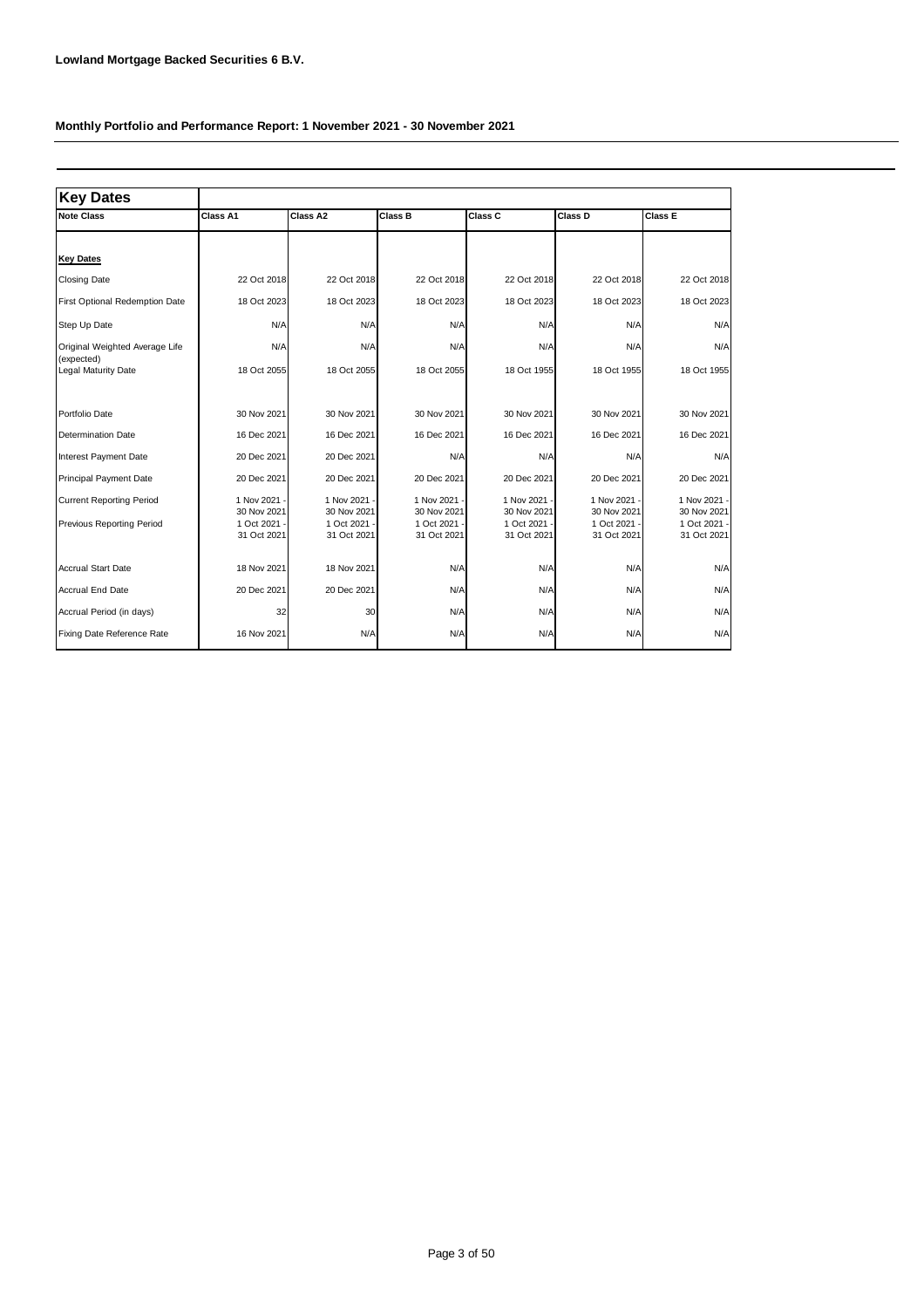| The Mortgage Loan Portfolio                                               |       |                  |
|---------------------------------------------------------------------------|-------|------------------|
| <b>Number of Mortgage Loans</b>                                           |       |                  |
| Number of Mortgage Loans at the beginning of the Reporting Period         |       | 12,559           |
| Matured Mortgage Loans                                                    | -/-   | $\mathbf 0$      |
| Prepaid Mortgage Loans                                                    | -/-   | 103              |
| Further Advances / Modified Mortgage Loans                                |       | $\mathbf 0$      |
| Replacements                                                              |       | $\mathbf 0$      |
| Replenishments                                                            |       | 121              |
| Loans repurchased by the Seller                                           | -/-   | 3                |
| Foreclosed Mortgage Loans                                                 | $-/-$ | $\overline{1}$   |
| Others                                                                    |       | $\mathbf 0$      |
| Number of Mortgage Loans at the end of the Reporting Period               |       | 12,573           |
| <b>Amounts</b>                                                            |       |                  |
| Net Outstanding balance at the beginning of the Reporting Period          |       | 2,499,999,660.50 |
| <b>Scheduled Principal Receipts</b>                                       | -/-   | 4,595,772.96     |
| Prepayments                                                               | -/-   | 19,779,570.52    |
| Further Advances / Modified Mortgage Loans                                |       | 0.00             |
| Replacements                                                              |       | 0.00             |
| Replenishments                                                            |       | 25,041,141.74    |
| Loans repurchased by the Seller                                           | -/-   | 639,925.26       |
| Foreclosed Mortgage Loans                                                 | $-/-$ | 26,020.56        |
| Others                                                                    |       | 0.00             |
| Rounding                                                                  |       | 0.00             |
| Net Outstanding balance at the end of the Reporting Period                |       | 2,499,999,512.94 |
| <b>Amount of Construction Deposit Obligations</b>                         |       |                  |
| Construction Deposit Obligations at the beginning of the Reporting Period |       | 18,463,057.64    |
| Changes in Construction Deposit Obligations                               |       | $-2,764,047.45$  |
| Construction Deposit Obligations at the end of the Reporting Period       |       | 15,699,010.19    |
| <b>Amount of Saving Deposits</b>                                          |       |                  |
| Saving Deposit at the beginning of the Reporting Period                   |       | $-53,276,410.62$ |
| Changes in Saving Deposits                                                |       | $-1,541,282.92$  |
| Saving Deposits at the end of the Reporting Period                        |       | $-54,817,693.54$ |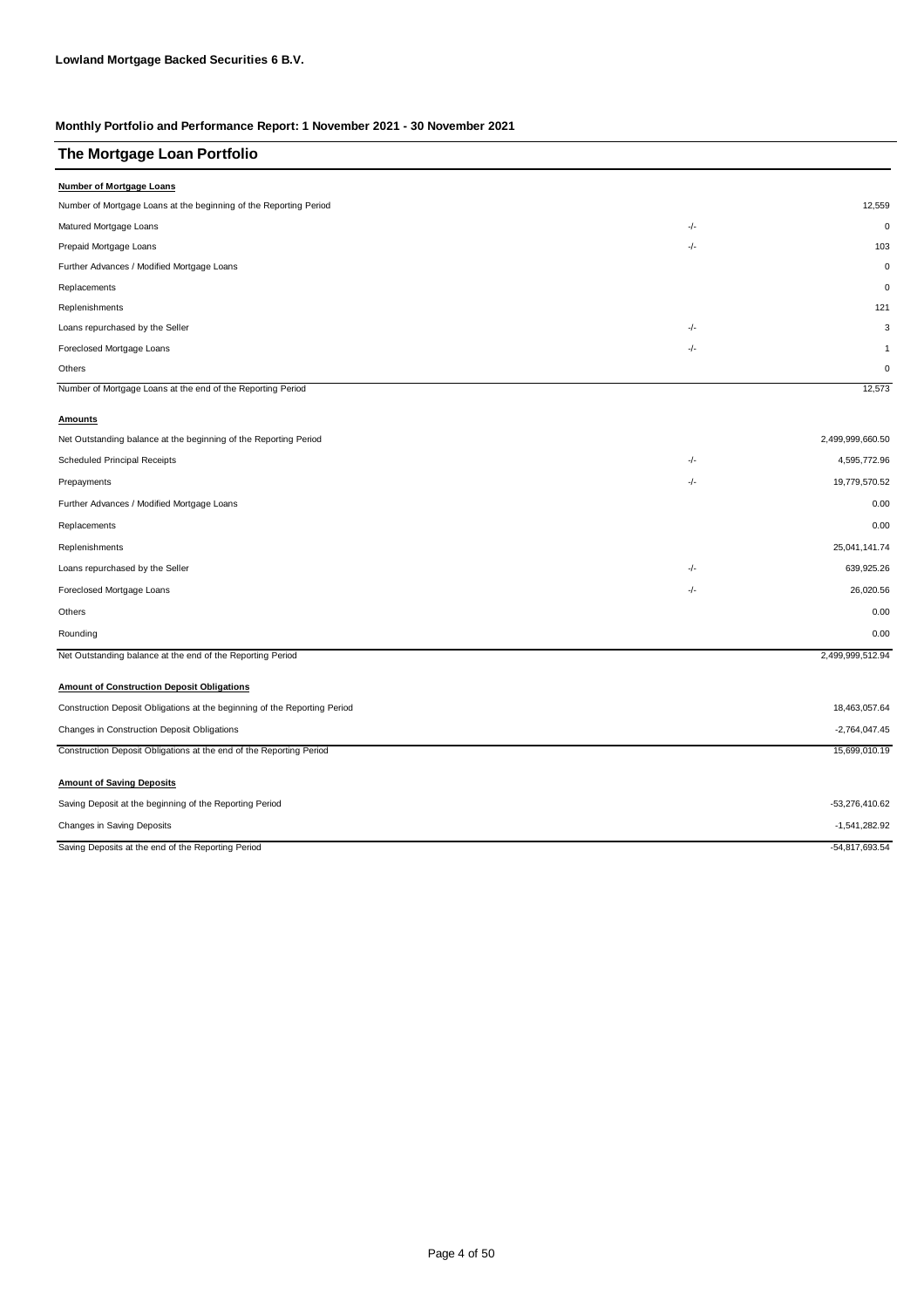| From $(>=)$ | Until ( <= | <b>Arrears Amount</b> | Aggregate                         | % of Total | Nr of Mortgage | % of Total | Weighted          |                            | Weighted Weighted Average |
|-------------|------------|-----------------------|-----------------------------------|------------|----------------|------------|-------------------|----------------------------|---------------------------|
|             |            |                       | <b>Outstanding Not.</b><br>Amount |            | Loans          |            | Average<br>Coupon | Average<br><b>Maturity</b> | <b>CLTOMV</b>             |
| Performing  |            | 0.00                  | 2,479,726,428.35                  | 99.19%     | 12,449         | 99.01%     | 2.19%             | 23.62                      | 80.01%                    |
| $\leq$      | 29 days    | 41,289.96             | 10,425,270.31                     | 0.42%      | 62             | 0.49%      | 2.37%             | 22.38                      | 86.05%                    |
| 30 days     | 59 days    | 21,081.61             | 4,182,843.55                      | 0.17%      | 23             | 0.00%      | 0.00%             | 0.00                       | 0.00%                     |
| 60 days     | 89 days    | 13,701.26             | 1,332,178.64                      | 0.05%      | 10             | 0.26%      | 2.62%             | 18.45                      | 90.25%                    |
| 90 days     | 119 days   | 9,039.80              | 794,586.41                        | 0.03%      | 6              | 0.01%      | 2.48%             | 13.36                      | 98.99%                    |
| 120 days    | 149 days   | 20,977.53             | 978,329.63                        | 0.04%      | 6              | 0.04%      | 2.21%             | 19.17                      | 83.57%                    |
| 150 days    | 179 days   | 9.746.28              | 469.403.59                        | 0.02%      | 3              | 0.05%      | 2.94%             | 16.23                      | 83.03%                    |
| 180 days    | $\geq$     | 98,462.17             | 2,090,472.46                      | 0.08%      | 14             | 0.14%      | 2.41%             | 20.28                      | 84.21%                    |
|             | Total      | 214,298.61            | 2,499,999,512.94                  | 100.00%    | 12,573         | 100.00%    | 2.19%             | 23.59                      | 80.08%                    |

| <b>Weighted Average</b> | 1,811.22  |
|-------------------------|-----------|
| Minimum                 | 80.39     |
| Maximum                 | 14,112.49 |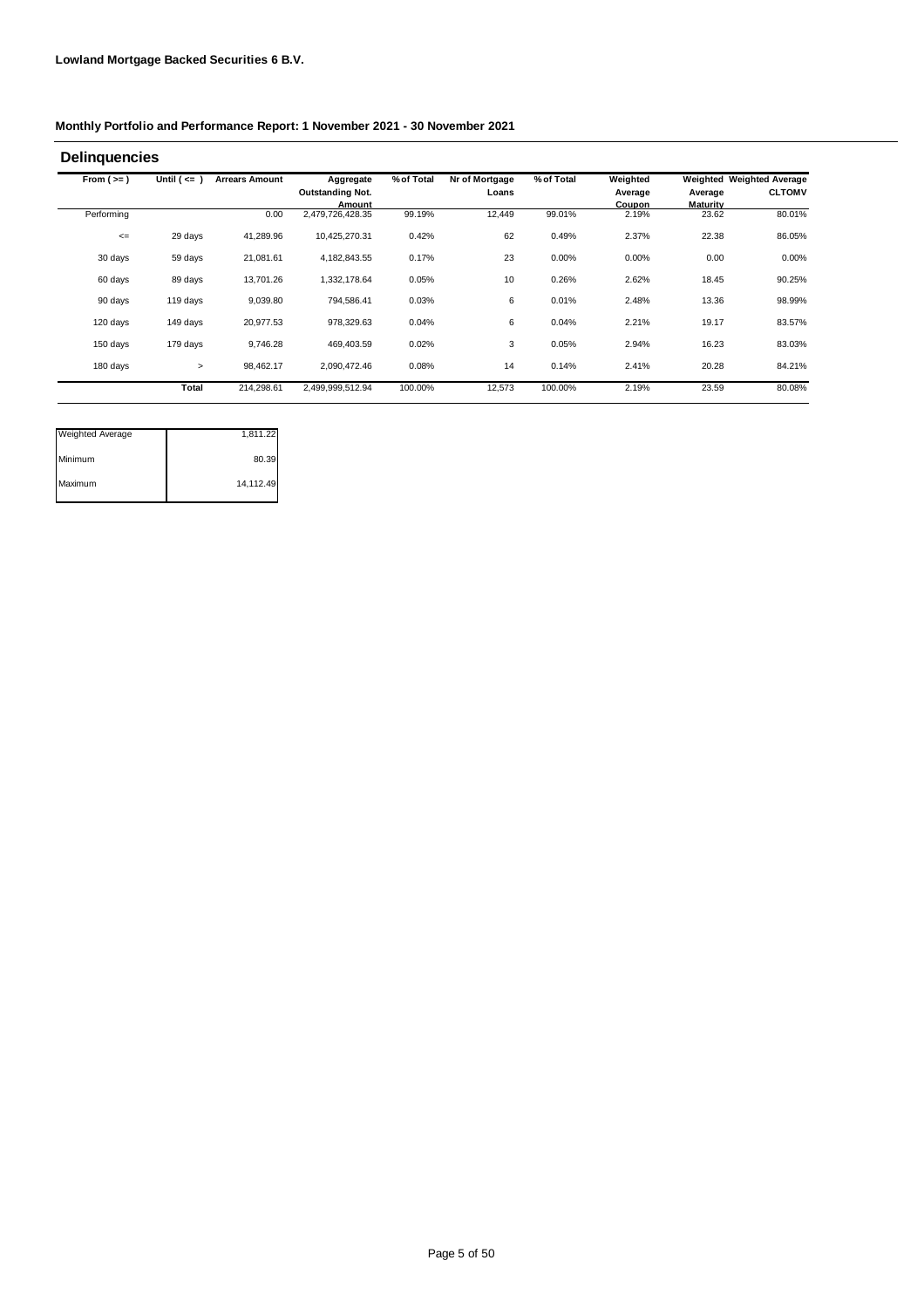| <b>Foreclosure Statistics - Total</b>                                                                   |       |                 |                       |
|---------------------------------------------------------------------------------------------------------|-------|-----------------|-----------------------|
|                                                                                                         |       | Previous Period | <b>Current Period</b> |
| Foreclosures reporting periodically                                                                     |       |                 |                       |
| Number of Mortgage Loans foreclosed during the Reporting Period                                         |       | $\mathsf 0$     | $\mathbf{1}$          |
| Net principal balance of Mortgage Loans foreclosed during the Reporting Period                          |       | 0.00            | 267,628.99            |
| Other foreclosed amounts (e.g. interest in arrears and penalties) during the Reporting Period           |       | 0.00            | 0.00                  |
| Total amount of foreclosures / defaults of Mortgage Loans during the Reporting Period                   |       | 0.00            | 267,628.99            |
| Recoveries from sales on Foreclosed Mortgage Loans during the Reporting Period                          | -/-   | 0.00            | 241,608.43            |
| Total amount of losses on Foreclosed Mortgage Loans during the Reporting Period                         |       | 0.00            | 26.020.56             |
| Post-Foreclosure recoveries on Foreclosed Mortgage Loans during the Reporting Period                    | -/-   | 0.00            | 0.00                  |
| Losses minus recoveries during the Reporting Period                                                     |       | 0.00            | 26,020.56             |
| Average loss severity during the Reporting Period                                                       |       | 0.00            | 0.10                  |
| <b>Foreclosures since Closing Date</b>                                                                  |       |                 |                       |
| Number of Mortgage Loans foreclosed since the Closing Date                                              |       | 9               | 10                    |
| Percentage of number of Mortgage Loans at Closing Date (%, including replenished loans)                 |       | 0.036%          | 0.04%                 |
| Net principal balance of Mortgage Loans foreclosed since the Closing Date                               |       | 2,344,772.89    | 2,612,401.88          |
| Percentage of net principal balance at the Closing Date (%, including replenished loans)                |       | 0.093%          | 0.103%                |
| Net principal balance of Mortgage Loans foreclosed since the Closing Date                               |       | 2,344,772.89    | 2,612,401.88          |
| Other foreclosed amounts (e.g. interest in arrears and penalties) since the Closing Date                |       | 0.00            | 0.00                  |
| Total amount of foreclosures / defaults of Mortgage Loans since the Closing Date                        |       | 2,344,772.89    | 2,612,401.88          |
| Recoveries from sales on Foreclosed Mortgage Loans since the Closing Date                               | $-/-$ | 2,042,090.89    | 2,283,699.32          |
| Total amount of losses on Mortgage Loans foreclosed since the Closing Date                              |       | 302,682.00      | 328,702.56            |
| Post-Foreclosure recoveries on Mortgage Loans Foreclosed since the Closing Date                         | -/-   | 0.00            | 0.00                  |
| Losses minus recoveries since the Closing Date                                                          |       | 302,682.00      | 328,702.56            |
| Average loss severity since the Closing Date                                                            |       | 0.13            | 0.13                  |
| <b>Foreclosures</b>                                                                                     |       |                 |                       |
| Number of Mortgage Loans in foreclosure at the beginning of the Reporting Period                        |       | 0               | $\Omega$              |
| Number of new Mortgage Loans in foreclosure during the Reporting Period                                 |       | 0               | -1                    |
| Number of Mortgage Loans for which foreclosure was completed in the Reporting Period                    | -/-   | 0               | $\mathbf{1}$          |
| Number of Mortgage Loans in foreclosure at the end of the Reporting Period                              |       | $\mathsf 0$     | $\mathbf 0$           |
| Net principal balance of Mortgage Loans in foreclosure at the beginning of the Reporting Period         |       | 0.00            | 0.00                  |
| Net principal balance of new Mortgage Loans in foreclosure during the Reporting Period                  |       | 0.00            | 267,628.99            |
| Net principal balance of Mortgage Loans for which foreclosure was completed during the Reporting Period | -/-   | 0.00            | 267,628.99            |
| Net principal balance of Mortgage Loans in foreclosure at the end of the Reporting Period               |       | 0.00            | 0.00                  |
| <b>Constant Default Rate</b>                                                                            |       |                 |                       |
| Constant Default Rate current month                                                                     |       | 0.00000%        | 0.01048%              |

| Constant Default Rate 3-month average  | 0.00634% | 0.01682% |
|----------------------------------------|----------|----------|
| Constant Default Rate 6-month average  | 0.00634% | 0.01683% |
| Constant Default Rate 12-month average | 0.00634% | 0.01683% |
| Constant Default Rate to date          | 0.09271% | 0.10330% |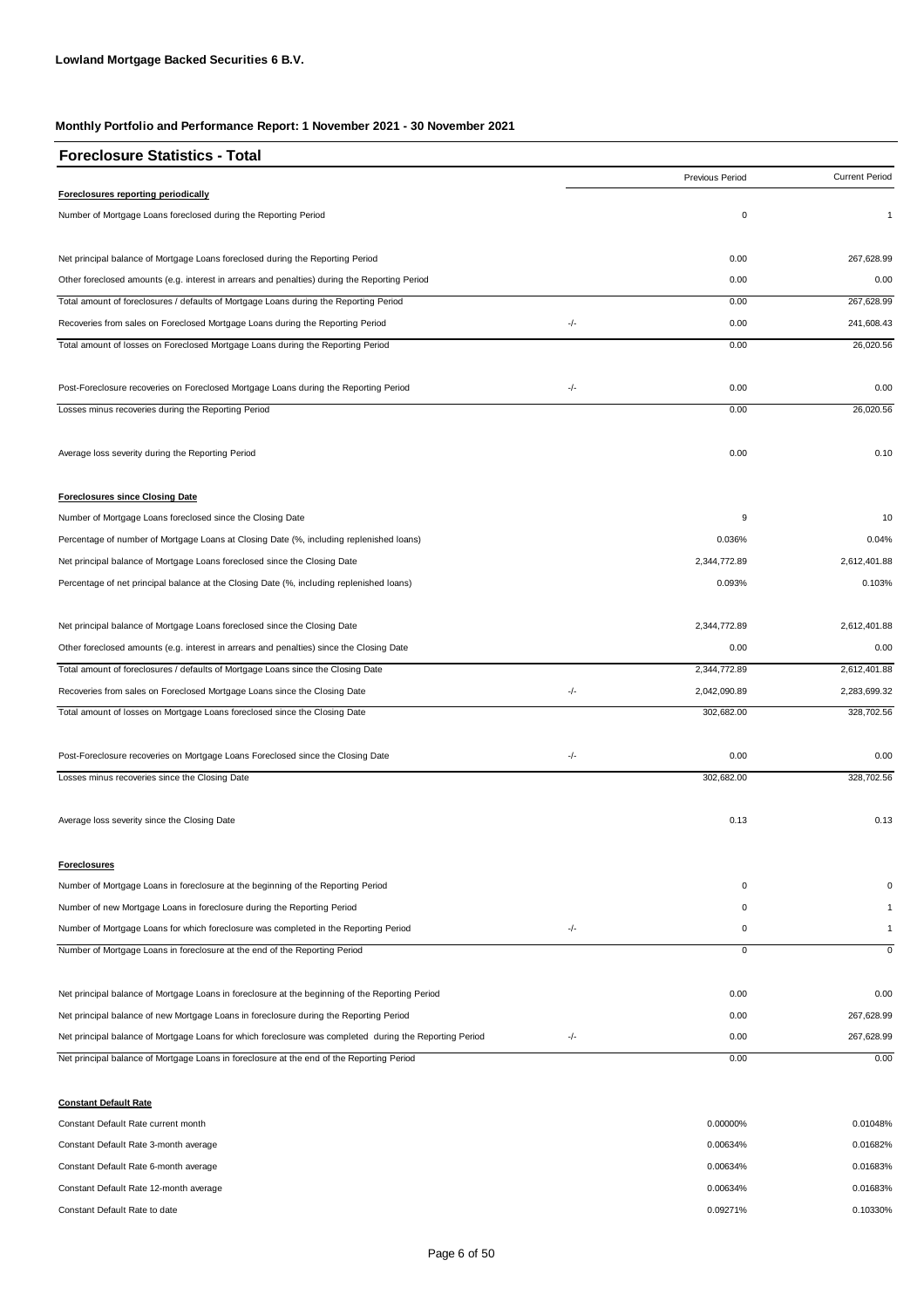| <b>Foreclosure Statistics - NHG Loans</b>                                                             |     |                 |                       |
|-------------------------------------------------------------------------------------------------------|-----|-----------------|-----------------------|
|                                                                                                       |     | Previous Period | <b>Current Period</b> |
| Foreclosures reporting periodically                                                                   |     |                 |                       |
| Number of NHG Loans foreclosed during the Reporting Period                                            |     | 0               | $\mathbf 0$           |
| Net principal balance of NHG Loans foreclosed during the Reporting Period                             |     | 0.00            | 0.00                  |
| Other foreclosed amounts of NHG Loans (e.g. interest in arrears and penalties) during the Reporting   |     | 0.00            | 0.00                  |
| Total amount of foreclosures / defaults on Foreclosed NHG Loans during the Reporting Period           |     | 0.00            | 0.00                  |
| Recoveries from sales on Foreclosed NHG Loans during the Reporting Period                             | -/- | 0.00            | 0.00                  |
| Total amount of losses on Foreclosed NHG Loans during the Reporting Period                            |     | 0.00            | 0.00                  |
| Post-foreclosure recoveries on foreclosed NHG loans during the Reporting Period                       | -/- | 0.00            | 0.00                  |
| Losses minus recoveries during the Reporting Period                                                   |     | 0.00            | 0.00                  |
| Average loss severity NHG Loans during the Reporting Period                                           |     | 0.00            | 0.00                  |
| <b>Foreclosures since Closing Date</b>                                                                |     |                 |                       |
| Net principal balance of NHG Loans foreclosed since the Closing Date                                  |     | 200,587.06      | 200,587.06            |
| Other foreclosed amounts of NHG Loans (e.g. interest in arrears and penalties) since the Closing Date |     | 0.00            | 0.00                  |
| Total amount of foreclosures / defaults of NHG Loans since the Closing Date                           |     | 200,587.06      | 200,587.06            |
| Recoveries from sales on foreclosed NHG Loans since the Closing Date                                  | -/- | 192,967.53      | 192,967.53            |
| Total amount of losses on NHG Loans foreclosed since the Closing Date                                 |     | 7,619.53        | 7,619.53              |
| Post-Foreclosure recoveries on NHG Loans foreclosed since the Closing Date                            | -/- | 0.00            | 0.00                  |
| Losses minus recoveries since the Closing Date                                                        |     | 7,619.53        | 7,619.53              |
| Average loss severity NHG Loans since the Closing Date                                                |     | 0.04            | 0.04                  |
| <b>Foreclosures</b>                                                                                   |     |                 |                       |
| Number of NHG Loans in foreclosure at the beginning of the Reporting Period                           |     | 0               |                       |
| Number of new NHG Loans in foreclosure during the Reporting Period                                    |     | 0               |                       |
| Number of NHG Loans for which foreclosure was completed in the Reporting Period                       | -/- | 0               | 0                     |
| Number of NHG Loans in foreclosure at the end of the Reporting Period                                 |     | 0               | 0                     |
| Net principal balance of NHG Loans in foreclosure at the beginning of the Reporting Period            |     | 0.00            | 0.00                  |
| Net principal balance of new NHG Loans in foreclosure during the Reporting Period                     |     | 0.00            | 0.00                  |
| Net principal balance of NHG Loans for which foreclosure was completed during the Reporting Period    | -/- | 0.00            | 0.00                  |
| Net principal balance of NHG Loans in foreclosure at the end of the Reporting Period                  |     | 0.00            | 0.00                  |
| <b>WEW Claims periodically</b>                                                                        |     |                 |                       |
| Number of claims to WEW at the beginning of the Reporting Period                                      |     | 0               | $\Omega$              |
| New claims to WEW during the Reporting Period                                                         |     | 0               |                       |
| Finalised claims with WEW during the Reporting Period                                                 | -/- | 0               | 0                     |
| Number of claims to WEW at the end of the Reporting Period                                            |     | $\overline{0}$  | 0                     |
| Notional amount of claims to WEW at the beginning of the Reporting Period                             |     | 0.00            | 0.00                  |
| Notional amount of new claims to WEW during the Reporting Period                                      |     | 0.00            | 0.00                  |
| Notional amount of finalised claims with WEW during the Reporting Period                              | -/- | 0.00            | 0.00                  |
| Notional amount of claims to WEW at the end of the Reporting Period                                   |     | 0.00            | 0.00                  |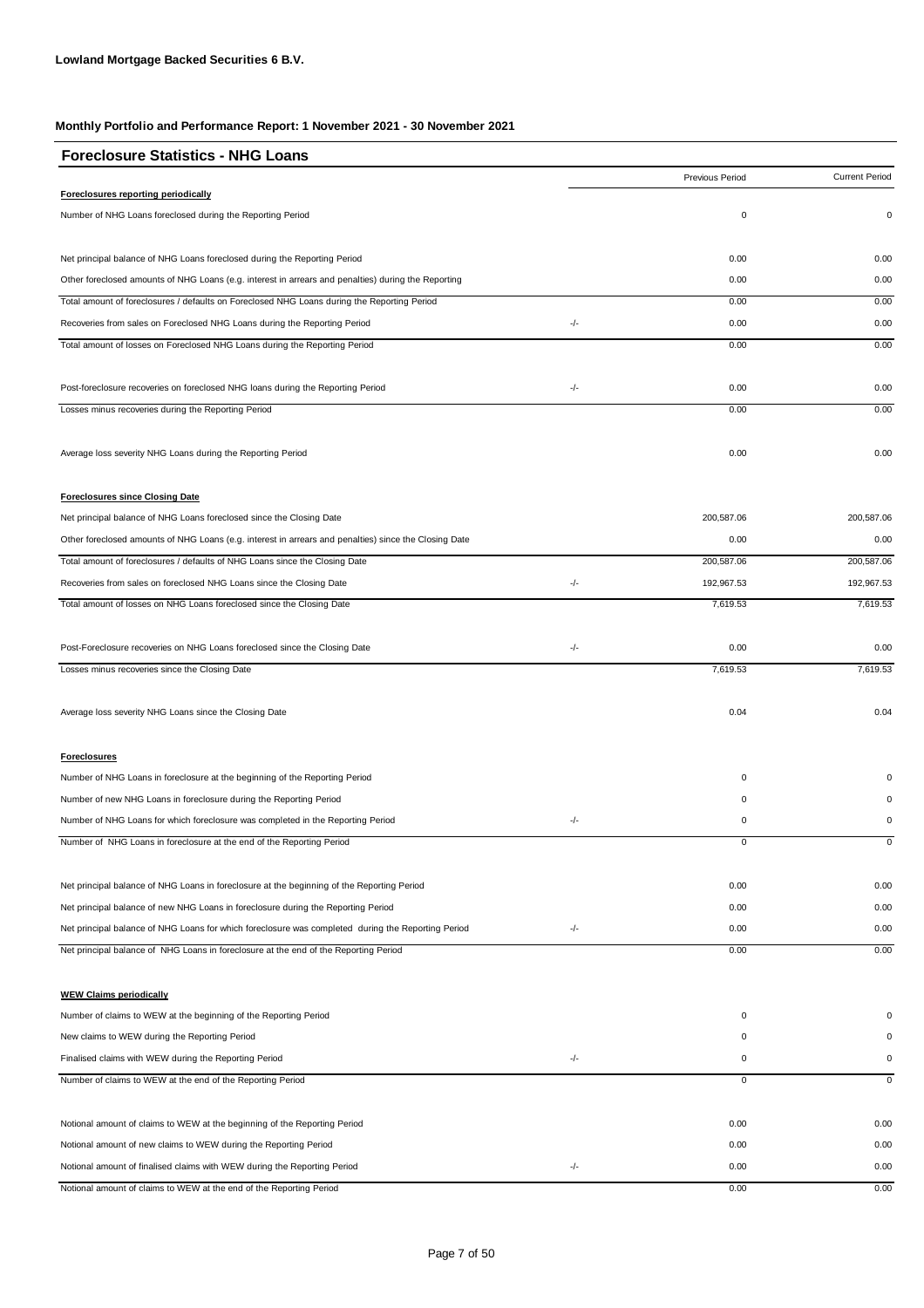| Notional amount of finalised claims with WEW during the Reporting Period |       | 0.00        | 0.00        |
|--------------------------------------------------------------------------|-------|-------------|-------------|
| Amount paid out by WEW during the Reporting Period                       |       | 0.00        | 0.00        |
| Payout ratio WEW during the Reporting Period                             |       | 0.00        | 0.00        |
|                                                                          |       |             |             |
| <b>WEW Claims since Closing</b>                                          |       |             |             |
| Number of finalised claims to WEW since the Closing Date                 |       | $\mathbf 0$ | $\mathbf 0$ |
|                                                                          |       |             |             |
| Amount of finalised claims with WEW since the Closing Date               |       | 0.00        | 0.00        |
| Amount paid out by WEW since the Closing Date                            | -/-   | 0.00        | 0.00        |
| Payout ratio WEW since the Closing Date                                  |       | 0.00        | 0.00        |
|                                                                          |       |             |             |
| Reasons for non payout as percentage of non recovered claim amount       |       |             |             |
| Amount of finalised claims with WEW since the Closing Date               |       | 0.00        | 0.00        |
| Amount paid out by WEW since the Closing Date                            | $-/-$ | 0.00        | 0.00        |
| Non recovered amount of WEW since the Closing Date                       |       | 0.00        | 0.00        |
|                                                                          |       |             |             |
| Insufficient guaranteed amount due to decrease with annuity amount       |       | 0.00%       | 0.00%       |
| Loan does not comply with NHG criteria at origination                    |       | 0.00%       | 0.00%       |
| Other administrative reasons                                             |       | 0.00%       | 0.00%       |
| Other                                                                    |       | 0.00%       | 0.00%       |
|                                                                          |       |             |             |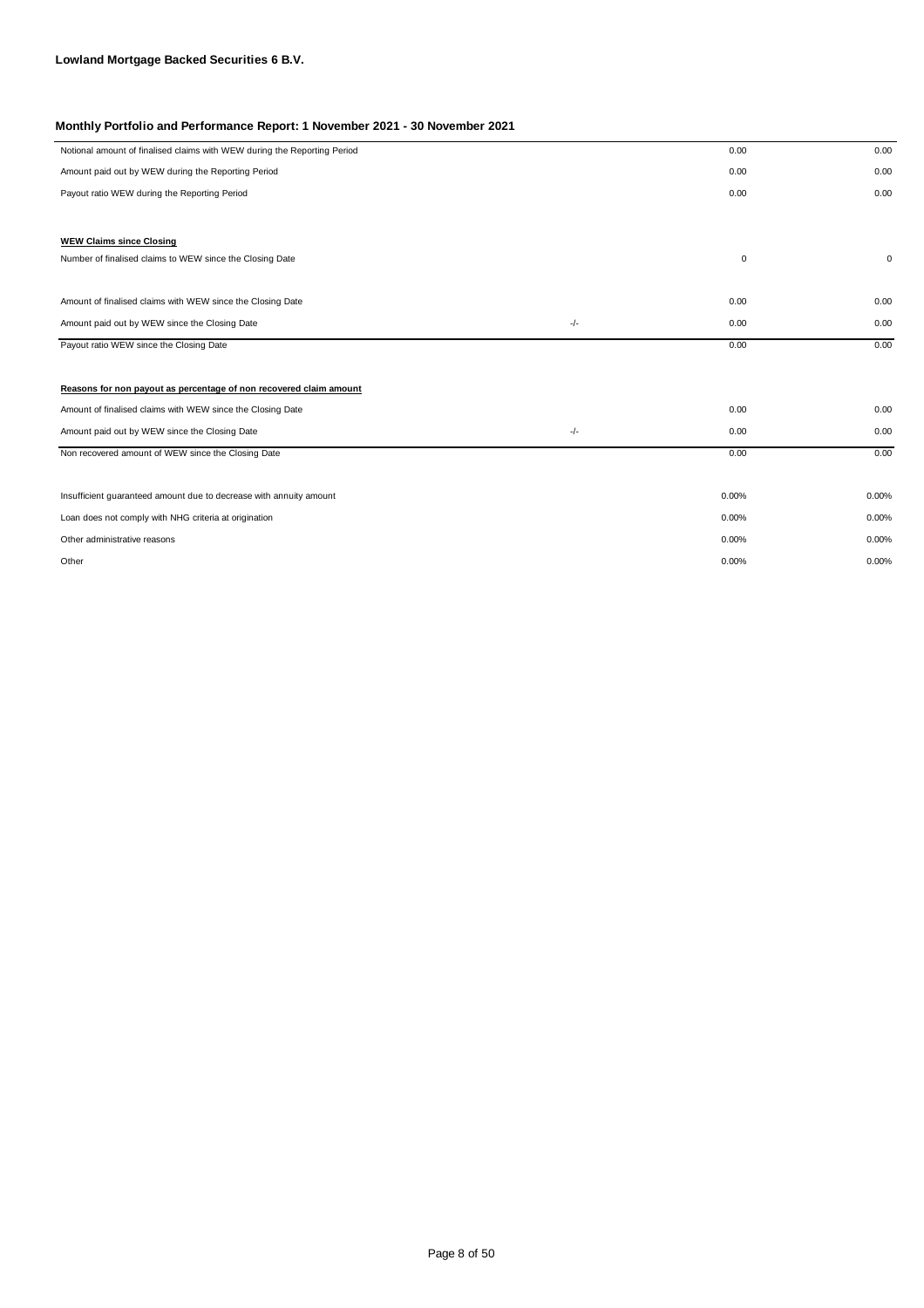| <b>Foreclosure Statistics - Non NHG Loans</b>                                                                  |       |                 |                       |
|----------------------------------------------------------------------------------------------------------------|-------|-----------------|-----------------------|
|                                                                                                                |       | Previous Period | <b>Current Period</b> |
| Foreclosures reporting periodically                                                                            |       |                 |                       |
| Number of Non NHG Loans foreclosed during the Reporting Period                                                 |       | $\mathbf 0$     | $\mathbf{1}$          |
| Net principal balance of Non NHG Loans foreclosed during the Reporting Period                                  |       | 0.00            | 267,628.99            |
| Other foreclosed amounts of Non NHG Loans (e.g. interest in arrears and penalties) during the Reporting Period |       | 0.00            | 0.00                  |
| Total amount of foreclosures / defaults on Non Foreclosed NHG Loans during the Reporting Period                |       | 0.00            | 267,628.99            |
| Recoveries from sales on Foreclosed Non NHG Loans during the Reporting Period                                  | -/-   | 0.00            | 241,608.43            |
| Total amount of losses on Foreclosed Non NHG Loans during the Reporting Period                                 |       | 0.00            | 26,020.56             |
| Post-foreclosure recoveries on Foreclosed Non NHG Loans during the Reporting Period                            | $-/-$ | 0.00            | 0.00                  |
| Losses minus recoveries during the Reporting Period                                                            |       | 0.00            | 26,020.56             |
| Average loss severity Non NHG Loans during the Reporting Period                                                |       | 0.00            | 0.10                  |
| <b>Foreclosures since Closing Date</b>                                                                         |       |                 |                       |
| Net principal balance of Non NHG loans foreclosed since the Closing Date                                       |       | 2,144,185.83    | 2,411,814.82          |
| Other foreclosed amounts of non Non NHG Loans (e.g. interest in arrears and penalties) since the Closing Date  |       | 0.00            | 0.00                  |
| Total amount of foreclosures / defaults of non Non NHG Loans since the Closing Date                            |       | 2,144,185.83    | 2,411,814.82          |
| Recoveries from sales on foreclosed Non NHG Loans since the Closing Date                                       | -/-   | 1,849,123.36    | 2,090,731.79          |
| Total amount of losses on Non NHG Loans foreclosed since the Closing Date                                      |       | 295,062.47      | 321,083.03            |
| Post-Foreclosure recoveries on Non NHG Loans foreclosed since the Closing Date                                 | -/-   | 0.00            | 0.00                  |
| Losses minus recoveries since the Closing Date                                                                 |       | 295,062.47      | 321,083.03            |
| Average loss severity Non NHG Loans since the Closing Date                                                     |       | 0.14            | 0.13                  |
| <b>Foreclosures</b>                                                                                            |       |                 |                       |
| Number of Non NHG Loans in foreclosure at the beginning of the Reporting Period                                |       | 0               |                       |
| Number of new Non NHG Loans in foreclosure during the Reporting Period                                         |       | 0               |                       |
| Number of Non NHG Loans for which foreclosure was completed in the Reporting Period                            | $-/-$ | 0               | $\mathbf 0$           |
| Number of Non NHG Loans in foreclosure at the end of the Reporting Period                                      |       | $\mathbf 0$     | $\mathbf 0$           |
| Net principal balance of Non NHG Loans in foreclosure at the beginning of the Reporting Period                 |       | 0.00            | 0.00                  |
| Net principal balance of new Non NHG Loans in foreclosure during the Reporting Period                          |       | 0.00            | 267,628.99            |
| Net principal balance of Non NHG Loans for which foreclosure was completed during the Reporting Period         | -/-   | 0.00            | 267,628.99            |
| Net principal balance of Non NHG Loans in foreclosure at the end of the Reporting Period                       |       | 0.00            | 0.00                  |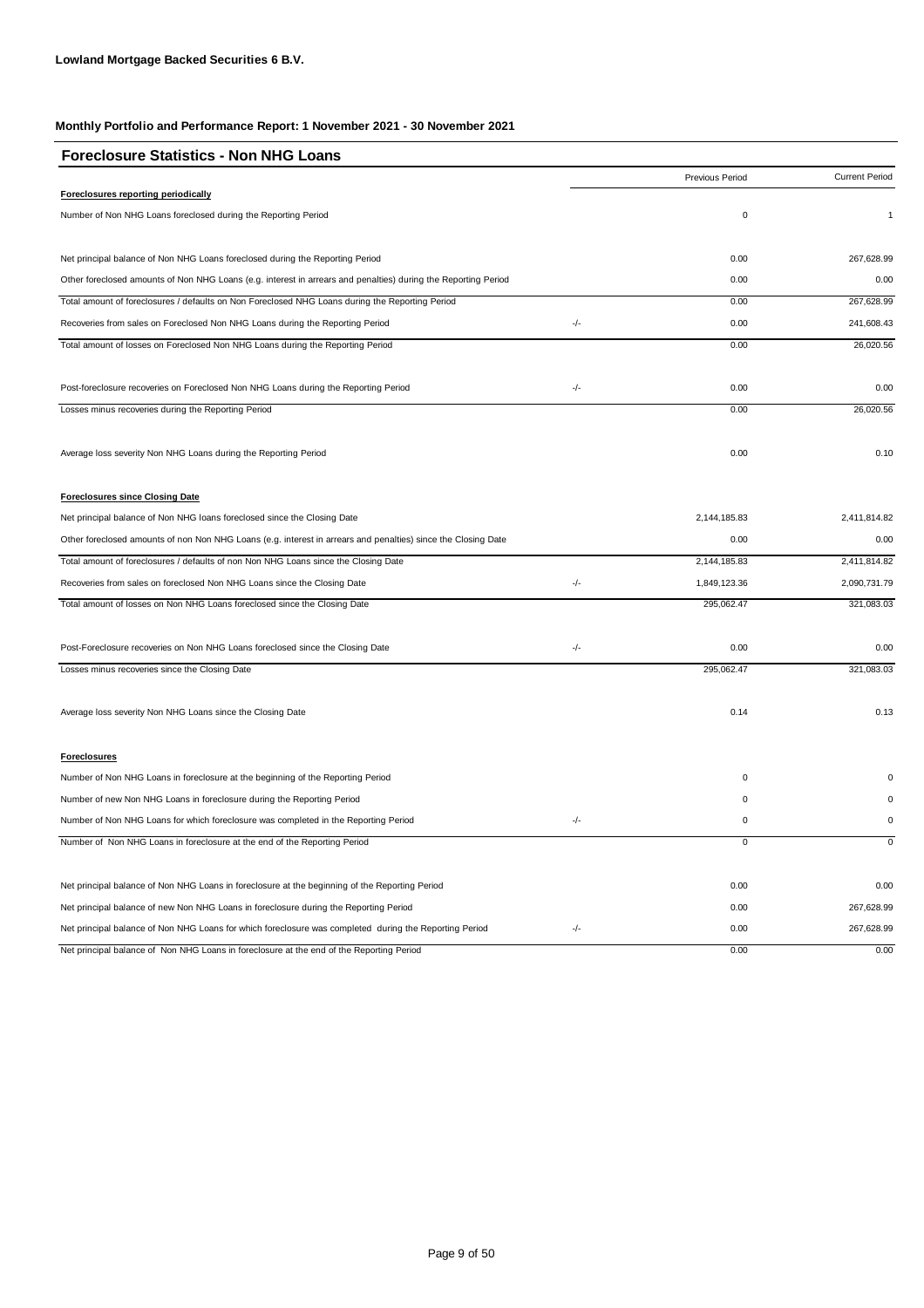| <b>Performance Ratios</b>             |                 |                       |
|---------------------------------------|-----------------|-----------------------|
|                                       | Previous Period | <b>Current Period</b> |
| <b>Constant Prepayment Rate (CPR)</b> |                 |                       |
| Annualized Life CPR                   | 9.6216%         | 9.6091%               |
| Annualized 1-month average CPR        | 11.9144%        | 9.1466%               |
| Annualized 3-month average CPR        | 8.4097%         | 12.2693%              |
| Annualized 6-month average CPR        | 13.2519%        | 13.1573%              |
| Annualized 12-month average CPR       | 12.6634%        | 12.5255%              |
|                                       |                 |                       |
| <b>Principal Payment Rate (PPR)</b>   |                 |                       |
| Annualized Life PPR                   | 1.8142%         | 1.8172%               |
| Annualized 1-month average PPR        | 1.9283%         | 1.9317%               |
| Annualized 3-month average PPR        | 1.9197%         | 1.9269%               |
| Annualized 6-month average PPR        | 1.9007%         | 1.9106%               |
| Annualized 12-month average PPR       | 1.8719%         | 1.8811%               |
|                                       |                 |                       |
| <b>Payment Ratio</b>                  |                 |                       |
| Periodic Payment Ratio                | 100.2176%       | 100.2528%             |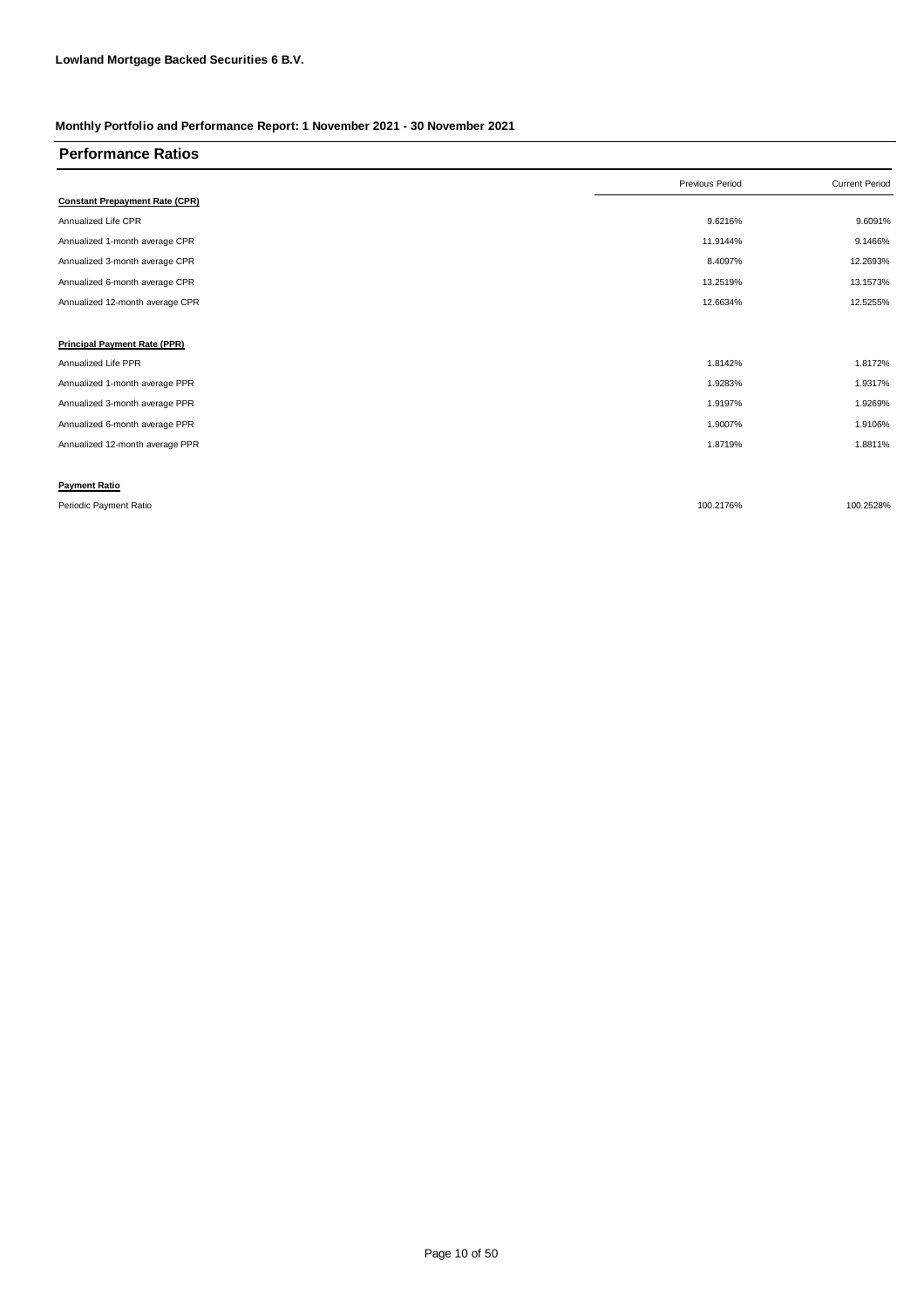### **Stratifications**

### **1. Key Characteristics**

| <b>Description</b>                                                                | As per Reporting Date | As per Closing Date |
|-----------------------------------------------------------------------------------|-----------------------|---------------------|
| Principal amount                                                                  | 2,554,817,206.48      | 2,529,062,074.29    |
| Value of savings deposits                                                         | 54,817,693.54         | 31,839,347.82       |
| Net principal balance                                                             | 2,499,999,512.94      | 2,497,222,726.47    |
| <b>Construction Deposits</b>                                                      | 15,699,010.19         | 33, 334, 737.00     |
| Net principal balance excl. Construction and Saving Deposits                      | 2,484,300,502.75      | 2,463,887,989.47    |
| Negative balance                                                                  | 0.00                  | 0.00                |
| Net principal balance excl. Construction and Saving Deposits and Negative Balance | 2,484,300,502.75      | 2,463,887,989.47    |
| Number of loans                                                                   | 12,573                | 12,097              |
| Number of loanparts                                                               | 27,853                | 24,774              |
| Number of negative loanparts                                                      | $\pmb{0}$             | 0                   |
| Average principal balance (borrower)                                              | 198,838.74            | 206,433.23          |
| Weighted average current interest rate                                            | 2.19%                 | 2.52%               |
| Weighted average maturity (in years)                                              | 23.59                 | 25.73               |
| Weighted average remaining time to interest reset (in years)                      | 8.68                  | 9.37                |
| Weighted average seasoning (in years)                                             | 5.83                  | 3.71                |
| Weighted average CLTOMV                                                           | 80.08%                | 91.82%              |
| Weighted average CLTIMV                                                           | 58.47%                | 85.31%              |
| Weighted average CLTIFV                                                           | 66.44%                | 96.94%              |
| Weighted average OLTOMV                                                           | 88.88%                | 96.05%              |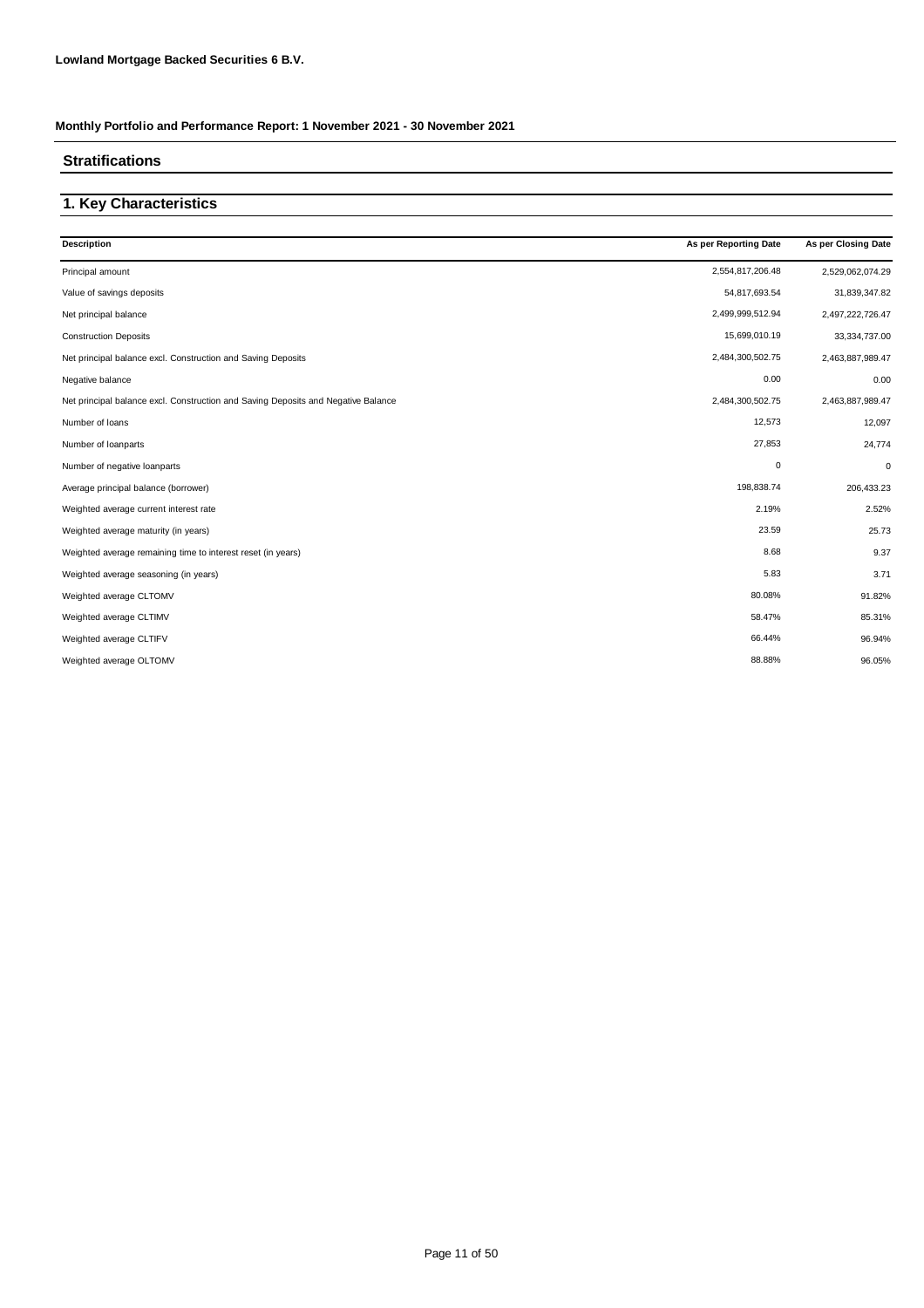## **2. Redemption Type**

| <b>Description</b>  |       | <b>Aggregate Outstanding</b><br>Amount | % of Total | Nr of<br>Loanparts | % of Total | Weighted<br>Average<br>Coupon | Weighted<br>Average<br><b>Maturity</b> | Weighted<br><b>CLTOMV</b> | % of Total<br>Average Not.Amount at<br><b>Closing Date</b> |
|---------------------|-------|----------------------------------------|------------|--------------------|------------|-------------------------------|----------------------------------------|---------------------------|------------------------------------------------------------|
| Annuity             |       | ,482,482,746.56                        | 59.30%     | 16,267             | 58.40%     | 2.05%                         | 25.50                                  | 80.61%                    | 58.29%                                                     |
| <b>Bank Savings</b> |       | 51,815,542.40                          | 2.07%      | 783                | 2.81%      | 2.74%                         | 16.38                                  | 72.94%                    | 2.39%                                                      |
| Interest only       |       | 764, 148, 614. 31                      | 30.57%     | 8,001              | 28.73%     | 2.39%                         | 21.53                                  | 79.80%                    | 30.27%                                                     |
| Investment          |       | 60,063,196.53                          | 2.40%      | 573                | 2.06%      | 2.62%                         | 13.53                                  | 92.03%                    | 3.18%                                                      |
| Linear              |       | 105, 185, 429.99                       | 4.21%      | 1,478              | 5.31%      | 1.94%                         | 24.66                                  | 74.86%                    | 4.32%                                                      |
| Savings             |       | 36.303.983.15                          | 1.45%      | 751                | 2.70%      | 3.15%                         | 13.18                                  | 69.56%                    | 1.54%                                                      |
|                     | Total | 2,499,999,512.94                       | 100.00%    | 27,853             | 100.00%    | 2.19%                         | 23.59                                  | 80.08%                    | 100.00%                                                    |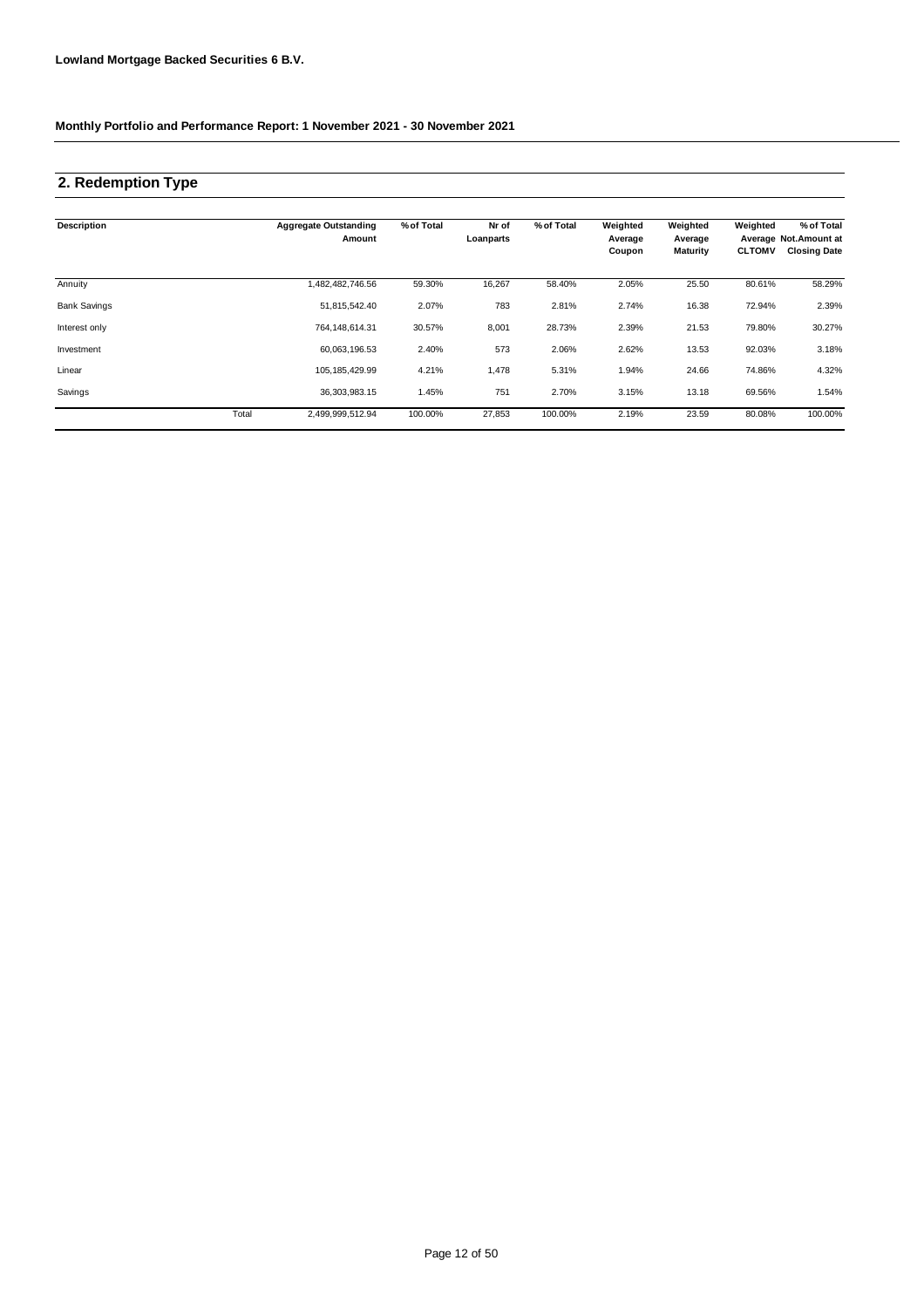### **3. Outstanding Loan Amount**

| From $(>=) -$ Until $(<)$ |       | <b>Aggregate Outstanding</b><br>Amount | % of Total | Nr of Loans      | % of Total | Weighted<br>Average<br>Coupon | Weighted<br>Average<br>Maturity | Weighted<br><b>CLTOMV</b> | % of Total<br>Average Not.Amount at<br><b>Closing Date</b> |
|---------------------------|-------|----------------------------------------|------------|------------------|------------|-------------------------------|---------------------------------|---------------------------|------------------------------------------------------------|
| < 25.000                  |       | 1,659,296.94                           | 0.07%      | 128              | 1.02%      | 2.53%                         | 11.45                           | 11.15%                    | 0.02%                                                      |
| 25,000 - 50,000           |       | 5,459,725.81                           | 0.22%      | 149              | 1.19%      | 2.70%                         | 13.98                           | 25.40%                    | 0.07%                                                      |
| $50,000 - 75,000$         |       | 15,702,011.98                          | 0.63%      | 246              | 1.96%      | 2.49%                         | 18.38                           | 50.43%                    | 0.30%                                                      |
| 75,000 - 100,000          |       | 54,012,116.12                          | 2.16%      | 608              | 4.84%      | 2.41%                         | 20.31                           | 68.36%                    | 1.50%                                                      |
| 100,000 - 150,000         |       | 407,156,410.50                         | 16.29%     | 3,206            | 25.50%     | 2.23%                         | 22.68                           | 77.62%                    | 14.45%                                                     |
| 150,000 - 200,000         |       | 511,221,498.41                         | 20.45%     | 2,946            | 23.43%     | 2.25%                         | 22.76                           | 81.45%                    | 23.79%                                                     |
| 200,000 - 250,000         |       | 552,262,000.58                         | 22.09%     | 2,458            | 19.55%     | 2.18%                         | 23.71                           | 82.45%                    | 23.13%                                                     |
| 250,000 - 300,000         |       | 363,577,654.83                         | 14.54%     | 1,353            | 10.76%     | 2.09%                         | 24.63                           | 82.32%                    | 12.64%                                                     |
| 300,000 - 350,000         |       | 193,289,517.73                         | 7.73%      | 600              | 4.77%      | 2.17%                         | 24.68                           | 80.17%                    | 8.20%                                                      |
| 350,000 - 400,000         |       | 126,816,329.51                         | 5.07%      | 340              | 2.70%      | 2.20%                         | 24.57                           | 80.24%                    | 5.22%                                                      |
| 400,000 - 450,000         |       | 84,209,126.46                          | 3.37%      | 199              | 1.58%      | 2.22%                         | 24.25                           | 79.25%                    | 3.64%                                                      |
| 450,000 - 500,000         |       | 67,010,413.40                          | 2.68%      | 141              | 1.12%      | 2.07%                         | 25.05                           | 76.25%                    | 2.24%                                                      |
| 500,000 - 550,000         |       | 45,546,365.56                          | 1.82%      | 88               | 0.70%      | 2.10%                         | 25.43                           | 80.32%                    | 1.51%                                                      |
| 550,000 - 600,000         |       | 25,160,116.10                          | 1.01%      | 44               | 0.35%      | 2.06%                         | 25.03                           | 79.79%                    | 1.11%                                                      |
| 600,000 - 650,000         |       | 21,258,054.46                          | 0.85%      | 34               | 0.27%      | 2.16%                         | 25.37                           | 80.55%                    | 0.85%                                                      |
| 650,000 - 700,000         |       | 8,035,840.47                           | 0.32%      | 12               | 0.10%      | 1.79%                         | 25.85                           | 80.46%                    | 0.67%                                                      |
| 700,000 - 750,000         |       | 6,510,992.57                           | 0.26%      | $\boldsymbol{9}$ | 0.07%      | 1.99%                         | 25.41                           | 79.92%                    | 0.38%                                                      |
| 750,000 - 800,000         |       | 766,621.13                             | 0.03%      | $\mathbf{1}$     | 0.01%      | 1.92%                         | 26.58                           | 66.32%                    | 0.15%                                                      |
| 800,000 - 850,000         |       | 2,443,386.05                           | 0.10%      | 3                | 0.02%      | 1.66%                         | 27.51                           | 68.28%                    |                                                            |
| 850,000 - 900,000         |       | 884, 872. 78                           | 0.04%      | $\mathbf{1}$     | 0.01%      | 1.93%                         | 28.58                           | 84.27%                    | 0.04%                                                      |
| $900,000 - 950,000$       |       | 1,817,169.31                           | 0.07%      | $\overline{2}$   | 0.02%      | 1.88%                         | 20.74                           | 81.50%                    | 0.04%                                                      |
| 950,000 - 1,000,000       |       | 1,927,350.03                           | 0.08%      | $\overline{2}$   | 0.02%      | 1.71%                         | 27.62                           | 77.25%                    |                                                            |
| $>= 1.000.000$            |       | 3,272,642.21                           | 0.13%      | 3                | 0.02%      | 1.86%                         | 22.27                           | 76.76%                    | 0.04%                                                      |
| Unknown                   |       |                                        |            |                  |            |                               |                                 |                           |                                                            |
|                           | Total | 2,499,999,512.94                       | 100.00%    | 12,573           | 100.00%    | 2.19%                         | 23.59                           | 80.08%                    | 100.00%                                                    |

| Average | 198,839   |
|---------|-----------|
| Minimum |           |
| Maximum | 1,247,848 |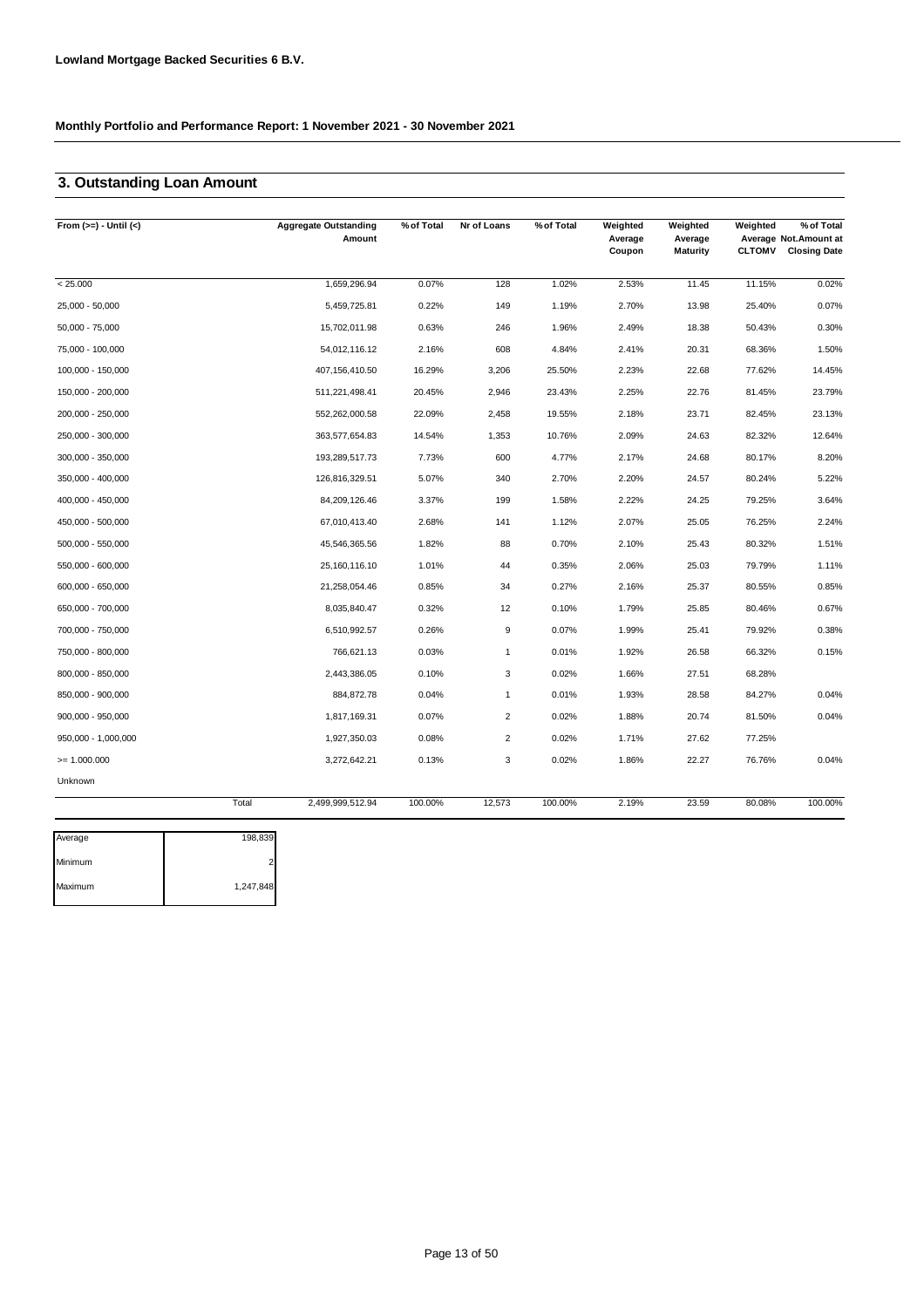### **4. Origination Year**

| From $(>=) -$ Until $(<)$ |       | <b>Aggregate Outstanding</b><br>Amount | % of Total | Nr of<br>Loanparts | % of Total | Weighted<br>Average | Weighted<br>Average | Weighted      | % of Total<br>Average Not. Amount at |
|---------------------------|-------|----------------------------------------|------------|--------------------|------------|---------------------|---------------------|---------------|--------------------------------------|
|                           |       |                                        |            |                    |            | Coupon              | <b>Maturity</b>     | <b>CLTOMV</b> | <b>Closing Date</b>                  |
| < 2000                    |       | 6,370,145.64                           | 0.25%      | 135                | 0.48%      | 2.53%               | 8.89                | 55.78%        | 0.21%                                |
| 2000 - 2001               |       | 8,254,135.14                           | 0.33%      | 126                | 0.45%      | 2.36%               | 9.68                | 65.41%        | 0.35%                                |
| 2001 - 2002               |       | 8,913,304.24                           | 0.36%      | 143                | 0.51%      | 2.72%               | 9.72                | 69.74%        | 0.39%                                |
| 2002 - 2003               |       | 21,092,519.08                          | 0.84%      | 253                | 0.91%      | 2.75%               | 11.14               | 77.00%        | 0.72%                                |
| 2003 - 2004               |       | 21,839,437.70                          | 0.87%      | 252                | 0.90%      | 2.75%               | 11.64               | 86.99%        | 1.24%                                |
| 2004 - 2005               |       | 34,182,942.52                          | 1.37%      | 397                | 1.43%      | 2.57%               | 12.47               | 82.39%        | 1.65%                                |
| 2005 - 2006               |       | 54,934,402.09                          | 2.20%      | 649                | 2.33%      | 2.52%               | 13.38               | 88.22%        | 3.15%                                |
| 2006 - 2007               |       | 63,367,416.91                          | 2.53%      | 671                | 2.41%      | 2.69%               | 14.38               | 87.53%        | 3.75%                                |
| 2007 - 2008               |       | 57,523,508.27                          | 2.30%      | 622                | 2.23%      | 2.88%               | 15.26               | 85.39%        | 3.13%                                |
| 2008 - 2009               |       | 48,497,475.86                          | 1.94%      | 564                | 2.02%      | 2.84%               | 16.18               | 81.39%        | 1.76%                                |
| 2009 - 2010               |       | 29,127,412.33                          | 1.17%      | 335                | 1.20%      | 2.71%               | 16.97               | 76.28%        | 1.33%                                |
| 2010 - 2011               |       | 27,811,470.98                          | 1.11%      | 342                | 1.23%      | 2.57%               | 17.87               | 80.75%        | 1.25%                                |
| 2011 - 2012               |       | 47,094,444.30                          | 1.88%      | 617                | 2.22%      | 2.26%               | 18.24               | 74.74%        | 1.53%                                |
| 2012 - 2013               |       | 11,574,812.02                          | 0.46%      | 205                | 0.74%      | 3.35%               | 18.06               | 68.91%        | 0.42%                                |
| 2013 - 2014               |       | 33,233,055.97                          | 1.33%      | 415                | 1.49%      | 3.27%               | 19.72               | 73.86%        | 1.24%                                |
| 2014 - 2015               |       | 77,615,301.77                          | 3.10%      | 857                | 3.08%      | 3.24%               | 22.01               | 77.33%        | 4.63%                                |
| 2015 - 2016               |       | 97,028,854.01                          | 3.88%      | 1,006              | 3.61%      | 2.63%               | 23.15               | 78.53%        | 6.35%                                |
| 2016 - 2017               |       | 299,361,846.19                         | 11.97%     | 3,244              | 11.65%     | 2.30%               | 24.21               | 79.57%        | 16.29%                               |
| 2017 - 2018               |       | 515,624,975.82                         | 20.63%     | 5,472              | 19.65%     | 2.08%               | 25.14               | 81.05%        | 29.14%                               |
| 2018 - 2019               |       | 532,873,531.97                         | 21.31%     | 5,619              | 20.17%     | 2.04%               | 25.81               | 78.65%        | 21.49%                               |
| $2019 =$                  |       | 503,678,520.13                         | 20.15%     | 5,929              | 21.29%     | 1.66%               | 27.60               | 80.80%        |                                      |
| Unknown                   |       |                                        |            |                    |            |                     |                     |               |                                      |
|                           | Total | 2.499.999.512.94                       | 100.00%    | 27.853             | 100.00%    | 2.19%               | 23.59               | 80.08%        | 100.00%                              |

| <b>Weighted Average</b> | 2016 |
|-------------------------|------|
| Minimum                 | 1999 |
| Maximum                 | 2021 |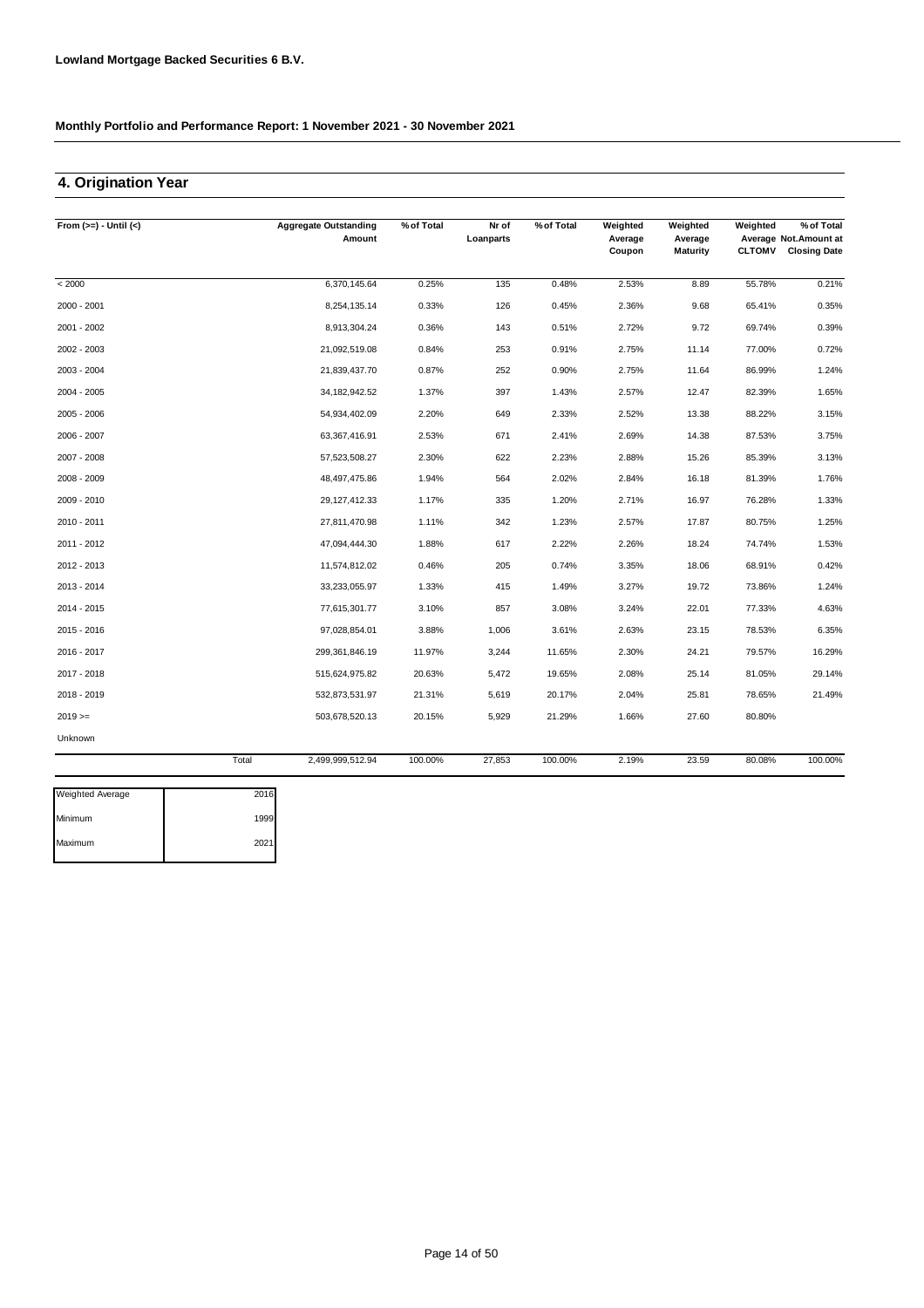### **5. Seasoning**

| From $(>=) -$ Until $(<)$ | <b>Aggregate Outstanding</b><br>Amount | % of Total | Nr of<br>Loanparts | % of Total | Weighted<br>Average<br>Coupon | Weighted<br>Average<br><b>Maturity</b> | Weighted<br><b>CLTOMV</b> | % of Total<br>Average Not.Amount at<br><b>Closing Date</b> |
|---------------------------|----------------------------------------|------------|--------------------|------------|-------------------------------|----------------------------------------|---------------------------|------------------------------------------------------------|
| 1 Year                    | 99,080,794.22                          | 3.96%      | 1,323              | 4.75%      | 1.42%                         | 28.22                                  | 79.30%                    | 29.48%                                                     |
| 1 year(s) - $2$ year(s)   | 309,238,738.28                         | 12.37%     | 3,392              | 12.18%     | 1.64%                         | 27.75                                  | 81.48%                    | 25.45%                                                     |
| $2$ year(s) - $3$ year(s) | 95,358,987.63                          | 3.81%      | 1,214              | 4.36%      | 1.99%                         | 26.48                                  | 80.18%                    | 13.23%                                                     |
| $3$ year(s) - 4 year(s)   | 532,873,531.97                         | 21.31%     | 5,619              | 20.17%     | 2.04%                         | 25.81                                  | 78.65%                    | 6.32%                                                      |
| $4$ year(s) - $5$ year(s) | 515,624,975.82                         | 20.63%     | 5,472              | 19.65%     | 2.08%                         | 25.14                                  | 81.05%                    | 4.09%                                                      |
| $5$ year(s) - 6 year(s)   | 299, 361, 846.19                       | 11.97%     | 3,244              | 11.65%     | 2.30%                         | 24.21                                  | 79.57%                    | 0.66%                                                      |
| $6$ year(s) - 7 year(s)   | 97,028,854.01                          | 3.88%      | 1,006              | 3.61%      | 2.63%                         | 23.15                                  | 78.53%                    | 0.56%                                                      |
| $7$ year(s) - 8 year(s)   | 77,615,301.77                          | 3.10%      | 857                | 3.08%      | 3.24%                         | 22.01                                  | 77.33%                    | 1.60%                                                      |
| $8$ year(s) - $9$ year(s) | 33,233,055.97                          | 1.33%      | 415                | 1.49%      | 3.27%                         | 19.72                                  | 73.86%                    | 1.22%                                                      |
| $9$ year(s) - 10 year(s)  | 11,574,812.02                          | 0.46%      | 205                | 0.74%      | 3.35%                         | 18.06                                  | 68.91%                    | 1.33%                                                      |
| 10 year(s) - 11 year(s)   | 47,094,444.30                          | 1.88%      | 617                | 2.22%      | 2.26%                         | 18.24                                  | 74.74%                    | 1.79%                                                      |
| 11 year(s) - $12$ year(s) | 27,811,470.98                          | 1.11%      | 342                | 1.23%      | 2.57%                         | 17.87                                  | 80.75%                    | 3.33%                                                      |
| 12 year(s) - 13 year(s)   | 29, 127, 412.33                        | 1.17%      | 335                | 1.20%      | 2.71%                         | 16.97                                  | 76.28%                    | 3.95%                                                      |
| 13 year(s) - 14 year(s)   | 48,497,475.86                          | 1.94%      | 564                | 2.02%      | 2.84%                         | 16.18                                  | 81.39%                    | 2.73%                                                      |
| 14 year(s) - $15$ year(s) | 57,523,508.27                          | 2.30%      | 622                | 2.23%      | 2.88%                         | 15.26                                  | 85.39%                    | 1.51%                                                      |
| 15 year(s) - 16 year(s)   | 63,367,416.91                          | 2.53%      | 671                | 2.41%      | 2.69%                         | 14.38                                  | 87.53%                    | 1.26%                                                      |
| 16 year(s) - 17 year(s)   | 54,934,402.09                          | 2.20%      | 649                | 2.33%      | 2.52%                         | 13.38                                  | 88.22%                    | 0.62%                                                      |
| 17 year(s) - 18 year(s)   | 34, 182, 942.52                        | 1.37%      | 397                | 1.43%      | 2.57%                         | 12.47                                  | 82.39%                    | 0.35%                                                      |
| 18 year(s) - 19 year(s)   | 21,839,437.70                          | 0.87%      | 252                | 0.90%      | 2.75%                         | 11.64                                  | 86.99%                    | 0.39%                                                      |
| 19 year(s) - 20 year(s)   | 21,092,519.08                          | 0.84%      | 253                | 0.91%      | 2.75%                         | 11.14                                  | 77.00%                    | 0.12%                                                      |
| 20 year(s) - 21 year(s)   | 8,913,304.24                           | 0.36%      | 143                | 0.51%      | 2.72%                         | 9.72                                   | 69.74%                    |                                                            |
| 21 year(s) - 22 year(s)   | 8,254,135.14                           | 0.33%      | 126                | 0.45%      | 2.36%                         | 9.68                                   | 65.41%                    |                                                            |
| 22 year(s) - 23 year(s)   | 6,370,145.64                           | 0.25%      | 135                | 0.48%      | 2.53%                         | 8.89                                   | 55.78%                    |                                                            |
| 23 year(s) - 24 year(s)   |                                        |            |                    |            |                               |                                        |                           |                                                            |
| 24 year(s) - 25 year(s)   |                                        |            |                    |            |                               |                                        |                           |                                                            |
| 25 year(s) - 26 year(s)   |                                        |            |                    |            |                               |                                        |                           |                                                            |
| 26 year(s) - 27 year(s)   |                                        |            |                    |            |                               |                                        |                           |                                                            |
| 27 year(s) - 28 year(s)   |                                        |            |                    |            |                               |                                        |                           |                                                            |
| 28 year(s) - 29 year(s)   |                                        |            |                    |            |                               |                                        |                           |                                                            |
| 29 year(s) - 30 year(s)   |                                        |            |                    |            |                               |                                        |                           |                                                            |
| 30 year(s) $>=$           |                                        |            |                    |            |                               |                                        |                           |                                                            |
| Unknown                   |                                        |            |                    |            |                               |                                        |                           |                                                            |

| <b>Weighted Average</b> | $5.83$ year(s) |
|-------------------------|----------------|
| Minimum                 | $.08$ year(s)  |
| Maximum                 | 22.92 year(s)  |

Total 2,499,999,512.94 100.00% 27,853 100.00% 2.19% 23.59

100.00% 27,853 2.19% 80.08% 100.00%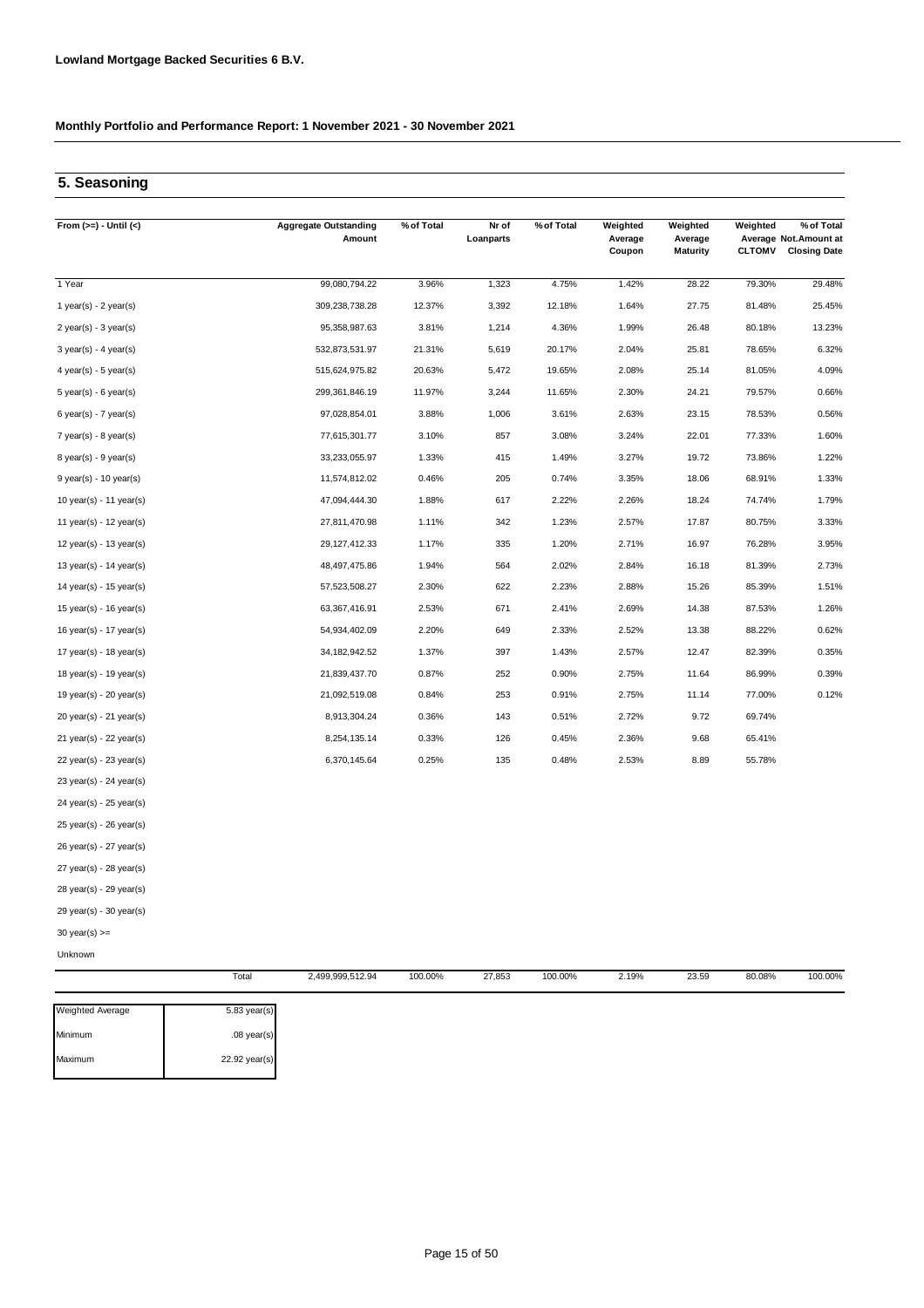## **6. Legal Maturity**

| From $(>=) -$ Until $(<)$ |       | <b>Aggregate Outstanding</b> | % of Total | Nr of     | % of Total | Weighted          | Weighted                   | Weighted      | % of Total                                    |
|---------------------------|-------|------------------------------|------------|-----------|------------|-------------------|----------------------------|---------------|-----------------------------------------------|
|                           |       | Amount                       |            | Loanparts |            | Average<br>Coupon | Average<br><b>Maturity</b> | <b>CLTOMV</b> | Average Not. Amount at<br><b>Closing Date</b> |
|                           |       |                              |            |           |            |                   |                            |               |                                               |
| 2012                      |       |                              |            |           |            |                   |                            |               |                                               |
| 2012 - 2015               |       |                              |            |           |            |                   |                            |               |                                               |
| 2015 - 2020               |       |                              |            |           |            |                   |                            |               | 0.00%                                         |
| 2020 - 2025               |       | 1,339,584.98                 | 0.05%      | 116       | 0.42%      | 2.73%             | 2.20                       | 57.91%        | 0.06%                                         |
| 2025 - 2030               |       | 17,527,804.33                | 0.70%      | 544       | 1.95%      | 2.64%             | 6.59                       | 65.36%        | 0.72%                                         |
| 2030 - 2035               |       | 118,700,761.64               | 4.75%      | 1,707     | 6.13%      | 2.65%             | 11.10                      | 77.77%        | 5.51%                                         |
| 2035 - 2040               |       | 292,661,815.51               | 11.71%     | 3,500     | 12.57%     | 2.67%             | 15.34                      | 82.97%        | 14.46%                                        |
| 2040 - 2045               |       | 240,542,811.34               | 9.62%      | 2,729     | 9.80%      | 2.62%             | 21.08                      | 75.90%        | 10.19%                                        |
| 2045 - 2050               |       | 1,491,091,797.19             | 59.64%     | 15,448    | 55.46%     | 2.12%             | 25.63                      | 80.16%        | 69.06%                                        |
| 2050 - 2055               |       | 338,134,937.95               | 13.53%     | 3,809     | 13.68%     | 1.59%             | 28.89                      | 81.85%        |                                               |
| 2055 - 2060               |       |                              |            |           |            |                   |                            |               |                                               |
| 2060 - 2065               |       |                              |            |           |            |                   |                            |               |                                               |
| 2065 - 2070               |       |                              |            |           |            |                   |                            |               |                                               |
| 2070 - 2075               |       |                              |            |           |            |                   |                            |               |                                               |
| 2075 - 2080               |       |                              |            |           |            |                   |                            |               |                                               |
| 2080 - 2085               |       |                              |            |           |            |                   |                            |               |                                               |
| 2085 - 2090               |       |                              |            |           |            |                   |                            |               |                                               |
| 2090 - 2095               |       |                              |            |           |            |                   |                            |               |                                               |
| 2095 - 2100               |       |                              |            |           |            |                   |                            |               |                                               |
| $2100 >=$                 |       |                              |            |           |            |                   |                            |               |                                               |
| Unknown                   |       |                              |            |           |            |                   |                            |               |                                               |
|                           | Total | 2,499,999,512.94             | 100.00%    | 27,853    | 100.00%    | 2.19%             | 23.59                      | 80.08%        | 100.00%                                       |

| <b>Weighted Average</b> | 2045 |
|-------------------------|------|
| Minimum                 | 2022 |
| Maximum                 | 2053 |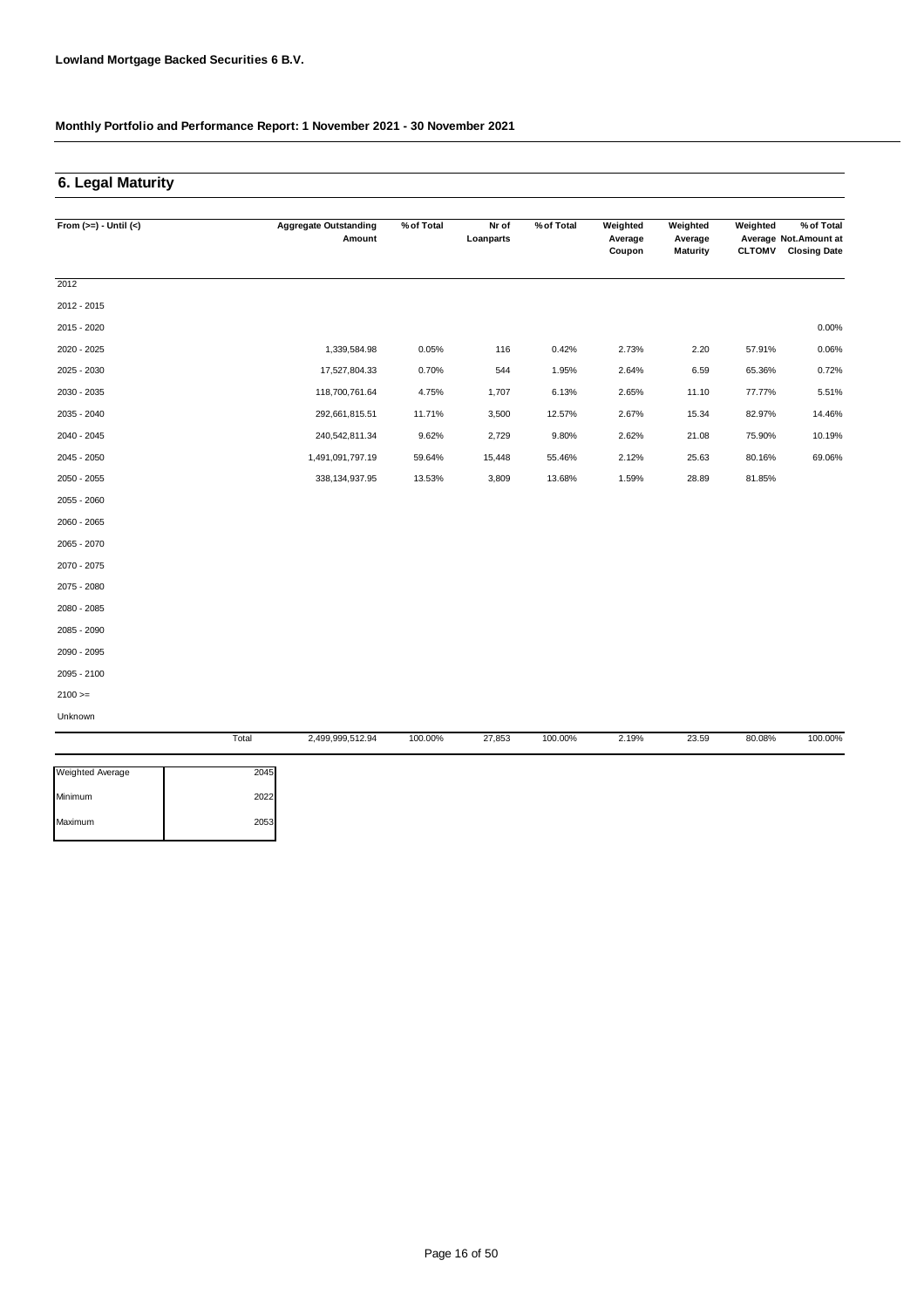### **7. Remaining Tenor**

| From $(>=) -$ Until $(<)$   | <b>Aggregate Outstanding</b><br>Amount | % of Total | Nr of<br>Loanparts | % of Total | Weighted<br>Average<br>Coupon | Weighted<br>Average<br><b>Maturity</b> | Weighted<br><b>CLTOMV</b> | % of Total<br>Average Not.Amount at<br><b>Closing Date</b> |
|-----------------------------|----------------------------------------|------------|--------------------|------------|-------------------------------|----------------------------------------|---------------------------|------------------------------------------------------------|
| 0 Year - 1 Year             | 100,539.12                             | 0.00%      | 26                 | 0.09%      | 3.03%                         | 0.75                                   | 55.56%                    |                                                            |
| 1 Year - 2 Years            | 365,787.00                             | 0.01%      | 38                 | 0.14%      | 2.57%                         | 1.46                                   | 58.15%                    |                                                            |
| 2 $year(s) - 3 year(s)$     | 716,336.69                             | 0.03%      | 46                 | 0.17%      | 2.81%                         | 2.62                                   | 59.69%                    |                                                            |
| 3 year(s) - 4 year(s)       | 1,077,971.65                           | 0.04%      | 60                 | 0.22%      | 2.57%                         | 3.49                                   | 58.09%                    |                                                            |
| 4 year(s) - 5 year(s)       | 2,209,720.37                           | 0.09%      | 86                 | 0.31%      | 2.81%                         | 4.56                                   | 76.54%                    | 0.00%                                                      |
| 5 year(s) - 6 year(s)       | 1,845,387.42                           | 0.07%      | 83                 | 0.30%      | 2.61%                         | 5.43                                   | 61.43%                    | 0.04%                                                      |
| 6 year(s) - 7 year(s)       | 3,600,377.41                           | 0.14%      | 116                | 0.42%      | 2.57%                         | 6.46                                   | 65.49%                    | 0.05%                                                      |
| 7 $year(s) - 8$ $year(s)$   | 7,335,107.46                           | 0.29%      | 172                | 0.62%      | 2.66%                         | 7.62                                   | 63.59%                    | 0.10%                                                      |
| 8 year(s) - $9$ year(s)     | 11,595,780.32                          | 0.46%      | 224                | 0.80%      | 2.41%                         | 8.45                                   | 67.99%                    | 0.10%                                                      |
| $9$ year(s) - 10 year(s)    | 17,205,704.69                          | 0.69%      | 315                | 1.13%      | 2.76%                         | 9.48                                   | 68.68%                    | 0.13%                                                      |
| 10 $year(s) - 11$ $year(s)$ | 23,412,356.98                          | 0.94%      | 357                | 1.28%      | 2.69%                         | 10.49                                  | 74.42%                    | 0.23%                                                      |
| 11 $year(s) - 12$ $year(s)$ | 28,274,170.25                          | 1.13%      | 352                | 1.26%      | 2.72%                         | 11.45                                  | 83.38%                    | 0.56%                                                      |
| 12 year(s) - 13 year(s)     | 38,462,981.06                          | 1.54%      | 473                | 1.70%      | 2.60%                         | 12.53                                  | 82.12%                    | 0.70%                                                      |
| 13 year(s) - 14 year(s)     | 55,764,300.17                          | 2.23%      | 713                | 2.56%      | 2.47%                         | 13.50                                  | 84.92%                    | 0.86%                                                      |
| 14 year(s) - 15 year(s)     | 75,792,700.31                          | 3.03%      | 889                | 3.19%      | 2.64%                         | 14.48                                  | 85.19%                    | 1.46%                                                      |
| 15 year(s) - 16 year(s)     | 65,874,186.30                          | 2.63%      | 746                | 2.68%      | 2.79%                         | 15.50                                  | 84.31%                    | 1.61%                                                      |
| 16 year(s) - 17 year(s)     | 57,751,158.47                          | 2.31%      | 692                | 2.48%      | 2.72%                         | 16.51                                  | 81.10%                    | 2.70%                                                      |
| 17 year(s) - 18 year(s)     | 35,344,509.60                          | 1.41%      | 439                | 1.58%      | 2.71%                         | 17.49                                  | 76.01%                    | 4.07%                                                      |
| 18 $year(s) - 19$ $year(s)$ | 33,083,196.95                          | 1.32%      | 395                | 1.42%      | 2.49%                         | 18.41                                  | 77.41%                    | 3.65%                                                      |
| 19 year(s) - 20 year(s)     | 50,878,471.08                          | 2.04%      | 635                | 2.28%      | 2.20%                         | 19.46                                  | 76.08%                    | 2.33%                                                      |
| 20 $year(s) - 21$ $year(s)$ | 17,537,341.28                          | 0.70%      | 260                | 0.93%      | 2.73%                         | 20.33                                  | 71.60%                    | 1.69%                                                      |
| 21 $year(s) - 22$ $year(s)$ | 32,863,820.12                          | 1.31%      | 380                | 1.36%      | 2.56%                         | 21.60                                  | 74.00%                    | 1.43%                                                      |
| 22 $year(s) - 23$ $year(s)$ | 98,483,082.68                          | 3.94%      | 992                | 3.56%      | 2.87%                         | 22.45                                  | 76.74%                    | 1.74%                                                      |
| 23 year(s) - 24 year(s)     | 122,220,326.20                         | 4.89%      | 1,248              | 4.48%      | 2.47%                         | 23.47                                  | 78.50%                    | 0.79%                                                      |
| $24$ year(s) - $25$ year(s) | 256, 136, 554. 46                      | 10.25%     | 2,594              | 9.31%      | 2.36%                         | 24.54                                  | 79.43%                    | 0.87%                                                      |
| $25$ year(s) - $26$ year(s) | 442,772,406.79                         | 17.71%     | 4,479              | 16.08%     | 2.04%                         | 25.45                                  | 81.08%                    | 4.42%                                                      |
| $26$ year(s) - $27$ year(s) | 592,128,455.99                         | 23.69%     | 6,110              | 21.94%     | 2.03%                         | 26.36                                  | 79.90%                    | 6.48%                                                      |
| 27 year(s) - 28 year(s)     | 84,075,950.63                          | 3.36%      | 1,051              | 3.77%      | 2.00%                         | 27.47                                  | 80.96%                    | 11.68%                                                     |
| 28 year(s) - 29 year(s)     | 218,851,161.44                         | 8.75%      | 2,314              | 8.31%      | 1.64%                         | 28.64                                  | 82.60%                    | 22.65%                                                     |
| 29 $year(s) - 30$ $year(s)$ | 123,071,374.02                         | 4.92%      | 1,534              | 5.51%      | 1.49%                         | 29.30                                  | 80.81%                    | 29.63%                                                     |
| 30 year(s) $>=$             | 1,168,296.03                           | 0.05%      | 34                 | 0.12%      | 1.48%                         | 30.09                                  | 64.00%                    | 0.01%                                                      |
| Unknown                     |                                        |            |                    |            |                               |                                        |                           |                                                            |
|                             | Total<br>2,499,999,512.94              | 100.00%    | 27,853             | 100.00%    | 2.19%                         | 23.59                                  | 80.08%                    | 100.00%                                                    |

| <b>Weighted Average</b> | $23.58$ year(s) |
|-------------------------|-----------------|
| Minimum                 | $.08$ year(s)   |
| Maximum                 | $31.08$ year(s) |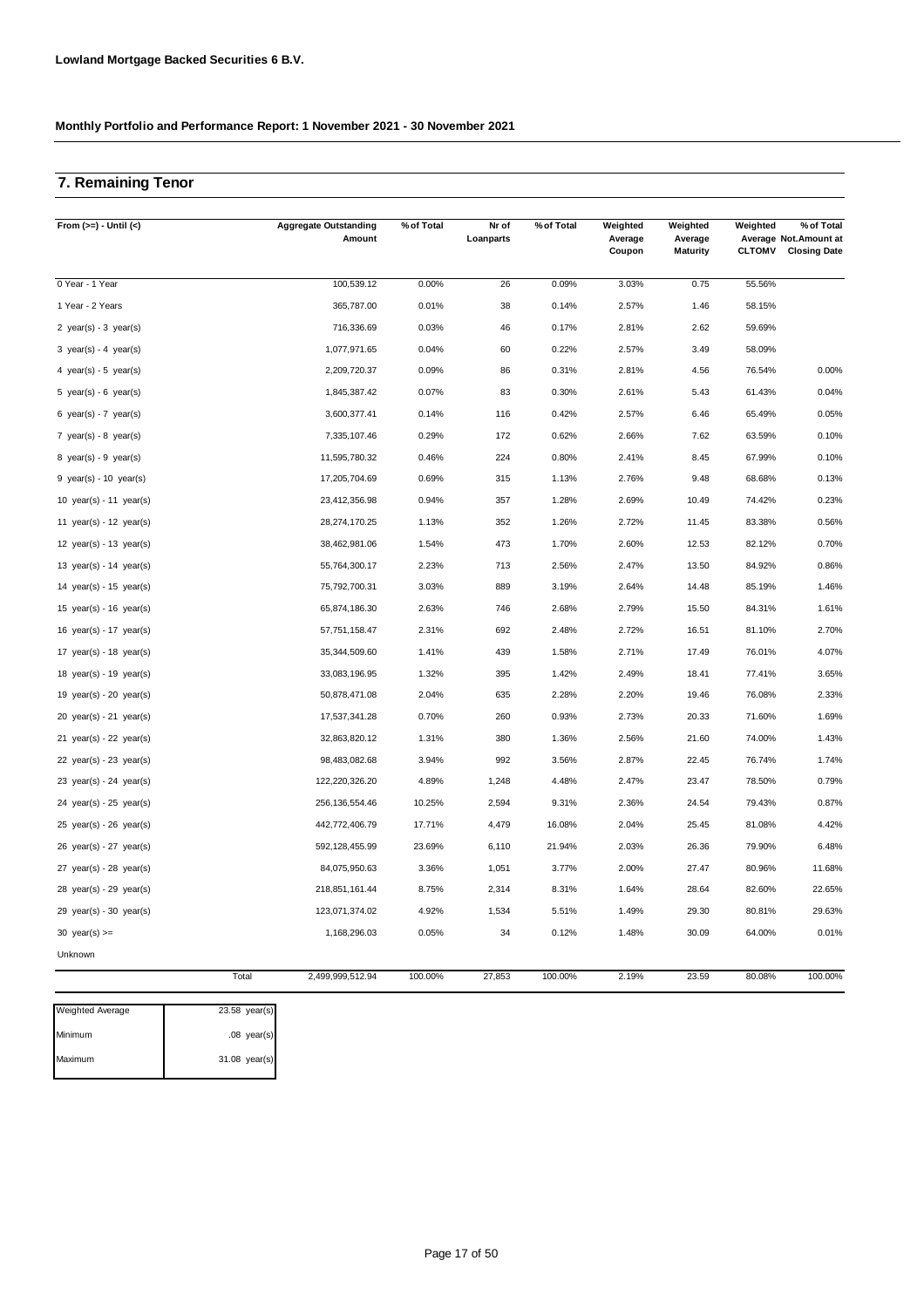### **8a. Original Loan To Original Foreclosure Value (Non-NHG)**

| From $(>=) -$ Until $(<)$ |       | <b>Aggregate Outstanding</b><br>Amount | % of Total | Nr of Loans    | % of Total | Weighted<br>Average<br>Coupon | Weighted<br>Average<br><b>Maturity</b> | Weighted<br><b>CLTOMV</b> | % of Total<br>Average Not. Amount at<br><b>Closing Date</b> |
|---------------------------|-------|----------------------------------------|------------|----------------|------------|-------------------------------|----------------------------------------|---------------------------|-------------------------------------------------------------|
| <b>NHG</b>                |       | 1,050,999,148.12                       | 42.04%     | 6,543          | 52.04%     | 2.07%                         | 24.47                                  | 83.43%                    | 45.39%                                                      |
| < 10%                     |       | 479,777.90                             | 0.02%      | $\overline{7}$ | 0.06%      | 1.57%                         | 14.97                                  | 48.00%                    | 0.00%                                                       |
| 10% - 20%                 |       | 621,939.88                             | 0.02%      | 26             | 0.21%      | 2.19%                         | 18.67                                  | 11.15%                    | 0.02%                                                       |
| 20% - 30%                 |       | 2,290,371.52                           | 0.09%      | 43             | 0.34%      | 2.09%                         | 18.37                                  | 19.34%                    | 0.04%                                                       |
| 30% - 40%                 |       | 5,792,882.52                           | 0.23%      | 73             | 0.58%      | 2.03%                         | 21.87                                  | 26.35%                    | 0.05%                                                       |
| 40% - 50%                 |       | 12,097,165.13                          | 0.48%      | 101            | 0.80%      | 1.94%                         | 23.29                                  | 37.17%                    | 0.20%                                                       |
| 50% - 60%                 |       | 38,510,444.74                          | 1.54%      | 228            | 1.81%      | 1.99%                         | 23.71                                  | 44.09%                    | 0.52%                                                       |
| 60% - 70%                 |       | 69,516,535.72                          | 2.78%      | 331            | 2.63%      | 1.98%                         | 23.76                                  | 52.83%                    | 0.74%                                                       |
| 70% - 80%                 |       | 135,714,185.95                         | 5.43%      | 583            | 4.64%      | 2.07%                         | 23.96                                  | 60.64%                    | 1.60%                                                       |
| 80% - 90%                 |       | 196,477,451.94                         | 7.86%      | 733            | 5.83%      | 2.09%                         | 24.03                                  | 68.78%                    | 2.49%                                                       |
| 90% - 100%                |       | 315,478,704.59                         | 12.62%     | 1,180          | 9.39%      | 2.16%                         | 23.81                                  | 76.07%                    | 10.56%                                                      |
| 100% - 110%               |       | 236, 312, 156.81                       | 9.45%      | 867            | 6.90%      | 2.26%                         | 23.39                                  | 83.41%                    | 8.29%                                                       |
| 110% - 120%               |       | 294,996,691.84                         | 11.80%     | 1,143          | 9.09%      | 2.46%                         | 23.40                                  | 91.51%                    | 20.05%                                                      |
| 120% - 130%               |       | 138,632,672.62                         | 5.55%      | 705            | 5.61%      | 2.89%                         | 16.35                                  | 99.62%                    | 10.04%                                                      |
| 130% - 140%               |       | 528,889.60                             | 0.02%      | 3              | 0.02%      | 2.53%                         | 18.06                                  | 92.64%                    |                                                             |
| 140% - 150%               |       | 978,559.83                             | 0.04%      | 4              | 0.03%      | 3.21%                         | 22.17                                  | 91.18%                    |                                                             |
| $150\%>=$                 |       | 571,934.23                             | 0.02%      | 3              | 0.02%      | 2.55%                         | 25.71                                  | 104.70%                   |                                                             |
| Null values               |       |                                        |            |                |            |                               |                                        |                           |                                                             |
|                           | Total | 2,499,999,512.94                       | 100.00%    | 12,573         | 100.00%    | 2.19%                         | 23.59                                  | 80.08%                    | 100.00%                                                     |

| <b>Weighted Average</b> | 101%  |
|-------------------------|-------|
| Minimum                 | $0\%$ |
| Maximum                 | 208%  |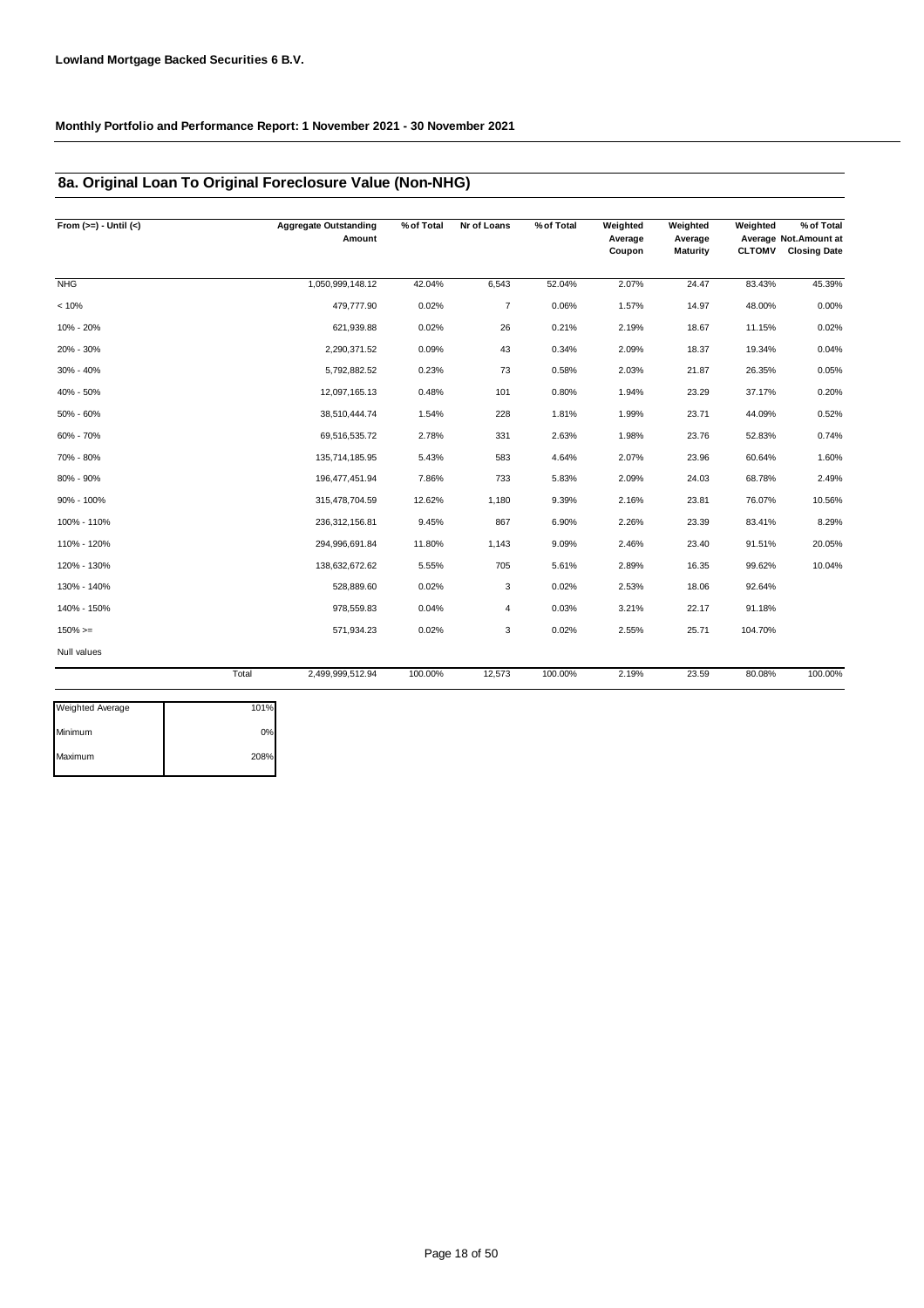### **8b. Original Loan To Original Foreclosure Value (NHG)**

| From $(>=) -$ Until $(<)$ |       | <b>Aggregate Outstanding</b><br>Amount | % of Total | Nr of Loans | % of Total | Weighted<br>Average<br>Coupon | Weighted<br>Average<br><b>Maturity</b> | Weighted<br><b>CLTOMV</b> | % of Total<br>Average Not. Amount at<br><b>Closing Date</b> |
|---------------------------|-------|----------------------------------------|------------|-------------|------------|-------------------------------|----------------------------------------|---------------------------|-------------------------------------------------------------|
| Non-NHG                   |       | 1,449,000,364.82                       | 57.96%     | 6,030       | 47.96%     | 2.27%                         | 22.96                                  | 77.64%                    | 54.61%                                                      |
| < 10%                     |       |                                        |            |             |            |                               |                                        |                           |                                                             |
| 10% - 20%                 |       | 288,068.70                             | 0.01%      | 11          | 0.09%      | 2.33%                         | 14.70                                  | 10.96%                    | 0.01%                                                       |
| 20% - 30%                 |       | 330,586.77                             | 0.01%      | 13          | 0.10%      | 2.42%                         | 16.99                                  | 17.02%                    | 0.00%                                                       |
| 30% - 40%                 |       | 686,997.53                             | 0.03%      | 15          | 0.12%      | 1.97%                         | 18.89                                  | 23.43%                    | 0.00%                                                       |
| 40% - 50%                 |       | 3,054,952.60                           | 0.12%      | 32          | 0.25%      | 2.05%                         | 21.80                                  | 35.25%                    | 0.02%                                                       |
| 50% - 60%                 |       | 9,057,882.88                           | 0.36%      | 83          | 0.66%      | 1.92%                         | 23.39                                  | 44.11%                    | 0.04%                                                       |
| 60% - 70%                 |       | 18,495,975.91                          | 0.74%      | 138         | 1.10%      | 2.02%                         | 23.82                                  | 51.15%                    | 0.09%                                                       |
| 70% - 80%                 |       | 37,305,317.18                          | 1.49%      | 252         | 2.00%      | 1.96%                         | 24.53                                  | 59.45%                    | 0.35%                                                       |
| 80% - 90%                 |       | 52,686,161.56                          | 2.11%      | 338         | 2.69%      | 1.96%                         | 24.86                                  | 67.61%                    | 0.54%                                                       |
| 90% - 100%                |       | 125,923,436.84                         | 5.04%      | 817         | 6.50%      | 2.01%                         | 24.48                                  | 74.86%                    | 4.03%                                                       |
| 100% - 110%               |       | 178,733,993.38                         | 7.15%      | 1,065       | 8.47%      | 2.01%                         | 24.63                                  | 83.38%                    | 6.08%                                                       |
| 110% - 120%               |       | 574,592,452.40                         | 22.98%     | 3,480       | 27.68%     | 2.10%                         | 24.83                                  | 89.74%                    | 31.66%                                                      |
| 120% - 130%               |       | 48, 104, 182.84                        | 1.92%      | 289         | 2.30%      | 2.49%                         | 19.92                                  | 91.41%                    | 2.57%                                                       |
| 130% - 140%               |       | 701,704.14                             | 0.03%      | 4           | 0.03%      | 1.79%                         | 24.91                                  | 72.68%                    |                                                             |
| 140% - 150%               |       | 149,991.60                             | 0.01%      | 1           | 0.01%      | 2.74%                         | 24.17                                  | 71.42%                    |                                                             |
| $150\%>=$                 |       | 887,443.79                             | 0.04%      | 5           | 0.04%      | 2.11%                         | 25.99                                  | 86.76%                    |                                                             |
| Unknown                   |       |                                        |            |             |            |                               |                                        |                           |                                                             |
|                           | Total | 2,499,999,512.94                       | 100.00%    | 12,573      | 100.00%    | 2.19%                         | 23.59                                  | 80.08%                    | 100.00%                                                     |

| <b>Weighted Average</b> | 101% |
|-------------------------|------|
| Minimum                 | 0%   |
| Maximum                 | 208% |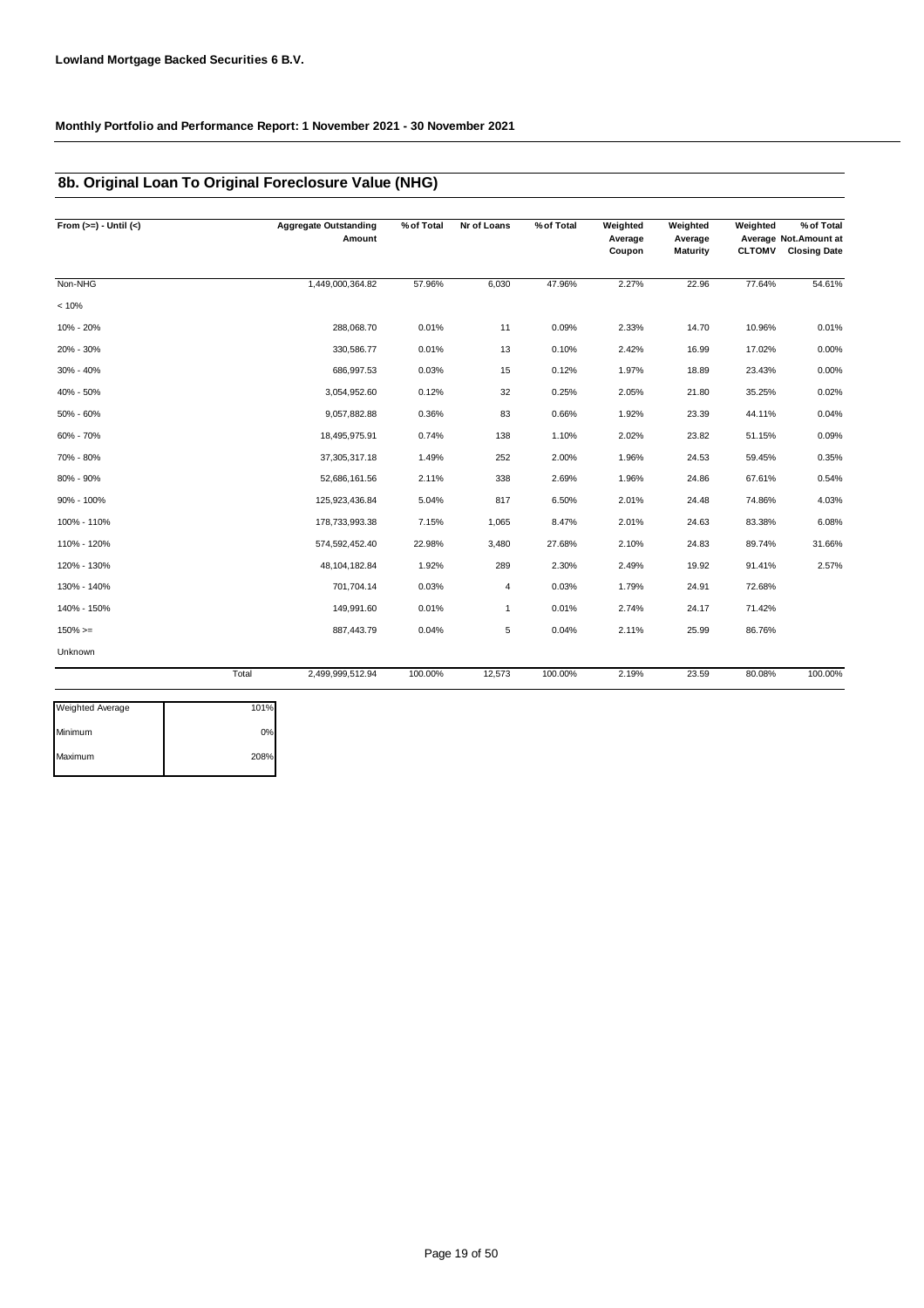### **9a. Current Loan To Original Foreclosure Value (Non-NHG)**

| From $(>=) -$ Until $(<)$ |       | <b>Aggregate Outstanding</b><br>Amount | % of Total | Nr of Loans | % of Total | Weighted<br>Average<br>Coupon | Weighted<br>Average<br><b>Maturity</b> | Weighted<br><b>CLTOMV</b> | % of Total<br>Average Not.Amount at<br><b>Closing Date</b> |
|---------------------------|-------|----------------------------------------|------------|-------------|------------|-------------------------------|----------------------------------------|---------------------------|------------------------------------------------------------|
| <b>NHG</b>                |       | 1,050,999,148.12                       | 42.04%     | 6,543       | 52.04%     | 2.07%                         | 24.47                                  | 83.43%                    | 45.39%                                                     |
| < 10%                     |       | 727,021.62                             | 0.03%      | 60          | 0.48%      | 2.58%                         | 11.13                                  | 6.12%                     | 0.01%                                                      |
| 10% - 20%                 |       | 3,072,898.69                           | 0.12%      | 80          | 0.64%      | 2.55%                         | 16.67                                  | 13.81%                    | 0.05%                                                      |
| 20% - 30%                 |       | 5,588,660.49                           | 0.22%      | 79          | 0.63%      | 2.33%                         | 18.11                                  | 22.63%                    | 0.05%                                                      |
| 30% - 40%                 |       | 12,146,896.89                          | 0.49%      | 109         | 0.87%      | 2.01%                         | 20.72                                  | 31.42%                    | 0.11%                                                      |
| 40% - 50%                 |       | 25,352,574.92                          | 1.01%      | 174         | 1.38%      | 2.14%                         | 21.52                                  | 40.37%                    | 0.26%                                                      |
| 50% - 60%                 |       | 66,972,787.29                          | 2.68%      | 341         | 2.71%      | 2.04%                         | 22.79                                  | 48.69%                    | 0.63%                                                      |
| 60% - 70%                 |       | 129,578,203.33                         | 5.18%      | 568         | 4.52%      | 2.11%                         | 23.18                                  | 57.72%                    | 1.03%                                                      |
| 70% - 80%                 |       | 200,396,396.36                         | 8.02%      | 799         | 6.35%      | 2.15%                         | 23.47                                  | 66.22%                    | 2.32%                                                      |
| 80% - 90%                 |       | 301,869,071.97                         | 12.07%     | 1,132       | 9.00%      | 2.15%                         | 23.70                                  | 75.01%                    | 5.09%                                                      |
| 90% - 100%                |       | 269,658,583.76                         | 10.79%     | 989         | 7.87%      | 2.23%                         | 23.53                                  | 83.36%                    | 11.59%                                                     |
| 100% - 110%               |       | 273,429,191.72                         | 10.94%     | 1,013       | 8.06%      | 2.45%                         | 24.20                                  | 92.33%                    | 9.98%                                                      |
| 110% - 120%               |       | 99,404,795.04                          | 3.98%      | 396         | 3.15%      | 2.53%                         | 21.37                                  | 99.92%                    | 17.95%                                                     |
| 120% - 130%               |       | 60,523,009.61                          | 2.42%      | 289         | 2.30%      | 3.00%                         | 13.64                                  | 108.66%                   | 5.55%                                                      |
| 130% - 140%               |       |                                        |            |             |            |                               |                                        |                           |                                                            |
| 140% - 150%               |       | 280, 273. 13                           | 0.01%      | 1           | 0.01%      | 2.73%                         | 24.57                                  | 128.86%                   |                                                            |
| $150\%>=$                 |       |                                        |            |             |            |                               |                                        |                           |                                                            |
| Unknown                   |       |                                        |            |             |            |                               |                                        |                           | 0.00%                                                      |
|                           | Total | 2,499,999,512.94                       | 100.00%    | 12,573      | 100.00%    | 2.19%                         | 23.59                                  | 80.08%                    | 100.00%                                                    |

| 0%   |
|------|
| 146% |
|      |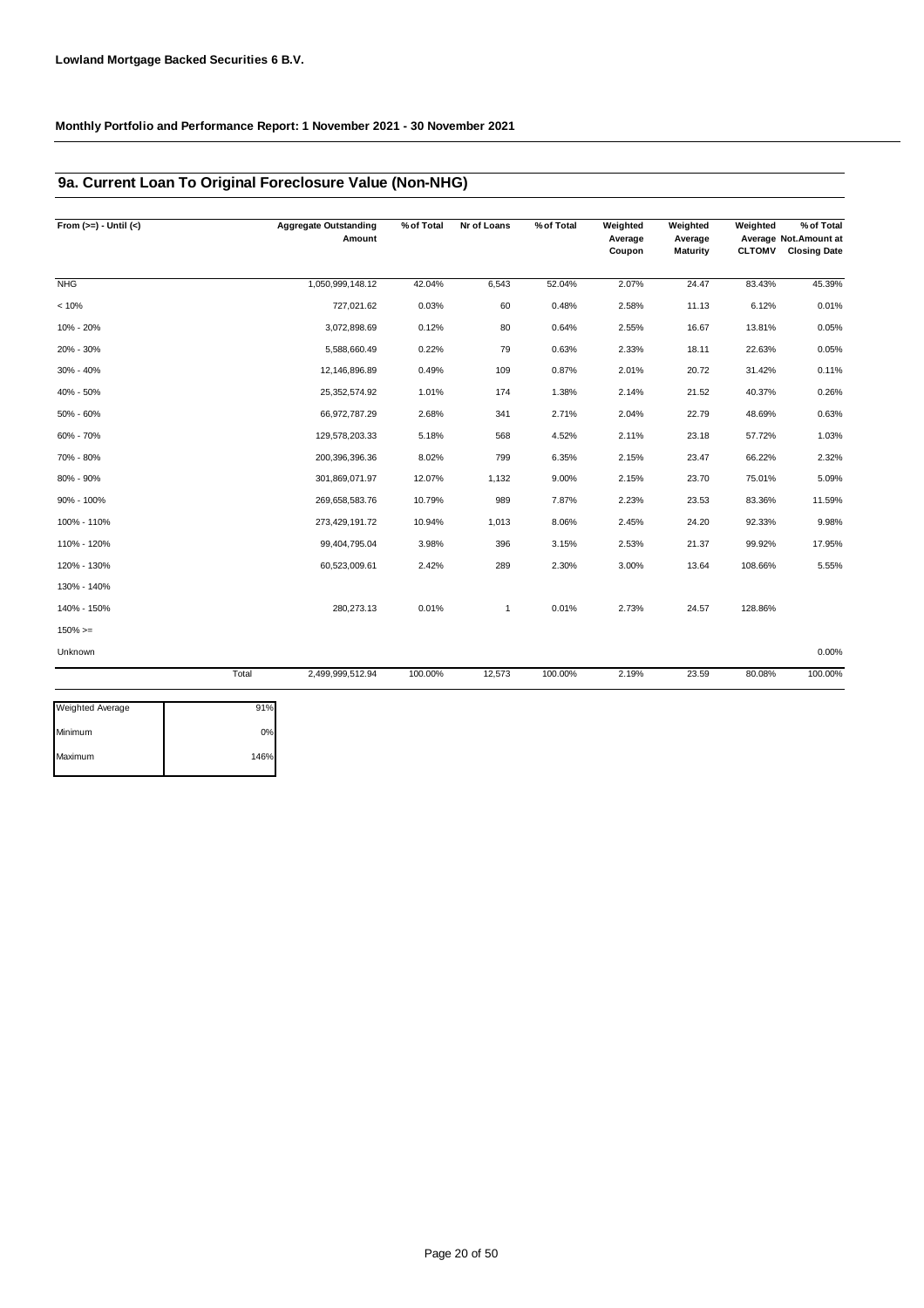### **9b. Current Loan To Original Foreclosure Value (NHG)**

| From $(>=) -$ Until $(<)$ |       | <b>Aggregate Outstanding</b><br>Amount | % of Total | Nr of Loans | % of Total | Weighted<br>Average<br>Coupon | Weighted<br>Average<br><b>Maturity</b> | Weighted<br><b>CLTOMV</b> | % of Total<br>Average Not.Amount at<br><b>Closing Date</b> |
|---------------------------|-------|----------------------------------------|------------|-------------|------------|-------------------------------|----------------------------------------|---------------------------|------------------------------------------------------------|
|                           |       |                                        |            |             |            |                               |                                        |                           |                                                            |
| Non-NHG                   |       | 1,449,000,364.82                       | 57.96%     | 6,030       | 47.96%     | 2.27%                         | 22.96                                  | 77.64%                    | 54.61%                                                     |
| < 10%                     |       | 240,633.05                             | 0.01%      | 27          | 0.21%      | 2.49%                         | 14.59                                  | 6.43%                     | 0.00%                                                      |
| 10% - 20%                 |       | 961,547.82                             | 0.04%      | 34          | 0.27%      | 2.57%                         | 14.86                                  | 13.17%                    | 0.02%                                                      |
| 20% - 30%                 |       | 1,366,507.42                           | 0.05%      | 26          | 0.21%      | 2.73%                         | 15.44                                  | 22.39%                    | 0.00%                                                      |
| 30% - 40%                 |       | 3,019,701.03                           | 0.12%      | 41          | 0.33%      | 2.44%                         | 18.51                                  | 31.59%                    | 0.01%                                                      |
| 40% - 50%                 |       | 8,160,001.08                           | 0.33%      | 80          | 0.64%      | 2.30%                         | 20.46                                  | 40.29%                    | 0.04%                                                      |
| 50% - 60%                 |       | 22,366,735.38                          | 0.89%      | 187         | 1.49%      | 2.31%                         | 21.80                                  | 48.69%                    | 0.09%                                                      |
| 60% - 70%                 |       | 41,294,103.21                          | 1.65%      | 293         | 2.33%      | 2.09%                         | 23.06                                  | 57.72%                    | 0.23%                                                      |
| 70% - 80%                 |       | 73,011,749.86                          | 2.92%      | 507         | 4.03%      | 2.16%                         | 23.35                                  | 66.48%                    | 0.69%                                                      |
| 80% - 90%                 |       | 134, 111, 172.82                       | 5.36%      | 871         | 6.93%      | 2.13%                         | 23.83                                  | 75.13%                    | 2.19%                                                      |
| 90% - 100%                |       | 271,036,131.74                         | 10.84%     | 1,703       | 13.54%     | 2.18%                         | 24.15                                  | 84.63%                    | 5.36%                                                      |
| 100% - 110%               |       | 433,723,325.68                         | 17.35%     | 2,495       | 19.84%     | 2.01%                         | 25.39                                  | 91.63%                    | 16.17%                                                     |
| 110% - 120%               |       | 56,988,437.19                          | 2.28%      | 254         | 2.02%      | 1.64%                         | 26.18                                  | 98.81%                    | 20.18%                                                     |
| 120% - 130%               |       | 4,719,101.84                           | 0.19%      | 25          | 0.20%      | 2.59%                         | 15.29                                  | 107.69%                   | 0.42%                                                      |
| 130% - 140%               |       |                                        |            |             |            |                               |                                        |                           |                                                            |
| 140% - 150%               |       |                                        |            |             |            |                               |                                        |                           |                                                            |
| $150\%>=$                 |       |                                        |            |             |            |                               |                                        |                           |                                                            |
| Unknown                   |       |                                        |            |             |            |                               |                                        |                           |                                                            |
|                           | Total | 2,499,999,512.94                       | 100.00%    | 12,573      | 100.00%    | 2.19%                         | 23.59                                  | 80.08%                    | 100.00%                                                    |

| <b>Weighted Average</b> | 91%  |
|-------------------------|------|
|                         |      |
| Minimum                 | 0%   |
|                         |      |
| Maximum                 | 146% |
|                         |      |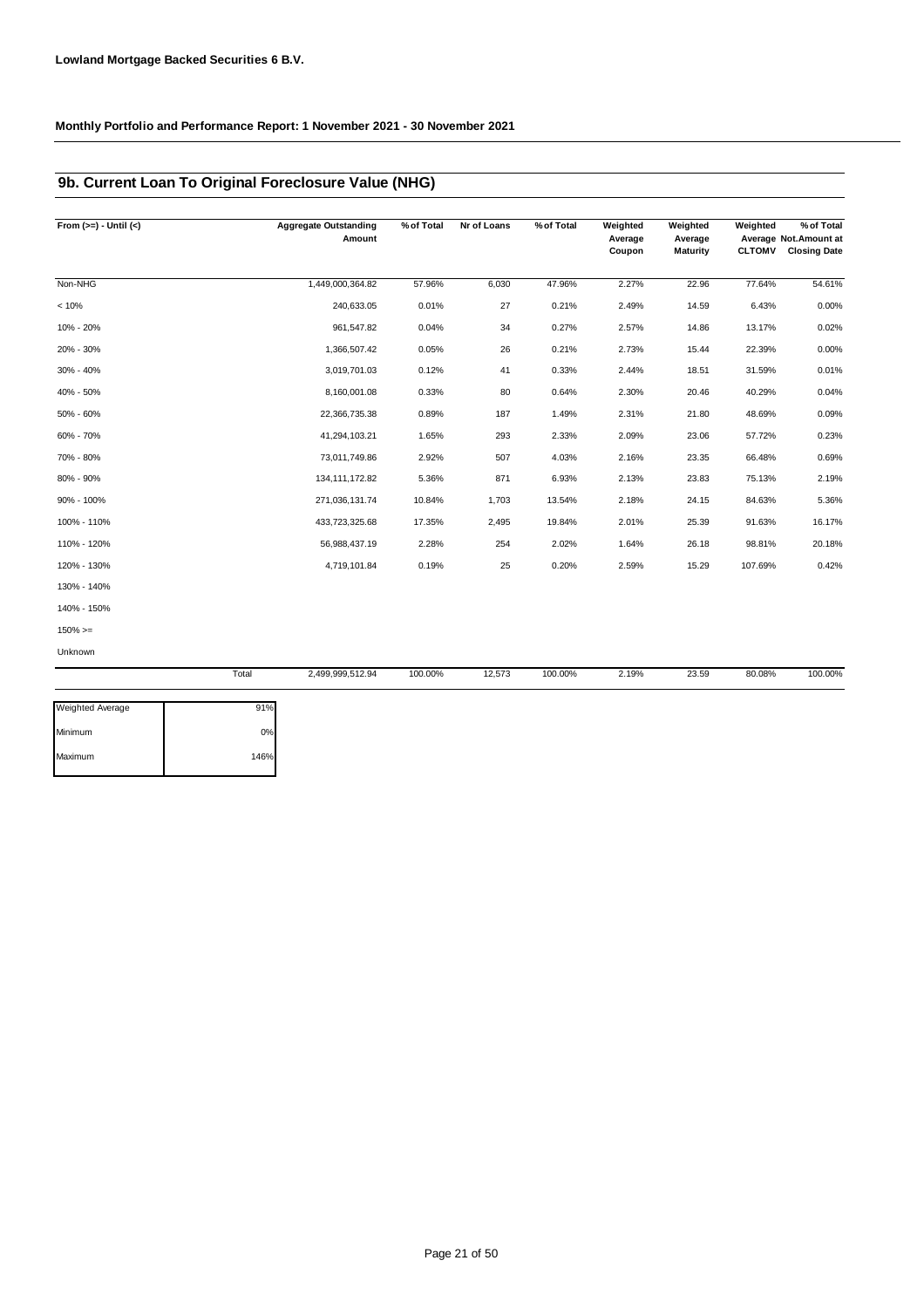## **10a. Current Loan To Indexed Foreclosure Value (Non-NHG)**

| From $(>=) -$ Until $(<)$ |       | <b>Aggregate Outstanding</b><br>Amount | % of Total | Nr of Loans | % of Total | Weighted<br>Average<br>Coupon | Weighted<br>Average<br><b>Maturity</b> | Weighted | % of Total<br>Average Not.Amount at<br>CLTOMV Closing Date |
|---------------------------|-------|----------------------------------------|------------|-------------|------------|-------------------------------|----------------------------------------|----------|------------------------------------------------------------|
| <b>NHG</b>                |       | 1,050,999,148.12                       | 42.04%     | 6,543       | 52.04%     | 2.07%                         | 24.47                                  | 83.43%   | 45.39%                                                     |
| < 10%                     |       | 2,070,672.88                           | 0.08%      | 105         | 0.84%      | 2.59%                         | 13.39                                  | 9.72%    | 0.01%                                                      |
| 10% - 20%                 |       | 5,774,273.79                           | 0.23%      | 105         | 0.84%      | 2.51%                         | 15.32                                  | 20.95%   | 0.06%                                                      |
| 20% - 30%                 |       | 17,290,947.37                          | 0.69%      | 160         | 1.27%      | 2.17%                         | 18.74                                  | 33.74%   | 0.06%                                                      |
| 30% - 40%                 |       | 43,506,627.38                          | 1.74%      | 282         | 2.24%      | 2.21%                         | 20.48                                  | 46.05%   | 0.18%                                                      |
| 40% - 50%                 |       | 115, 195, 134.36                       | 4.61%      | 595         | 4.73%      | 2.22%                         | 21.45                                  | 57.10%   | 0.34%                                                      |
| 50% - 60%                 |       | 268,635,583.73                         | 10.75%     | 1,108       | 8.81%      | 2.22%                         | 22.79                                  | 68.32%   | 0.83%                                                      |
| 60% - 70%                 |       | 413,223,189.06                         | 16.53%     | 1,578       | 12.55%     | 2.30%                         | 23.28                                  | 79.43%   | 1.63%                                                      |
| 70% - 80%                 |       | 369,906,852.02                         | 14.80%     | 1,334       | 10.61%     | 2.33%                         | 23.49                                  | 86.40%   | 3.87%                                                      |
| 80% - 90%                 |       | 149,626,483.32                         | 5.99%      | 556         | 4.42%      | 2.30%                         | 22.78                                  | 92.63%   | 8.77%                                                      |
| 90% - 100%                |       | 58,424,414.85                          | 2.34%      | 191         | 1.52%      | 2.15%                         | 25.20                                  | 97.12%   | 14.30%                                                     |
| 100% - 110%               |       | 5,346,186.06                           | 0.21%      | 16          | 0.13%      | 1.75%                         | 27.93                                  | 98.82%   | 15.20%                                                     |
| 110% - 120%               |       |                                        |            |             |            |                               |                                        |          | 7.16%                                                      |
| 120% - 130%               |       |                                        |            |             |            |                               |                                        |          | 1.95%                                                      |
| 130% - 140%               |       |                                        |            |             |            |                               |                                        |          | 0.0028                                                     |
| 140% - 150%               |       |                                        |            |             |            |                               |                                        |          |                                                            |
| $150\% > =$               |       |                                        |            |             |            |                               |                                        |          |                                                            |
| Unknown                   |       |                                        |            |             |            |                               |                                        |          | 0.00%                                                      |
|                           | Total | 2,499,999,512.94                       | 100.00%    | 12,573      | 100.00%    | 2.19%                         | 23.59                                  | 80.08%   | 100.00%                                                    |

| 66%  |
|------|
| 0%   |
| 112% |
|      |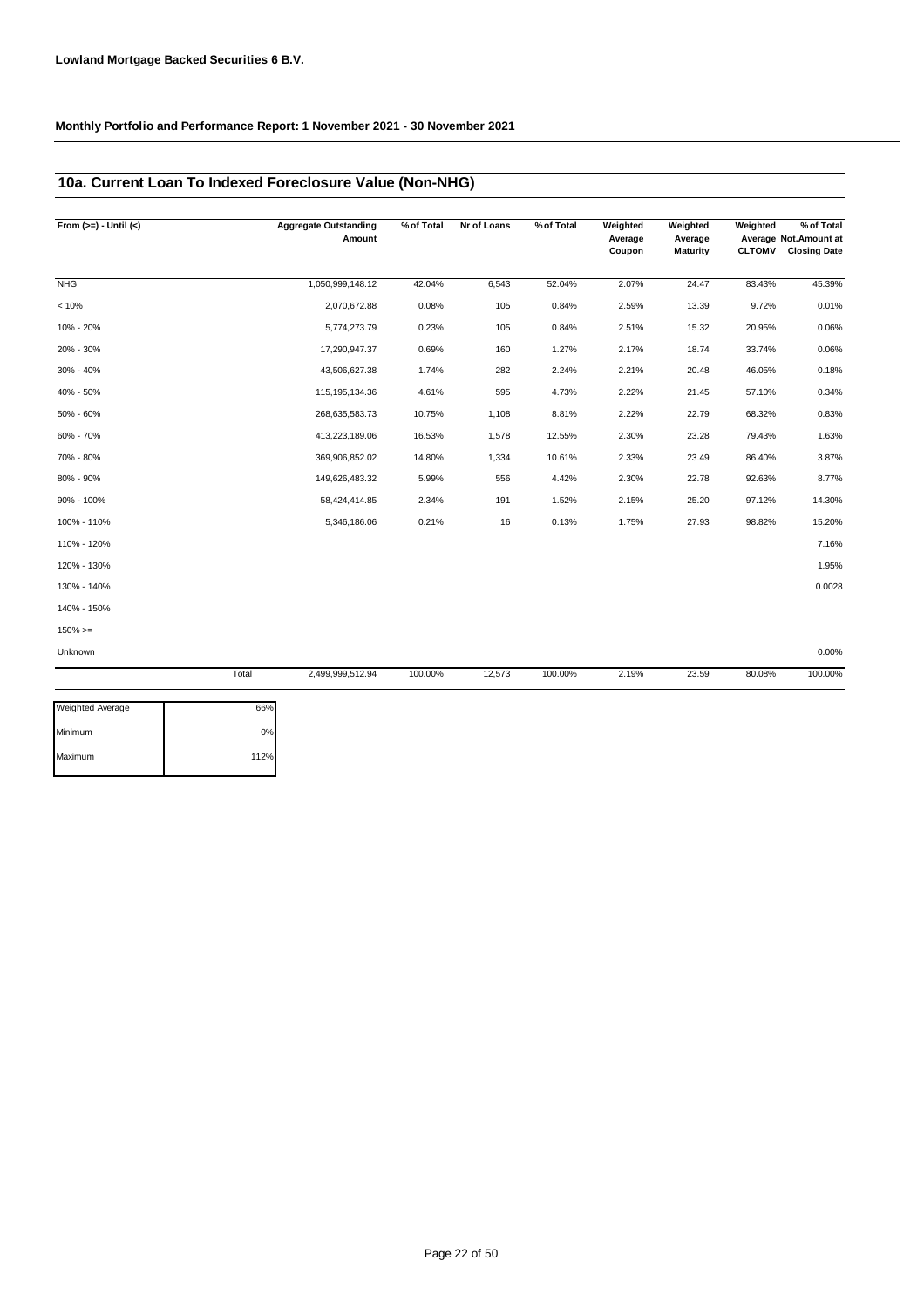### **10b. Current Loan To Indexed Foreclosure Value (NHG)**

| From $(>=) -$ Until $(<)$ |       | <b>Aggregate Outstanding</b><br>Amount | % of Total | Nr of Loans  | % of Total | Weighted<br>Average<br>Coupon | Weighted<br>Average<br><b>Maturity</b> | Weighted<br><b>CLTOMV</b> | % of Total<br>Average Not.Amount at<br><b>Closing Date</b> |
|---------------------------|-------|----------------------------------------|------------|--------------|------------|-------------------------------|----------------------------------------|---------------------------|------------------------------------------------------------|
| Non-NHG                   |       | 1,449,000,364.82                       | 57.96%     | 6,030        | 47.96%     | 2.27%                         | 22.96                                  | 77.64%                    | 54.61%                                                     |
| < 10%                     |       | 780,504.27                             | 0.03%      | 49           | 0.39%      | 2.51%                         | 13.98                                  | 10.59%                    | 0.00%                                                      |
| 10% - 20%                 |       | 1,927,342.15                           | 0.08%      | 43           | 0.34%      | 2.91%                         | 15.70                                  | 21.80%                    | 0.02%                                                      |
| 20% - 30%                 |       | 3,565,308.26                           | 0.14%      | 50           | 0.40%      | 2.59%                         | 16.77                                  | 35.85%                    | 0.00%                                                      |
| 30% - 40%                 |       | 17,193,683.47                          | 0.69%      | 167          | 1.33%      | 2.42%                         | 19.54                                  | 46.86%                    | 0.03%                                                      |
| 40% - 50%                 |       | 56,340,413.51                          | 2.25%      | 435          | 3.46%      | 2.48%                         | 21.62                                  | 61.99%                    | 0.06%                                                      |
| 50% - 60%                 |       | 198,623,567.45                         | 7.94%      | 1,369        | 10.89%     | 2.42%                         | 23.15                                  | 76.61%                    | 0.18%                                                      |
| 60% - 70%                 |       | 377,887,086.09                         | 15.12%     | 2,407        | 19.14%     | 2.11%                         | 24.32                                  | 85.12%                    | 0.59%                                                      |
| 70% - 80%                 |       | 236,719,089.09                         | 9.47%      | 1,328        | 10.56%     | 1.94%                         | 25.19                                  | 88.95%                    | 2.52%                                                      |
| 80% - 90%                 |       | 89,816,537.26                          | 3.59%      | 410          | 3.26%      | 1.67%                         | 26.52                                  | 91.37%                    | 6.60%                                                      |
| 90% - 100%                |       | 58,149,726.68                          | 2.33%      | 246          | 1.96%      | 1.42%                         | 28.23                                  | 95.95%                    | 14.60%                                                     |
| 100% - 110%               |       | 9,734,399.53                           | 0.39%      | 38           | 0.30%      | 1.18%                         | 29.35                                  | 99.16%                    | 15.14%                                                     |
| 110% - 120%               |       | 261,490.36                             | 0.01%      | $\mathbf{1}$ | 0.01%      | 1.30%                         | 29.83                                  | 98.68%                    | 5.39%                                                      |
| 120% - 130%               |       |                                        |            |              |            |                               |                                        |                           | 0.22%                                                      |
| 130% - 140%               |       |                                        |            |              |            |                               |                                        |                           | 0.0003                                                     |
| 140% - 150%               |       |                                        |            |              |            |                               |                                        |                           |                                                            |
| $150\%>=$                 |       |                                        |            |              |            |                               |                                        |                           |                                                            |
| Unknown                   |       |                                        |            |              |            |                               |                                        |                           |                                                            |
|                           | Total | 2,499,999,512.94                       | 100.00%    | 12,573       | 100.00%    | 2.19%                         | 23.59                                  | 80.08%                    | 100.00%                                                    |

| <b>Weighted Average</b> | 66%  |
|-------------------------|------|
| Minimum                 | 0%   |
| Maximum                 | 112% |
|                         |      |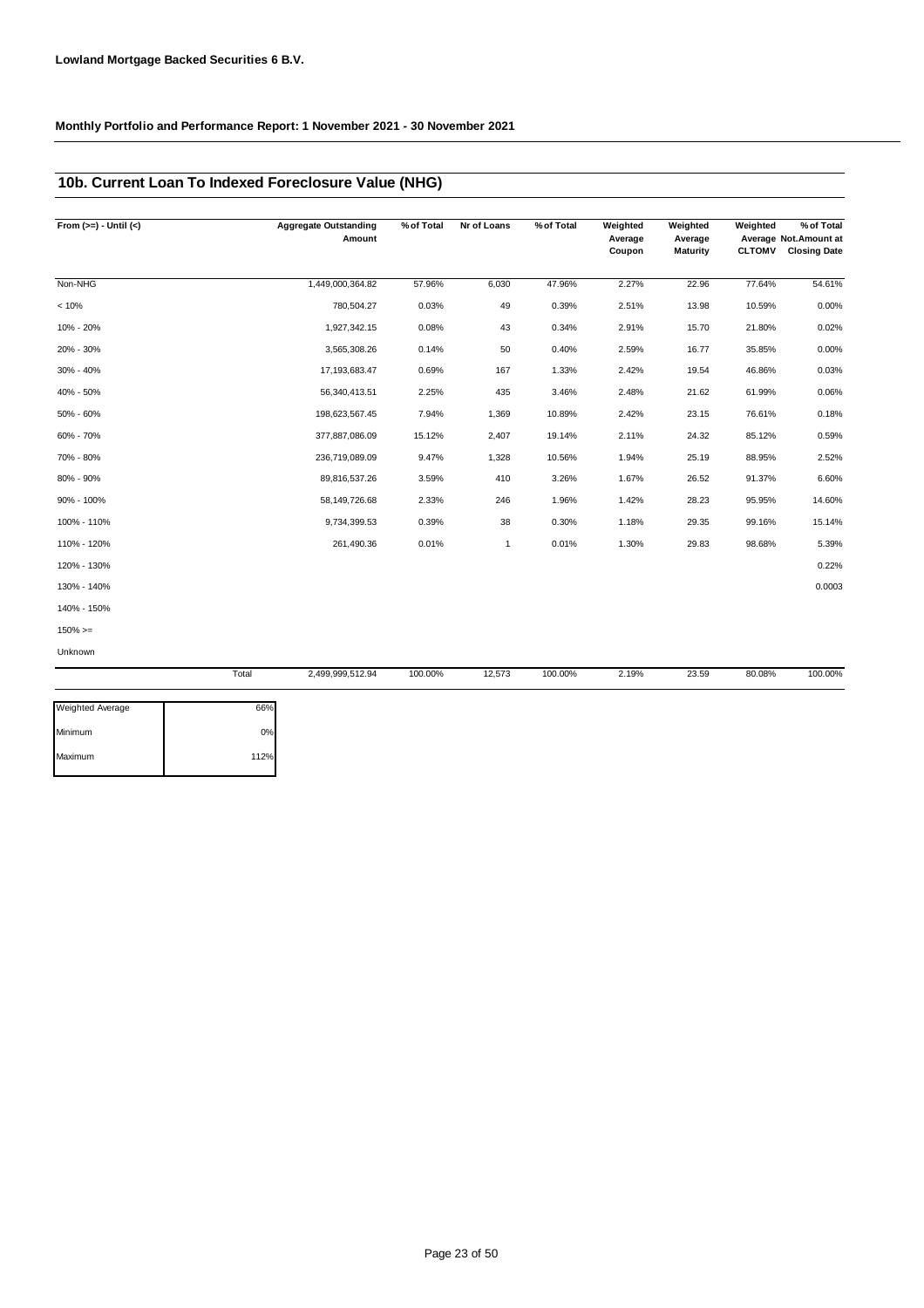### **11a. Original Loan To Original Market Value (Non-NHG)**

| From $(>=) -$ Until $(<)$ | <b>Aggregate Outstanding</b><br>Amount | % of Total | Nr of Loans | % of Total | Weighted<br>Average<br>Coupon | Weighted<br>Average<br><b>Maturity</b> | Weighted<br><b>CLTOMV</b> | % of Total<br>Average Not. Amount at<br><b>Closing Date</b> |
|---------------------------|----------------------------------------|------------|-------------|------------|-------------------------------|----------------------------------------|---------------------------|-------------------------------------------------------------|
| <b>NHG</b>                | 1,050,999,148.12                       | 42.04%     | 6,543       | 52.04%     | 2.07%                         | 24.47                                  | 83.43%                    | 45.39%                                                      |
| < 10%                     | 551,146.52                             | 0.02%      | 11          | 0.09%      | 1.66%                         | 15.63                                  | 42.84%                    | 0.00%                                                       |
| 10% - 20%                 | 1,223,597.82                           | 0.05%      | 37          | 0.29%      | 2.16%                         | 17.66                                  | 14.06%                    | 0.03%                                                       |
| 20% - 30%                 | 4,089,481.82                           | 0.16%      | 65          | 0.52%      | 2.02%                         | 20.55                                  | 22.55%                    | 0.07%                                                       |
| 30% - 40%                 | 8,887,587.96                           | 0.36%      | 84          | 0.67%      | 1.99%                         | 22.26                                  | 32.21%                    | 0.15%                                                       |
| 40% - 50%                 | 31,777,691.32                          | 1.27%      | 208         | 1.65%      | 1.97%                         | 23.94                                  | 42.40%                    | 0.36%                                                       |
| 50% - 60%                 | 68,273,361.29                          | 2.73%      | 341         | 2.71%      | 1.95%                         | 23.66                                  | 50.91%                    | 0.80%                                                       |
| 60% - 70%                 | 144,286,372.03                         | 5.77%      | 618         | 4.92%      | 2.08%                         | 23.95                                  | 59.97%                    | 1.67%                                                       |
| 70% - 80%                 | 232,644,023.92                         | 9.31%      | 884         | 7.03%      | 2.08%                         | 23.99                                  | 69.14%                    | 3.28%                                                       |
| 80% - 90%                 | 356,473,668.08                         | 14.26%     | 1,310       | 10.42%     | 2.18%                         | 23.66                                  | 77.31%                    | 12.26%                                                      |
| 90% - 100%                | 257,777,849.53                         | 10.31%     | 969         | 7.71%      | 2.32%                         | 23.48                                  | 86.49%                    | 10.51%                                                      |
| 100% - 110%               | 325,693,448.80                         | 13.03%     | 1,416       | 11.26%     | 2.65%                         | 20.80                                  | 94.84%                    | 24.60%                                                      |
| 110% - 120%               | 15,541,088.63                          | 0.62%      | 79          | 0.63%      | 2.97%                         | 14.94                                  | 103.04%                   | 0.88%                                                       |
| 120% - 130%               | 994,252.14                             | 0.04%      | 4           | 0.03%      | 2.68%                         | 23.64                                  | 96.04%                    |                                                             |
| 130% - 140%               | 690,134.75                             | 0.03%      | 3           | 0.02%      | 3.24%                         | 22.44                                  | 101.50%                   |                                                             |
| 140% - 150%               |                                        |            |             |            |                               |                                        |                           |                                                             |
| $150\%>=$                 | 96,660.21                              | 0.00%      | 1           | 0.01%      | 2.84%                         | 26.92                                  | 99.65%                    |                                                             |
| Unknown                   |                                        |            |             |            |                               |                                        |                           |                                                             |
|                           | Total<br>2,499,999,512.94              | 100.00%    | 12,573      | 100.00%    | 2.19%                         | 23.59                                  | 80.08%                    | 100.00%                                                     |

| Weighted Average | 89%  |
|------------------|------|
| Minimum          | 0%   |
| Maximum          | 183% |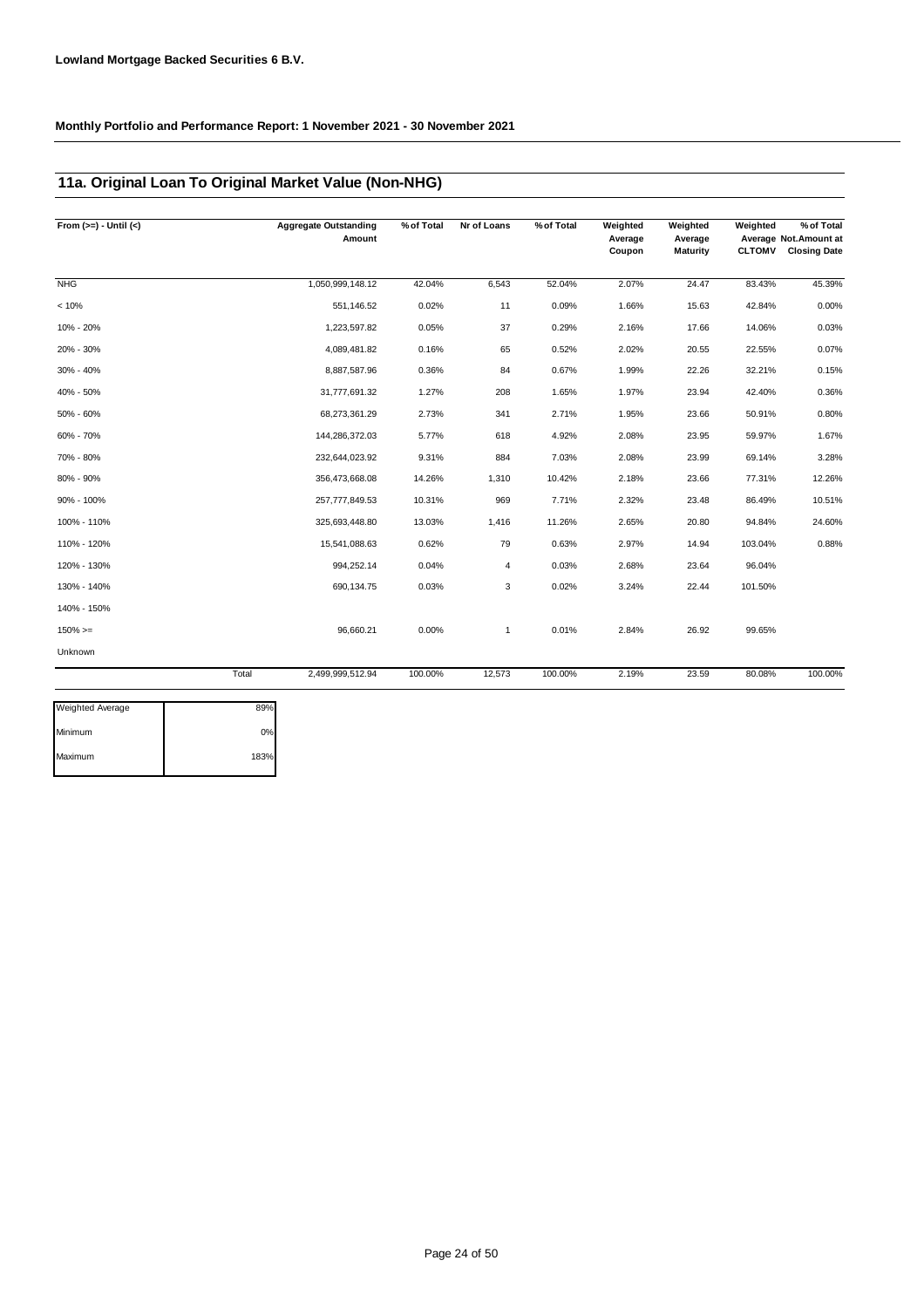## **11b. Original Loan To Original Market Value (NHG)**

| From $(>=) -$ Until $(<)$ |       | <b>Aggregate Outstanding</b><br>Amount | % of Total | Nr of Loans  | % of Total | Weighted<br>Average<br>Coupon | Weighted<br>Average<br><b>Maturity</b> | Weighted<br><b>CLTOMV</b> | % of Total<br>Average Not. Amount at<br><b>Closing Date</b> |
|---------------------------|-------|----------------------------------------|------------|--------------|------------|-------------------------------|----------------------------------------|---------------------------|-------------------------------------------------------------|
| Non-NHG                   |       | 1,449,000,364.82                       | 57.96%     | 6,030        | 47.96%     | 2.27%                         | 22.96                                  | 77.64%                    | 54.61%                                                      |
| < 10%                     |       |                                        |            |              |            |                               |                                        |                           |                                                             |
| 10% - 20%                 |       | 288,068.70                             | 0.01%      | 11           | 0.09%      | 2.33%                         | 14.70                                  | 10.96%                    | 0.01%                                                       |
| 20% - 30%                 |       | 524,258.34                             | 0.02%      | 19           | 0.15%      | 2.25%                         | 17.01                                  | 18.95%                    | 0.00%                                                       |
| 30% - 40%                 |       | 1,078,902.09                           | 0.04%      | 19           | 0.15%      | 1.93%                         | 20.33                                  | 28.34%                    | 0.01%                                                       |
| 40% - 50%                 |       | 7,194,548.88                           | 0.29%      | 69           | 0.55%      | 1.98%                         | 22.88                                  | 39.64%                    | 0.03%                                                       |
| 50% - 60%                 |       | 18,493,079.77                          | 0.74%      | 142          | 1.13%      | 2.04%                         | 23.57                                  | 49.25%                    | 0.07%                                                       |
| 60% - 70%                 |       | 39,369,583.68                          | 1.57%      | 268          | 2.13%      | 1.96%                         | 24.52                                  | 58.78%                    | 0.36%                                                       |
| 70% - 80%                 |       | 65,489,468.87                          | 2.62%      | 428          | 3.40%      | 1.95%                         | 24.78                                  | 67.90%                    | 0.89%                                                       |
| 80% - 90%                 |       | 151,227,606.14                         | 6.05%      | 965          | 7.68%      | 2.00%                         | 24.54                                  | 76.38%                    | 4.83%                                                       |
| 90% - 100%                |       | 287, 162, 379. 15                      | 11.49%     | 1,675        | 13.32%     | 1.98%                         | 24.95                                  | 86.80%                    | 11.09%                                                      |
| 100% - 110%               |       | 477, 173, 308.66                       | 19.09%     | 2,927        | 23.28%     | 2.18%                         | 24.21                                  | 90.06%                    | 28.08%                                                      |
| 110% - 120%               |       | 1,686,326.30                           | 0.07%      | 12           | 0.10%      | 2.28%                         | 22.35                                  | 79.14%                    | 0.02%                                                       |
| 120% - 130%               |       | 424,173.75                             | 0.02%      | 3            | 0.02%      | 1.97%                         | 25.75                                  | 63.38%                    |                                                             |
| 130% - 140%               |       | 734,367.15                             | 0.03%      | 4            | 0.03%      | 2.04%                         | 25.72                                  | 86.62%                    |                                                             |
| 140% - 150%               |       | 153,076.64                             | 0.01%      | $\mathbf{1}$ | 0.01%      | 2.46%                         | 27.31                                  | 87.47%                    |                                                             |
| $150\%>=$                 |       |                                        |            |              |            |                               |                                        |                           |                                                             |
| Unknown                   |       |                                        |            |              |            |                               |                                        |                           |                                                             |
|                           | Total | 2,499,999,512.94                       | 100.00%    | 12,573       | 100.00%    | 2.19%                         | 23.59                                  | 80.08%                    | 100.00%                                                     |
| Weighted Average          | 89%   |                                        |            |              |            |                               |                                        |                           |                                                             |

| <b>Weighted Average</b> | 89%  |
|-------------------------|------|
| Minimum                 | 0%   |
| Maximum                 | 183% |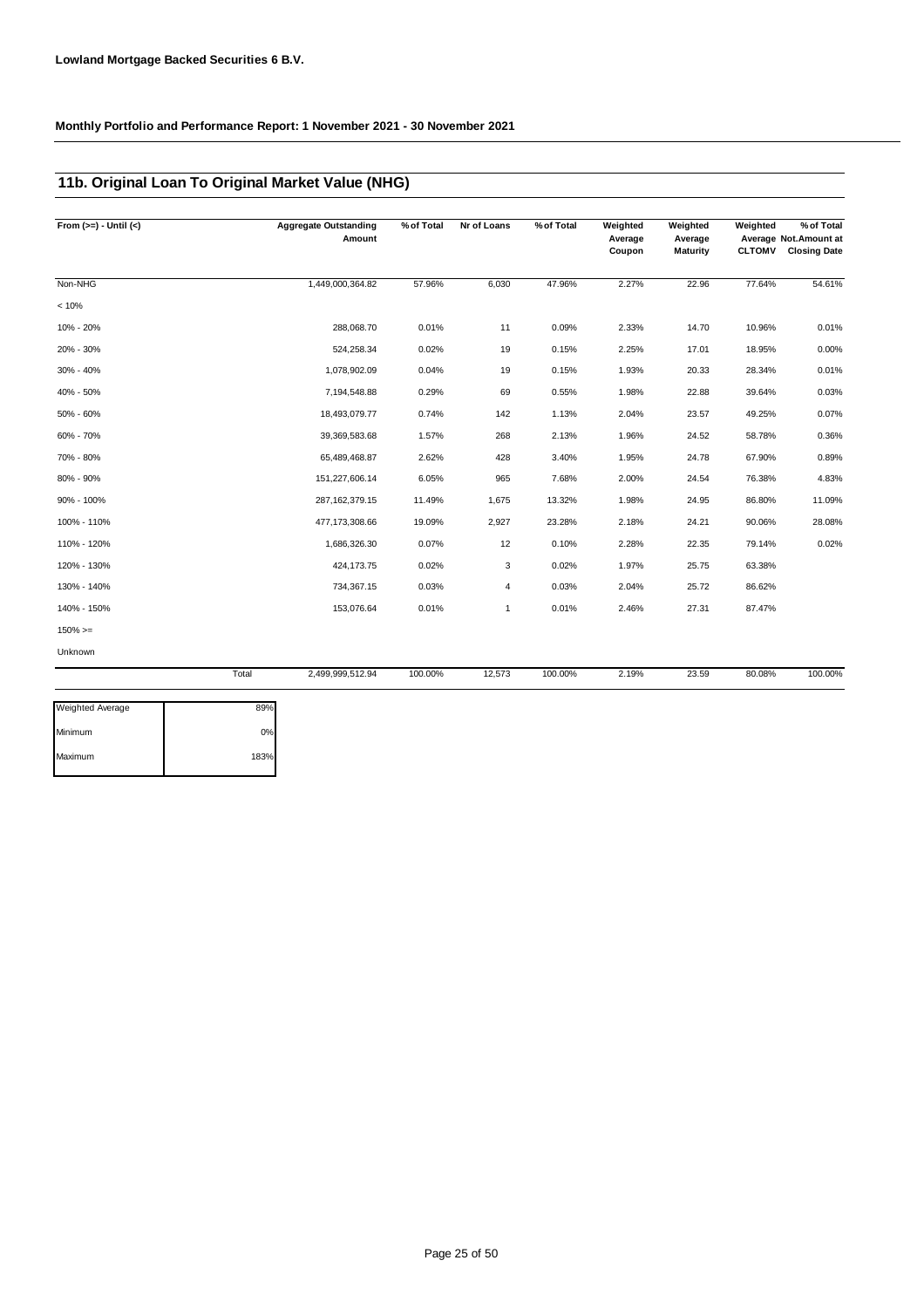## **12a. Current Loan To Original Market Value (Non-NHG)**

| From $(>=) -$ Until $(<)$ | <b>Aggregate Outstanding</b><br>Amount | % of Total | Nr of Loans | % of Total | Weighted<br>Average<br>Coupon | Weighted<br>Average<br><b>Maturity</b> | Weighted<br><b>CLTOMV</b> | % of Total<br>Average Not. Amount at<br><b>Closing Date</b> |
|---------------------------|----------------------------------------|------------|-------------|------------|-------------------------------|----------------------------------------|---------------------------|-------------------------------------------------------------|
| <b>NHG</b>                | 1,050,999,148.12                       | 42.04%     | 6,543       | 52.04%     | 2.07%                         | 24.47                                  | 83.43%                    | 45.39%                                                      |
| < 10%                     | 925,949.89                             | 0.04%      | 67          | 0.53%      | 2.74%                         | 12.49                                  | 6.86%                     | 0.01%                                                       |
| 10% - 20%                 | 4,276,077.40                           | 0.17%      | 99          | 0.79%      | 2.52%                         | 16.49                                  | 15.60%                    | 0.06%                                                       |
| 20% - 30%                 | 7,638,876.85                           | 0.31%      | 93          | 0.74%      | 2.24%                         | 18.33                                  | 25.92%                    | 0.09%                                                       |
| 30% - 40%                 | 18,972,612.71                          | 0.76%      | 150         | 1.19%      | 2.02%                         | 21.16                                  | 35.57%                    | 0.21%                                                       |
| 40% - 50%                 | 59,099,862.69                          | 2.36%      | 317         | 2.52%      | 2.08%                         | 22.78                                  | 45.93%                    | 0.54%                                                       |
| 50% - 60%                 | 123,745,796.36                         | 4.95%      | 561         | 4.46%      | 2.09%                         | 23.05                                  | 55.81%                    | 1.03%                                                       |
| 60% - 70%                 | 219,446,214.97                         | 8.78%      | 882         | 7.02%      | 2.15%                         | 23.44                                  | 65.34%                    | 2.42%                                                       |
| 70% - 80%                 | 338, 125, 995.01                       | 13.53%     | 1,278       | 10.16%     | 2.16%                         | 23.66                                  | 75.23%                    | 5.87%                                                       |
| 80% - 90%                 | 306,621,543.90                         | 12.26%     | 1,122       | 8.92%      | 2.26%                         | 23.60                                  | 84.86%                    | 12.74%                                                      |
| 90% - 100%                | 270,559,179.71                         | 10.82%     | 998         | 7.94%      | 2.44%                         | 24.16                                  | 94.43%                    | 20.47%                                                      |
| 100% - 110%               | 90,237,652.65                          | 3.61%      | 418         | 3.32%      | 2.91%                         | 15.45                                  | 105.88%                   | 10.65%                                                      |
| 110% - 120%               | 9,070,329.55                           | 0.36%      | 44          | 0.35%      | 2.94%                         | 14.02                                  | 110.08%                   | 0.53%                                                       |
| 120% - 130%               | 280, 273. 13                           | 0.01%      | 1           | 0.01%      | 2.73%                         | 24.57                                  | 128.86%                   |                                                             |
| 130% - 140%               |                                        |            |             |            |                               |                                        |                           |                                                             |
| 140% - 150%               |                                        |            |             |            |                               |                                        |                           |                                                             |
| $150\%>=$                 |                                        |            |             |            |                               |                                        |                           |                                                             |
| Unknown                   |                                        |            |             |            |                               |                                        |                           | 0.00%                                                       |
|                           | Total<br>2,499,999,512.94              | 100.00%    | 12,573      | 100.00%    | 2.19%                         | 23.59                                  | 80.08%                    | 100.00%                                                     |

| 80%  |
|------|
| 0%   |
| 129% |
|      |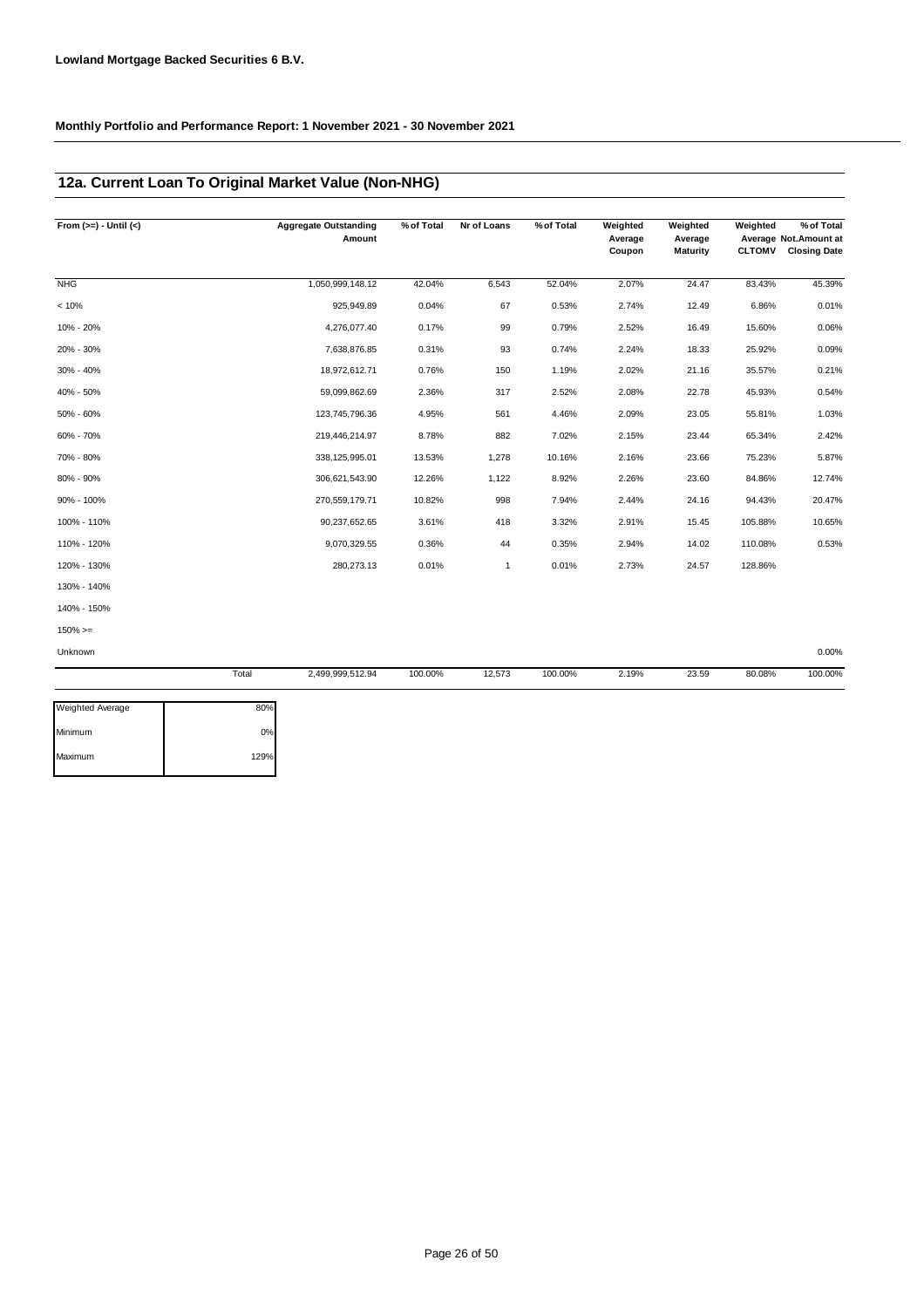### **12b. Current Loan To Original Market Value (NHG)**

| From $(>=) -$ Until $(<)$ |       | <b>Aggregate Outstanding</b><br>Amount | % of Total | Nr of Loans | % of Total | Weighted<br>Average<br>Coupon | Weighted<br>Average<br><b>Maturity</b> | Weighted<br><b>CLTOMV</b> | % of Total<br>Average Not.Amount at<br><b>Closing Date</b> |
|---------------------------|-------|----------------------------------------|------------|-------------|------------|-------------------------------|----------------------------------------|---------------------------|------------------------------------------------------------|
| Non-NHG                   |       | 1,449,000,364.82                       | 57.96%     | 6,030       | 47.96%     | 2.27%                         | 22.96                                  | 77.64%                    | 54.61%                                                     |
| < 10%                     |       | 314, 141.39                            | 0.01%      | 30          | 0.24%      | 2.59%                         | 13.89                                  | 7.17%                     | 0.00%                                                      |
| 10% - 20%                 |       | 1,126,614.56                           | 0.05%      | 36          | 0.29%      | 2.56%                         | 14.80                                  | 14.64%                    | 0.02%                                                      |
| 20% - 30%                 |       | 2,069,137.95                           | 0.08%      | 36          | 0.29%      | 2.51%                         | 16.61                                  | 25.30%                    | 0.00%                                                      |
| 30% - 40%                 |       | 5,221,174.60                           | 0.21%      | 58          | 0.46%      | 2.45%                         | 19.63                                  | 36.01%                    | 0.02%                                                      |
| 40% - 50%                 |       | 20,056,987.09                          | 0.80%      | 177         | 1.41%      | 2.26%                         | 21.40                                  | 46.04%                    | 0.06%                                                      |
| 50% - 60%                 |       | 38,367,960.31                          | 1.53%      | 283         | 2.25%      | 2.17%                         | 22.69                                  | 55.67%                    | 0.20%                                                      |
| 60% - 70%                 |       | 79,294,388.60                          | 3.17%      | 546         | 4.34%      | 2.14%                         | 23.41                                  | 65.55%                    | 0.74%                                                      |
| 70% - 80%                 |       | 153,621,201.43                         | 6.14%      | 998         | 7.94%      | 2.12%                         | 23.84                                  | 75.46%                    | 2.64%                                                      |
| 80% - 90%                 |       | 405,354,877.61                         | 16.21%     | 2,579       | 20.51%     | 2.16%                         | 24.37                                  | 86.42%                    | 6.59%                                                      |
| 90% - 100%                |       | 330,548,811.95                         | 13.22%     | 1,727       | 13.74%     | 1.89%                         | 25.91                                  | 93.75%                    | 32.31%                                                     |
| 100% - 110%               |       | 15,023,852.63                          | 0.60%      | 73          | 0.58%      | 2.13%                         | 20.22                                  | 103.81%                   | 2.80%                                                      |
| 110% - 120%               |       |                                        |            |             |            |                               |                                        |                           |                                                            |
| 120% - 130%               |       |                                        |            |             |            |                               |                                        |                           |                                                            |
| 130% - 140%               |       |                                        |            |             |            |                               |                                        |                           |                                                            |
| 140% - 150%               |       |                                        |            |             |            |                               |                                        |                           |                                                            |
| $150\% > =$               |       |                                        |            |             |            |                               |                                        |                           |                                                            |
| Unknown                   |       |                                        |            |             |            |                               |                                        |                           |                                                            |
|                           | Total | 2,499,999,512.94                       | 100.00%    | 12,573      | 100.00%    | 2.19%                         | 23.59                                  | 80.08%                    | 100.00%                                                    |

| 80%  |
|------|
| 0%   |
| 129% |
|      |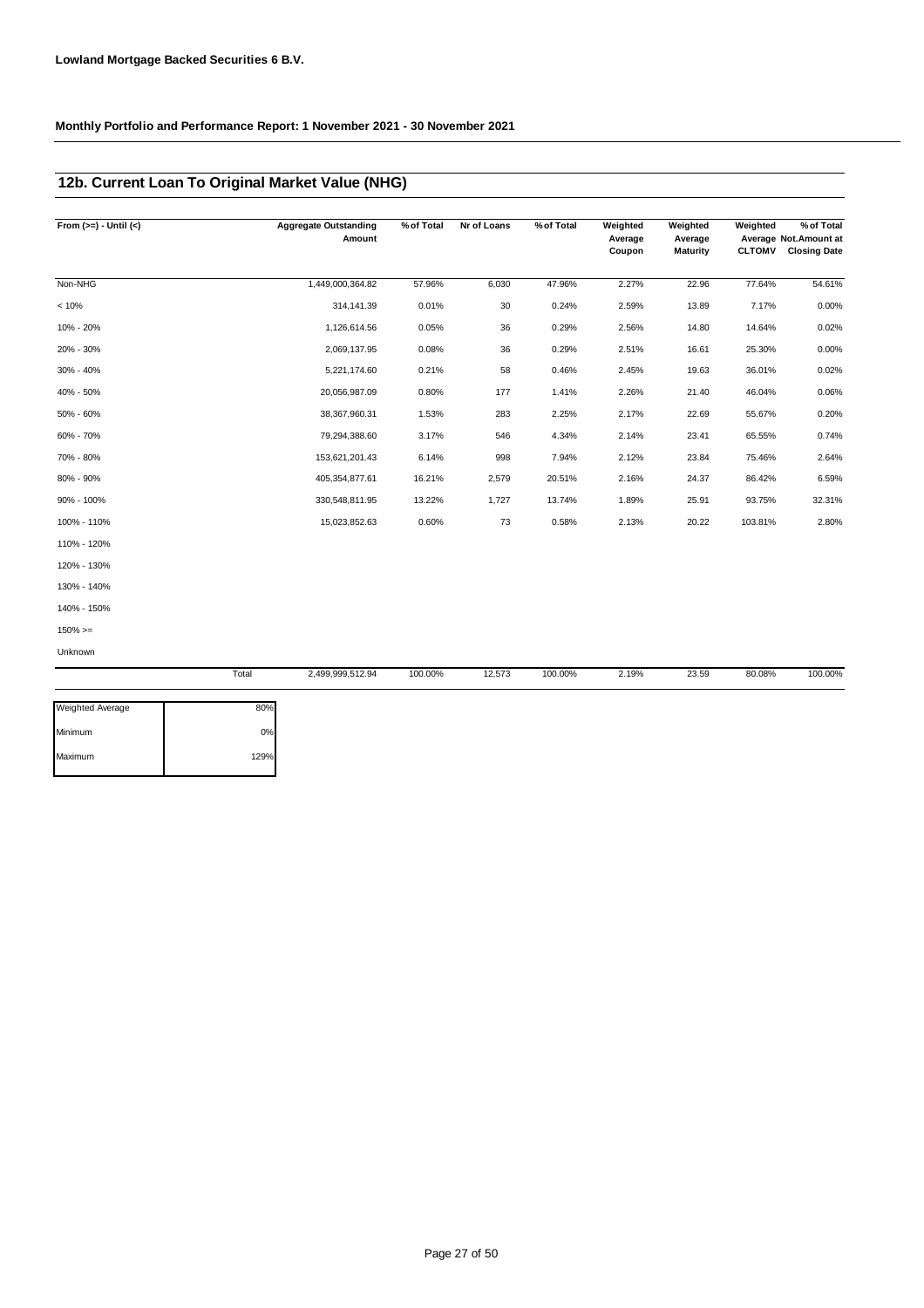### **13a. Current Loan To Indexed Market Value (Non-NHG)**

| From $(>=) -$ Until $(<)$ | <b>Aggregate Outstanding</b><br>Amount | % of Total | Nr of Loans | % of Total | Weighted<br>Average<br>Coupon | Weighted<br>Average<br><b>Maturity</b> | Weighted | % of Total<br>Average Not.Amount at<br><b>CLTOMV</b> Closing Date |
|---------------------------|----------------------------------------|------------|-------------|------------|-------------------------------|----------------------------------------|----------|-------------------------------------------------------------------|
| <b>NHG</b>                | 1,050,999,148.12                       | 42.04%     | 6,543       | 52.04%     | 2.07%                         | 24.47                                  | 83.43%   | 45.39%                                                            |
| < 10%                     | 2,736,381.89                           | 0.11%      | 123         | 0.98%      | 2.67%                         | 13.71                                  | 11.14%   | 0.02%                                                             |
| 10% - 20%                 | 8,629,105.17                           | 0.35%      | 126         | 1.00%      | 2.39%                         | 16.31                                  | 24.43%   | 0.06%                                                             |
| 20% - 30%                 | 28,216,053.72                          | 1.13%      | 223         | 1.77%      | 2.20%                         | 19.59                                  | 38.71%   | 0.12%                                                             |
| 30% - 40%                 | 79,042,576.08                          | 3.16%      | 447         | 3.56%      | 2.23%                         | 21.07                                  | 51.62%   | 0.22%                                                             |
| 40% - 50%                 | 221, 291, 133. 18                      | 8.85%      | 997         | 7.93%      | 2.23%                         | 22.25                                  | 64.02%   | 0.76%                                                             |
| 50% - 60%                 | 441,020,731.69                         | 17.64%     | 1,715       | 13.64%     | 2.27%                         | 23.12                                  | 76.97%   | 1.51%                                                             |
| 60% - 70%                 | 445,830,404.04                         | 17.83%     | 1,606       | 12.77%     | 2.32%                         | 23.59                                  | 85.53%   | 4.01%                                                             |
| 70% - 80%                 | 168,971,134.87                         | 6.76%      | 620         | 4.93%      | 2.28%                         | 22.96                                  | 92.47%   | 9.98%                                                             |
| 80% - 90%                 | 48,478,948.57                          | 1.94%      | 159         | 1.26%      | 2.16%                         | 25.08                                  | 97.87%   | 17.06%                                                            |
| 90% - 100%                | 4,783,895.61                           | 0.19%      | 14          | 0.11%      | 1.69%                         | 28.95                                  | 99.00%   | 15.98%                                                            |
| 100% - 110%               |                                        |            |             |            |                               |                                        |          | 3.81%                                                             |
| 110% - 120%               |                                        |            |             |            |                               |                                        |          | 1.06%                                                             |
| 120% - 130%               |                                        |            |             |            |                               |                                        |          |                                                                   |
| 130% - 140%               |                                        |            |             |            |                               |                                        |          |                                                                   |
| 140% - 150%               |                                        |            |             |            |                               |                                        |          |                                                                   |
| $150\%>=$                 |                                        |            |             |            |                               |                                        |          |                                                                   |
| Unknown                   |                                        |            |             |            |                               |                                        |          | 0.00%                                                             |
|                           | Total<br>2,499,999,512.94              | 100.00%    | 12,573      | 100.00%    | 2.19%                         | 23.59                                  | 80.08%   | 100.00%                                                           |

| 58% |
|-----|
| 0%  |
| 99% |
|     |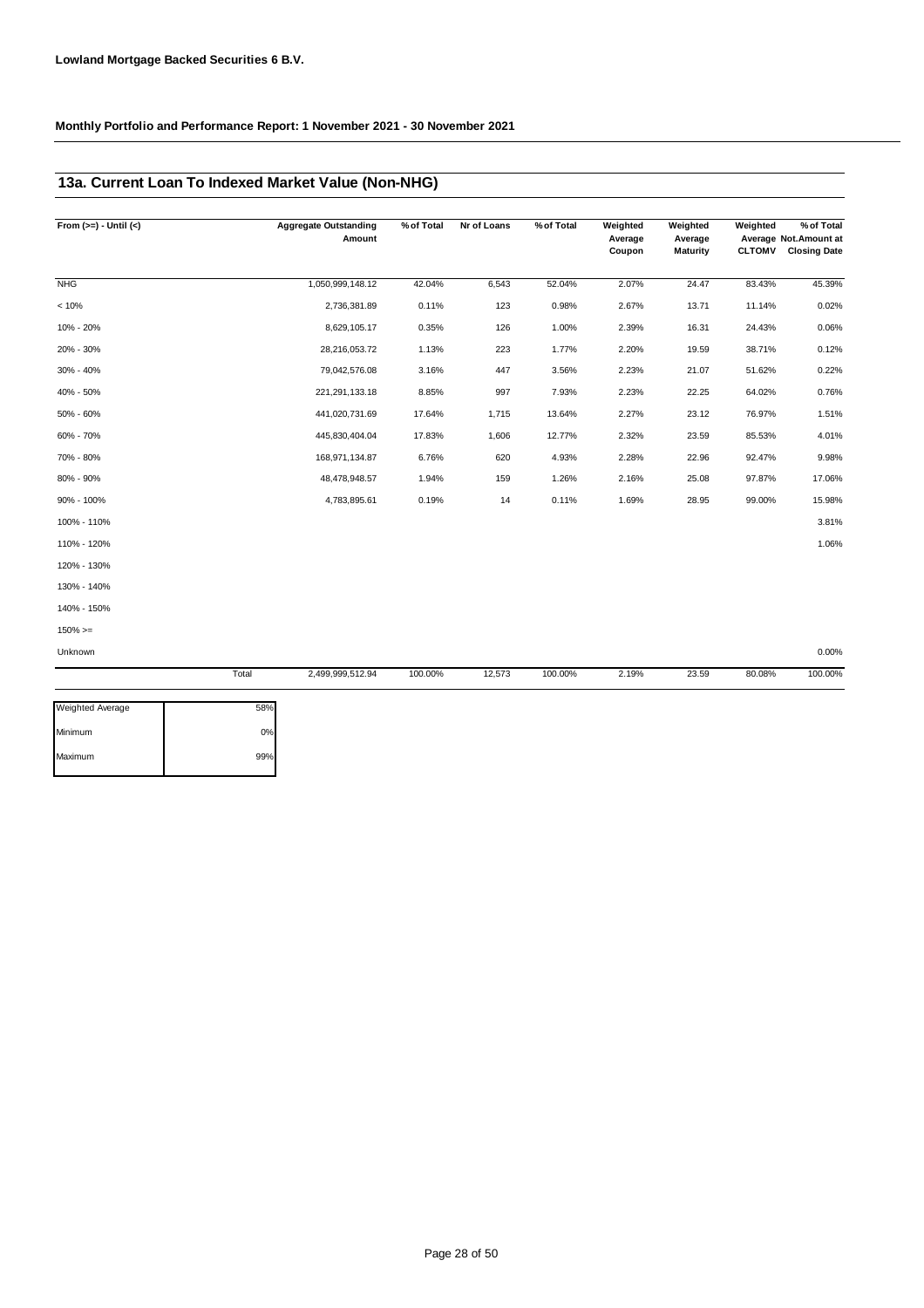## **13b. Current Loan To Indexed Market Value (NHG)**

| From $(>=) -$ Until $(<)$ |       | <b>Aggregate Outstanding</b><br>Amount | % of Total | Nr of Loans | % of Total | Weighted<br>Average<br>Coupon | Weighted<br>Average<br><b>Maturity</b> | Weighted<br><b>CLTOMV</b> | % of Total<br>Average Not.Amount at<br><b>Closing Date</b> |
|---------------------------|-------|----------------------------------------|------------|-------------|------------|-------------------------------|----------------------------------------|---------------------------|------------------------------------------------------------|
| Non-NHG                   |       | 1,449,000,364.82                       | 57.96%     | 6,030       | 47.96%     | 2.27%                         | 22.96                                  | 77.64%                    | 54.61%                                                     |
| < 10%                     |       | 1,011,772.68                           | 0.04%      | 56          | 0.45%      | 2.63%                         | 14.39                                  | 11.42%                    | 0.01%                                                      |
| 10% - 20%                 |       | 2,283,518.84                           | 0.09%      | 46          | 0.37%      | 2.80%                         | 15.68                                  | 24.77%                    | 0.01%                                                      |
| 20% - 30%                 |       | 8,238,833.43                           | 0.33%      | 94          | 0.75%      | 2.46%                         | 17.64                                  | 40.46%                    | 0.01%                                                      |
| 30% - 40%                 |       | 34,470,191.98                          | 1.38%      | 300         | 2.39%      | 2.39%                         | 20.77                                  | 54.65%                    | 0.04%                                                      |
| 40% - 50%                 |       | 137,867,461.50                         | 5.51%      | 974         | 7.75%      | 2.47%                         | 22.64                                  | 71.16%                    | 0.12%                                                      |
| 50% - 60%                 |       | 402,826,445.32                         | 16.11%     | 2,624       | 20.87%     | 2.20%                         | 24.00                                  | 83.54%                    | 0.50%                                                      |
| 60% - 70%                 |       | 303,538,781.10                         | 12.14%     | 1,742       | 13.86%     | 1.95%                         | 25.15                                  | 88.65%                    | 2.53%                                                      |
| 70% - 80%                 |       | 101,634,799.59                         | 4.07%      | 460         | 3.66%      | 1.66%                         | 26.62                                  | 91.63%                    | 7.77%                                                      |
| 80% - 90%                 |       | 51,910,245.55                          | 2.08%      | 220         | 1.75%      | 1.40%                         | 28.35                                  | 96.28%                    | 17.63%                                                     |
| 90% - 100%                |       | 7,217,098.13                           | 0.29%      | 27          | 0.21%      | 1.17%                         | 29.46                                  | 99.72%                    | 15.77%                                                     |
| 100% - 110%               |       |                                        |            |             |            |                               |                                        |                           | 0.89%                                                      |
| 110% - 120%               |       |                                        |            |             |            |                               |                                        |                           | 0.0011                                                     |
| 120% - 130%               |       |                                        |            |             |            |                               |                                        |                           |                                                            |
| 130% - 140%               |       |                                        |            |             |            |                               |                                        |                           |                                                            |
| 140% - 150%               |       |                                        |            |             |            |                               |                                        |                           |                                                            |
| $150\%>=$                 |       |                                        |            |             |            |                               |                                        |                           |                                                            |
| Unknown                   |       |                                        |            |             |            |                               |                                        |                           |                                                            |
|                           | Total | 2.499.999.512.94                       | 100.00%    | 12,573      | 100.00%    | 2.19%                         | 23.59                                  | 80.08%                    | 100.00%                                                    |

| <b>Weighted Average</b> | 58% |
|-------------------------|-----|
| Minimum                 | 0%  |
| Maximum                 | 99% |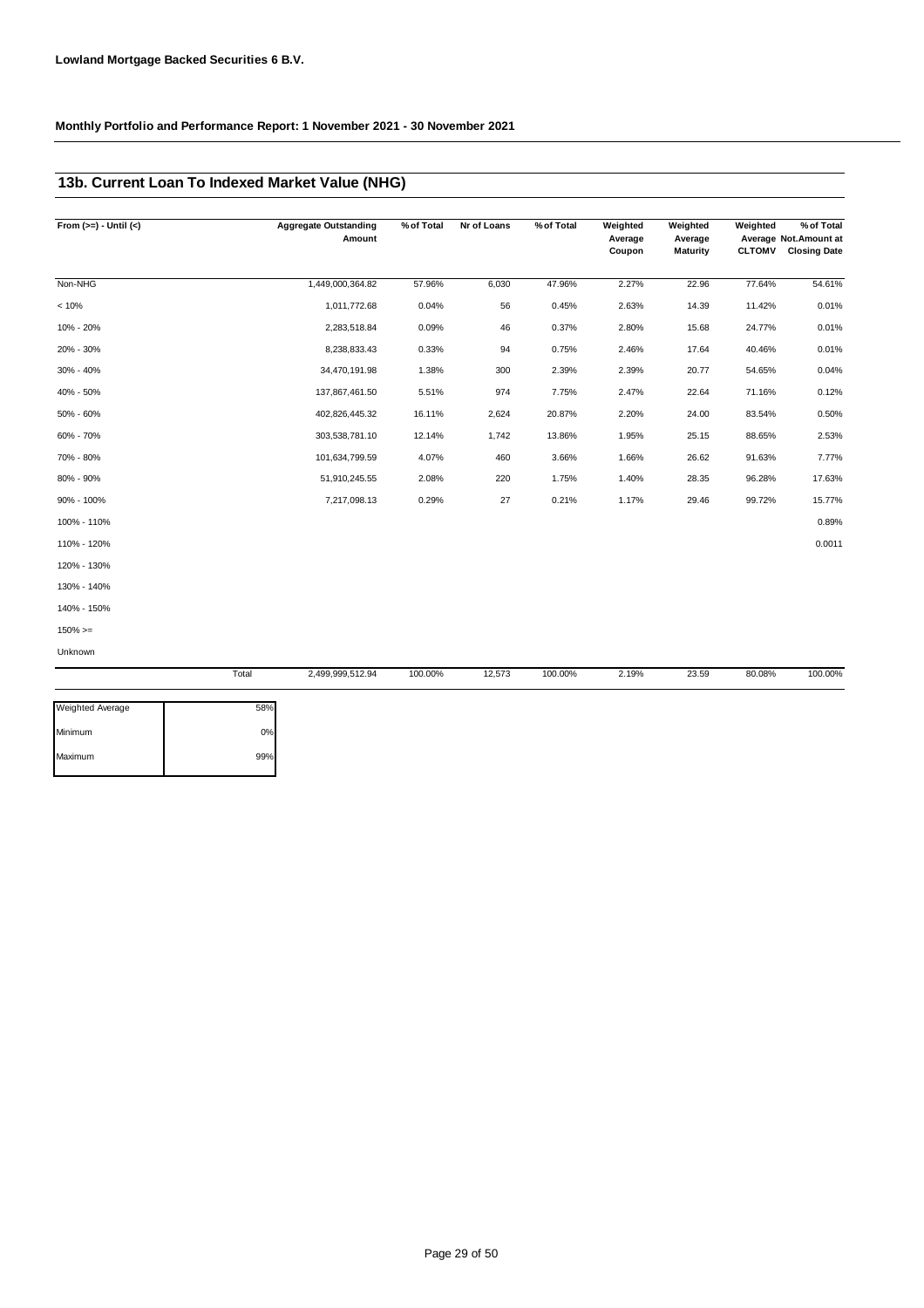## **14. Loanpart Coupon (interest rate bucket)**

| From $(>=) -$ Until $(<)$ | <b>Aggregate Outstanding</b> | % of Total<br>Amount  | Nr of<br>Loanparts | % of Total | Weighted<br>Average<br>Coupon | Weighted<br>Average<br><b>Maturity</b> | Weighted<br><b>CLTOMV</b> | % of Total<br>Average Not. Amount at<br><b>Closing Date</b> |
|---------------------------|------------------------------|-----------------------|--------------------|------------|-------------------------------|----------------------------------------|---------------------------|-------------------------------------------------------------|
| $< 0.50\%$                |                              | 9,249.94<br>0.00%     | 1                  | 0.00%      | 0.49%                         | 27.67                                  | 46.94%                    |                                                             |
| $0.50\% - 1.00\%$         | 10,355,852.59                | 0.41%                 | 156                | 0.56%      | 0.91%                         | 25.42                                  | 74.10%                    |                                                             |
| 1.00% - 1.50%             | 225,248,832.23               | 9.01%                 | 2,940              | 10.56%     | 1.29%                         | 25.55                                  | 77.37%                    | 0.07%                                                       |
| 1.50% - 2.00%             | 1,028,028,116.99             | 41.12%                | 11,417             | 40.99%     | 1.76%                         | 25.05                                  | 78.56%                    | 31.42%                                                      |
| $2.00\% - 2.50\%$         | 545,291,434.48               | 21.81%                | 5,639              | 20.25%     | 2.22%                         | 23.45                                  | 81.68%                    | 25.37%                                                      |
| 2.50% - 3.00%             | 375,376,393.53               | 15.02%                | 4,120              | 14.79%     | 2.72%                         | 22.03                                  | 80.88%                    | 20.36%                                                      |
| 3.00% - 3.50%             | 178,321,337.86               | 7.13%                 | 1,925              | 6.91%      | 3.19%                         | 20.06                                  | 84.74%                    | 11.24%                                                      |
| 3.50% - 4.00%             | 78,289,206.36                | 3.13%                 | 860                | 3.09%      | 3.72%                         | 19.77                                  | 84.91%                    | 6.03%                                                       |
| 4.00% - 4.50%             | 29,461,474.04                | 1.18%                 | 308                | 1.11%      | 4.10%                         | 19.80                                  | 81.40%                    | 2.13%                                                       |
| 4.50% - 5.00%             | 12,242,952.84                | 0.49%                 | 191                | 0.69%      | 4.72%                         | 16.03                                  | 78.58%                    | 1.46%                                                       |
| $5.00\% - 5.50\%$         |                              | 7,408,486.35<br>0.30% | 130                | 0.47%      | 5.18%                         | 14.72                                  | 71.53%                    | 1.10%                                                       |
| 5.50% - 6.00%             |                              | 0.26%<br>6,382,397.45 | 98                 | 0.35%      | 5.70%                         | 15.08                                  | 74.64%                    | 0.58%                                                       |
| $6.00\% - 6.50\%$         |                              | 0.11%<br>2,662,629.66 | 52                 | 0.19%      | 6.17%                         | 13.08                                  | 60.89%                    | 0.20%                                                       |
| $6.50\% - 7.00\%$         |                              | 601,910.85<br>0.02%   | 10                 | 0.04%      | 6.69%                         | 11.09                                  | 52.05%                    | 0.03%                                                       |
| $7.00\%>=$                |                              | 319,237.77<br>0.01%   | 6                  | 0.02%      | 7.43%                         | 12.42                                  | 44.84%                    | 0.01%                                                       |
| Unknown                   |                              |                       |                    |            |                               |                                        |                           |                                                             |
|                           | Total<br>2,499,999,512.94    | 100.00%               | 27,853             | 100.00%    | 2.19%                         | 23.59                                  | 80.08%                    | 100.00%                                                     |

| <b>Weighted Average</b> | 2.19% |
|-------------------------|-------|
| Minimum                 | 0.49% |
| Maximum                 | 8.30% |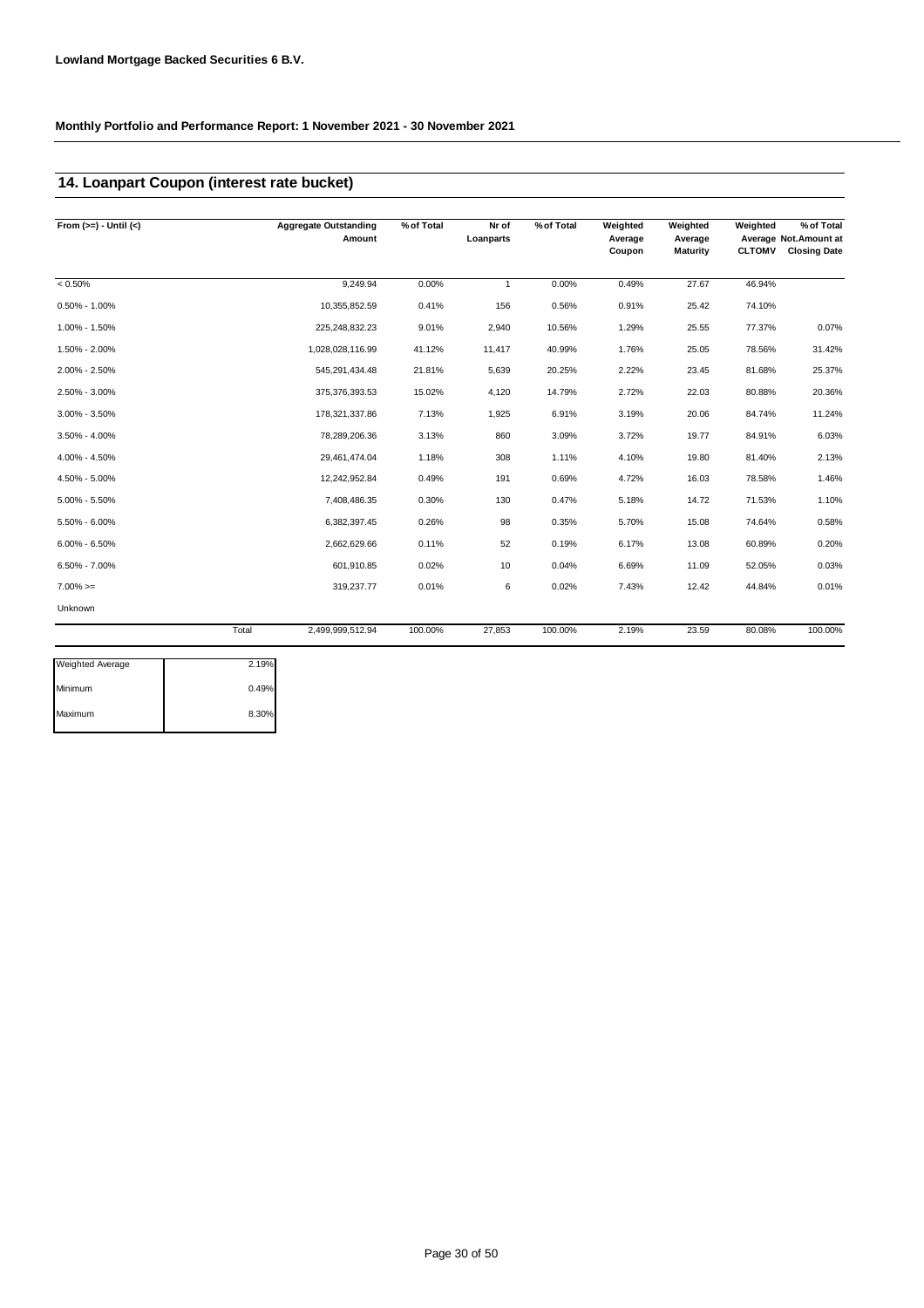### **15. Remaining Interest Rate Fixed Period**

| From $(>=) -$ Until $($     | <b>Aggregate Outstanding</b> | % of Total<br>Amount | Nr of<br>Loanparts | % of Total | Weighted<br>Average<br>Coupon | Weighted<br>Average<br><b>Maturity</b> | Weighted<br><b>CLTOMV</b> | % of Total<br>Average Not.Amount at<br><b>Closing Date</b> |
|-----------------------------|------------------------------|----------------------|--------------------|------------|-------------------------------|----------------------------------------|---------------------------|------------------------------------------------------------|
|                             |                              |                      |                    |            |                               |                                        |                           |                                                            |
| $<$ 12 month(s)             | 73,568,234.47                | 2.94%                | 1,071              | 3.85%      | 2.16%                         | 16.09                                  | 80.62%                    | 4.05%                                                      |
| 12 month(s) - 24 month(s)   | 19,609,621.06                | 0.78%                | 337                | 1.21%      | 3.34%                         | 17.30                                  | 80.80%                    | 1.53%                                                      |
| 24 month(s) - 36 month(s)   | 59,712,425.99                | 2.39%                | 741                | 2.66%      | 3.60%                         | 20.48                                  | 78.76%                    | 1.49%                                                      |
| 36 month(s) - 48 month(s)   | 114,447,708.61               | 4.58%                | 1,395              | 5.01%      | 2.87%                         | 19.26                                  | 80.90%                    | 0.64%                                                      |
| $48$ month(s) - 60 month(s) | 241,298,974.17               | 9.65%                | 2,803              | 10.06%     | 2.47%                         | 20.42                                  | 81.51%                    | 0.57%                                                      |
| 60 month(s) - $72$ month(s) | 385,551,090.39               | 15.42%               | 4,146              | 14.89%     | 2.02%                         | 23.19                                  | 81.73%                    | 3.10%                                                      |
| 72 month(s) - 84 month(s)   | 547,307,907.04               | 21.89%               | 5,682              | 20.40%     | 1.96%                         | 25.03                                  | 79.23%                    | 7.10%                                                      |
| 84 month(s) - 96 month(s)   | 103,711,045.66               | 4.15%                | 1,206              | 4.33%      | 2.05%                         | 23.65                                  | 79.43%                    | 12.35%                                                     |
| 96 month(s) - 108 month(s)  | 163,849,267.25               | 6.55%                | 1,756              | 6.30%      | 1.64%                         | 24.93                                  | 80.14%                    | 22.13%                                                     |
| 108 month(s) - 120 month(s) | 91,149,880.45                | 3.65%                | 1,095              | 3.93%      | 1.73%                         | 24.18                                  | 78.47%                    | 29.08%                                                     |
| 120 month(s) - 132 month(s) | 35,852,816.87                | 1.43%                | 397                | 1.43%      | 2.41%                         | 22.92                                  | 78.96%                    | 0.16%                                                      |
| 132 month(s) - 144 month(s) | 42,221,285.17                | 1.69%                | 459                | 1.65%      | 2.37%                         | 23.53                                  | 77.37%                    | 0.70%                                                      |
| 144 month(s) - 156 month(s) | 6,636,424.38                 | 0.27%                | 90                 | 0.32%      | 2.96%                         | 21.57                                  | 78.29%                    | 0.81%                                                      |
| 156 month(s) - 168 month(s) | 33,093,425.59                | 1.32%                | 367                | 1.32%      | 2.56%                         | 22.53                                  | 77.52%                    | 1.26%                                                      |
| 168 month(s) - 180 month(s) | 90,432,637.55                | 3.62%                | 926                | 3.32%      | 2.85%                         | 23.32                                  | 79.14%                    | 1.38%                                                      |
| 180 month(s) - 192 month(s) | 94,013,413.82                | 3.76%                | 964                | 3.46%      | 2.80%                         | 24.58                                  | 79.68%                    | 0.04%                                                      |
| 192 month(s) - 204 month(s) | 95,346,463.66                | 3.81%                | 1,031              | 3.70%      | 2.78%                         | 25.40                                  | 78.51%                    | 0.56%                                                      |
| 204 month(s) - 216 month(s) | 27,202,244.36                | 1.09%                | 339                | 1.22%      | 2.63%                         | 25.36                                  | 78.02%                    | 3.49%                                                      |
| 216 month(s) - 228 month(s) | 158,380,406.11               | 6.34%                | 1,620              | 5.82%      | 1.82%                         | 27.26                                  | 81.84%                    | 4.83%                                                      |
| 228 month(s) - 240 month(s) | 115,870,533.83               | 4.63%                | 1,402              | 5.03%      | 1.57%                         | 27.19                                  | 79.33%                    | 4.72%                                                      |
| 240 month(s) - 252 month(s) | 743,706.51                   | 0.03%                | 26                 | 0.09%      | 1.46%                         | 29.71                                  | 73.81%                    | 0.00%                                                      |
| 252 month(s) - 264 month(s) |                              |                      |                    |            |                               |                                        |                           |                                                            |
| 264 month(s) - 276 month(s) |                              |                      |                    |            |                               |                                        |                           | 0.01%                                                      |
| 276 month(s) - 288 month(s) |                              |                      |                    |            |                               |                                        |                           |                                                            |
| 288 month(s) - 300 month(s) |                              |                      |                    |            |                               |                                        |                           |                                                            |
| 300 month(s) - 312 month(s) |                              |                      |                    |            |                               |                                        |                           |                                                            |
| 312 month(s) - 324 month(s) |                              |                      |                    |            |                               |                                        |                           |                                                            |
| 324 month(s) - 336 month(s) |                              |                      |                    |            |                               |                                        |                           |                                                            |
| 336 month(s) - 348 month(s) |                              |                      |                    |            |                               |                                        |                           |                                                            |
| 348 month(s) - 360 month(s) |                              |                      |                    |            |                               |                                        |                           |                                                            |
| $360$ month(s) $>=$         |                              |                      |                    |            |                               |                                        |                           |                                                            |
| Unknown                     |                              |                      |                    |            |                               |                                        |                           |                                                            |
|                             | Total<br>2,499,999,512.94    | 100.00%              | 27,853             | 100.00%    | 2.19%                         | 23.59                                  | 80.08%                    | 100.00%                                                    |

| <b>Weighted Average</b> | 104.13 month(s) |
|-------------------------|-----------------|
| Minimum                 | month(s)        |
| Maximum                 | $240$ month(s)  |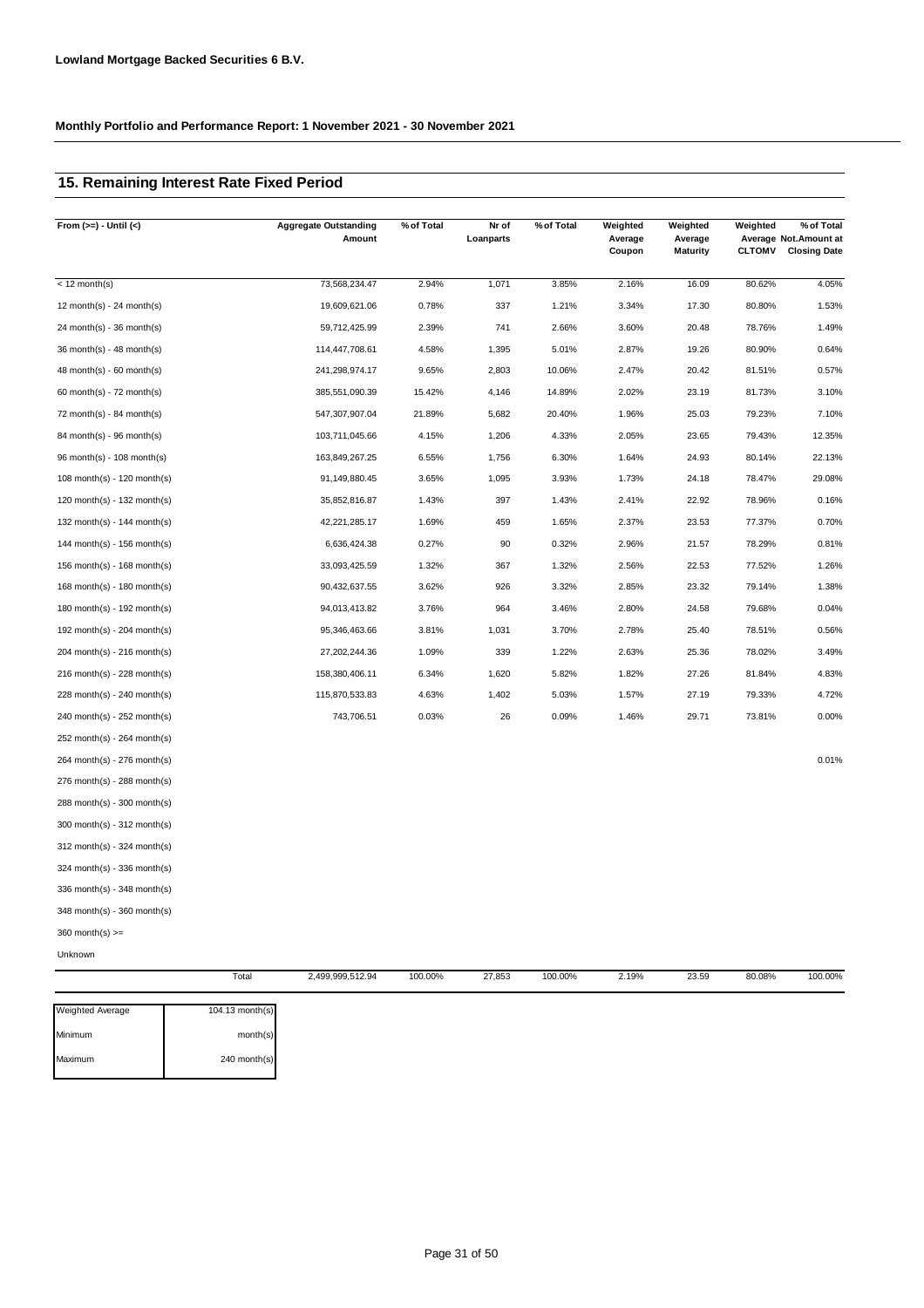## **16. Interest Payment Type**

| Description                     |       | <b>Aggregate Outstanding</b><br>Amount | % of Total | Nr of<br>Loanparts | % of Total | Weighted<br>Average<br>Coupon | Weighted<br>Average<br><b>Maturity</b> | Weighted<br><b>CLTOMV</b> | % of Total<br>Average Not.Amount at<br><b>Closing Date</b> |
|---------------------------------|-------|----------------------------------------|------------|--------------------|------------|-------------------------------|----------------------------------------|---------------------------|------------------------------------------------------------|
| Fixed Interest Rate Mortgage    |       | 2,462,875,964.29                       | 98.52%     | 27.323             | 98.10%     | 2.20%                         | 23.73                                  | 80.01%                    | 98.00%                                                     |
| Floating Interest Rate Mortgage |       | 37, 123, 548.65                        | 1.48%      | 530                | 1.90%      | 1.85%                         | 14.82                                  | 84.30%                    | 2.00%                                                      |
| Unknown                         |       |                                        |            |                    |            |                               |                                        |                           |                                                            |
|                                 | Total | 2,499,999,512.94                       | 100.00%    | 27,853             | 100.00%    | 2.19%                         | 23.59                                  | 80.08%                    | 100.00%                                                    |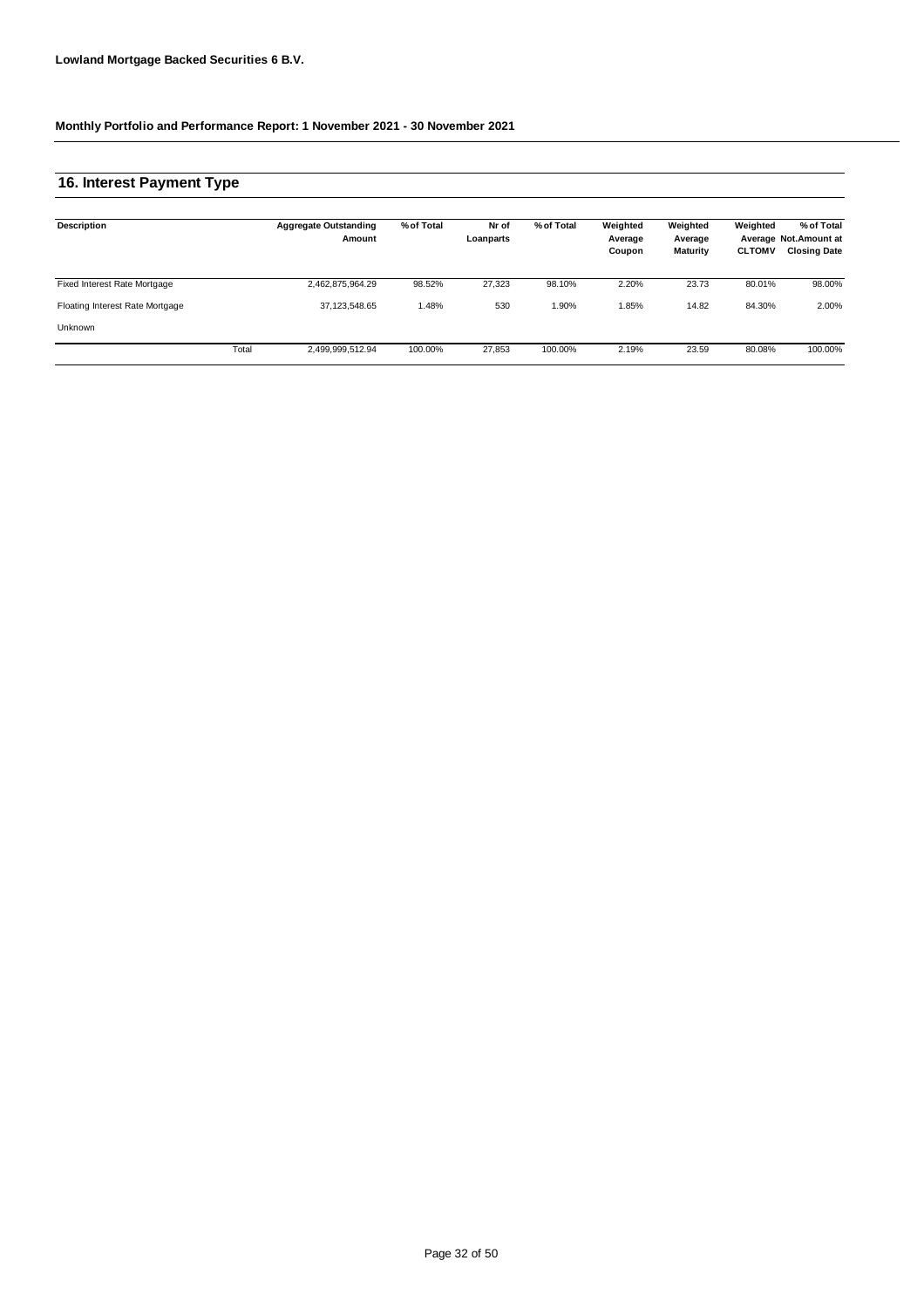### **17. Property Description**

| Description |       | <b>Aggregate Outstanding</b><br>Amount | % of Total | Nr of<br><b>Borrowers</b> | % of Total | Weighted<br>Average<br>Coupon | Weighted<br>Average<br>Maturity | Weighted<br><b>CLTOMV</b> | % of Total<br>Average Not.Amount at<br><b>Closing Date</b> |
|-------------|-------|----------------------------------------|------------|---------------------------|------------|-------------------------------|---------------------------------|---------------------------|------------------------------------------------------------|
| House       |       | 2,170,649,757.35                       | 86.83%     | 10,452                    | 83.13%     | 2.22%                         | 23.52                           | 80.15%                    | 84.43%                                                     |
| Apartment   |       | 325,730,253.38                         | 13.03%     | 2,091                     | 16.63%     | 2.02%                         | 24.11                           | 79.80%                    | 15.47%                                                     |
| Other       |       | 3,619,502.21                           | 0.14%      | 30                        | 0.24%      | 2.16%                         | 21.56                           | 59.44%                    | 0.10%                                                      |
|             | Total | 2,499,999,512.94                       | 100.00%    | 12,573                    | 100.00%    | 2.19%                         | 23.59                           | 80.08%                    | 100.00%                                                    |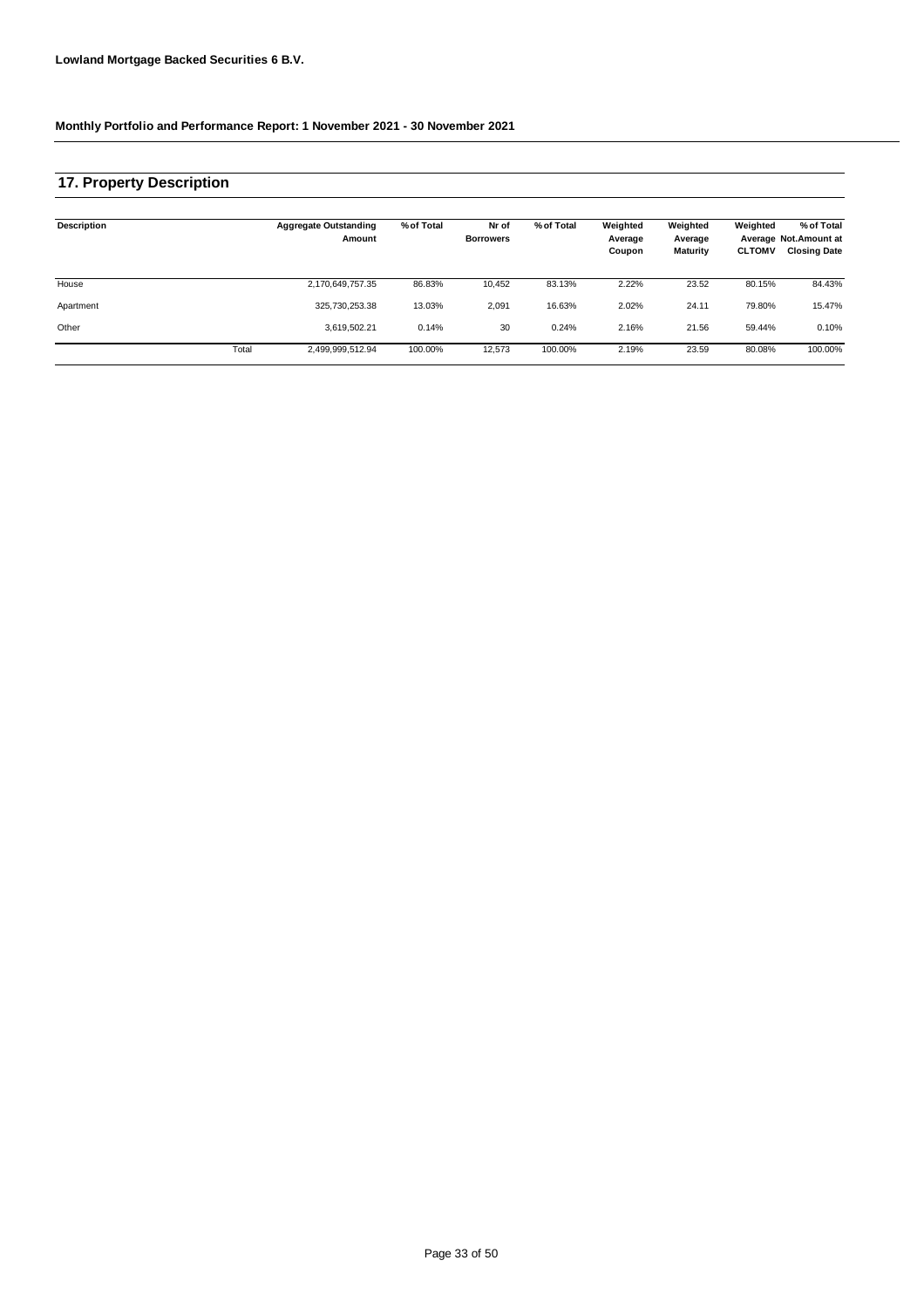## **18. Geographical Distribution (by province)**

| Province              |       | <b>Aggregate Outstanding</b><br>Amount | % of Total | Nr of Loans | % of Total | Weighted<br>Average<br>Coupon | Weighted<br>Average<br>Maturity | Weighted<br><b>CLTOMV</b> | % of Total<br>Average Not.Amount at<br><b>Closing Date</b> |
|-----------------------|-------|----------------------------------------|------------|-------------|------------|-------------------------------|---------------------------------|---------------------------|------------------------------------------------------------|
|                       |       |                                        |            |             |            |                               |                                 |                           |                                                            |
| Drenthe               |       | 85,376,542.08                          | 3.42%      | 502         | 3.99%      | 2.27%                         | 23.51                           | 84.17%                    | 3.27%                                                      |
| Flevoland             |       | 94,298,881.16                          | 3.77%      | 506         | 4.02%      | 2.22%                         | 22.54                           | 84.18%                    | 3.82%                                                      |
| Friesland             |       | 62,060,220.05                          | 2.48%      | 366         | 2.91%      | 2.15%                         | 23.96                           | 82.68%                    | 2.36%                                                      |
| Gelderland            |       | 392,904,616.73                         | 15.72%     | 1,885       | 14.99%     | 2.22%                         | 23.52                           | 80.87%                    | 15.79%                                                     |
| Groningen             |       | 65,303,277.51                          | 2.61%      | 425         | 3.38%      | 2.27%                         | 22.58                           | 82.72%                    | 2.51%                                                      |
| Limburg               |       | 276,987,931.04                         | 11.08%     | 1,587       | 12.62%     | 2.39%                         | 22.21                           | 80.64%                    | 10.57%                                                     |
| Noord-Brabant         |       | 365,563,511.44                         | 14.62%     | 1,697       | 13.50%     | 2.17%                         | 24.01                           | 79.89%                    | 15.32%                                                     |
| Noord-Holland         |       | 336,406,938.78                         | 13.46%     | 1,473       | 11.72%     | 2.09%                         | 24.02                           | 76.97%                    | 13.29%                                                     |
| Overijssel            |       | 186,388,702.64                         | 7.46%      | 998         | 7.94%      | 2.22%                         | 23.66                           | 81.64%                    | 8.08%                                                      |
| Utrecht               |       | 167,486,971.18                         | 6.70%      | 754         | 6.00%      | 2.14%                         | 23.91                           | 76.25%                    | 6.99%                                                      |
| Zeeland               |       | 39,033,248.73                          | 1.56%      | 244         | 1.94%      | 2.25%                         | 22.74                           | 78.52%                    | 1.45%                                                      |
| Zuid-Holland          |       | 428,188,671.60                         | 17.13%     | 2,136       | 16.99%     | 2.10%                         | 24.14                           | 80.05%                    | 16.55%                                                     |
| Unknown/Not specified |       |                                        |            |             |            |                               |                                 |                           |                                                            |
|                       | Total | 2,499,999,512.94                       | 100.00%    | 12,573      | 100.00%    | 2.19%                         | 23.59                           | 80.08%                    | 100.00%                                                    |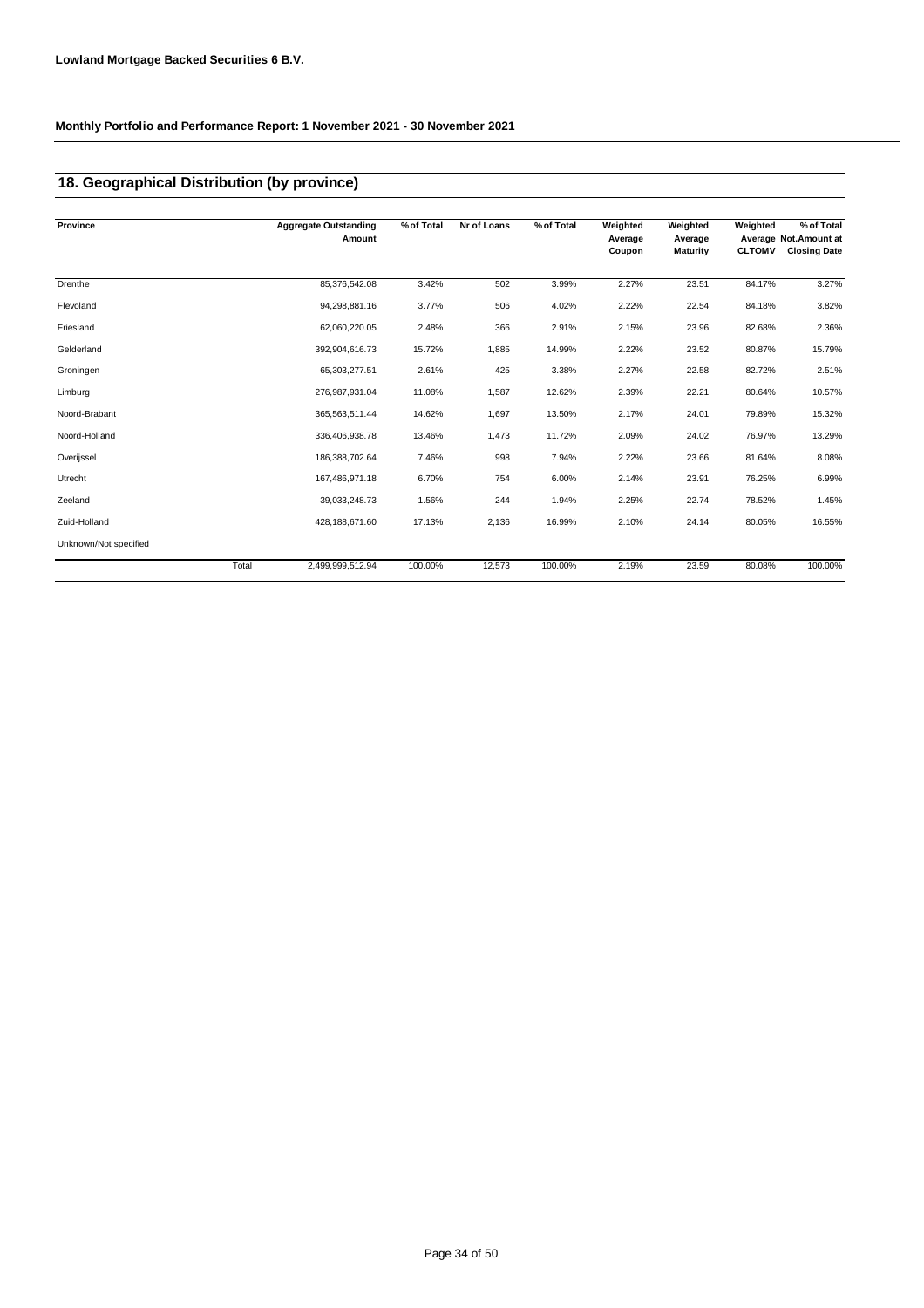## **19. Geographical Distribution (by economic region)**

| <b>Economic Region</b>                     |       | <b>Aggregate Outstanding</b><br>Amount | % of Total | Nr of Loans | % of Total | Weighted<br>Average<br>Coupon | Weighted<br>Average<br><b>Maturity</b> | Weighted<br><b>CLTOMV</b> | % of Total<br>Average Not. Amount at<br><b>Closing Date</b> |
|--------------------------------------------|-------|----------------------------------------|------------|-------------|------------|-------------------------------|----------------------------------------|---------------------------|-------------------------------------------------------------|
| NL111 - Oost-Groningen                     |       | 19,429,110.07                          | 0.78%      | 136         | 1.08%      | 2.30%                         | 22.50                                  | 85.39%                    | 0.77%                                                       |
| NL112 - Delfzijl en omgeving               |       | 6, 184, 225. 17                        | 0.25%      | 41          | 0.33%      | 2.16%                         | 23.53                                  | 87.78%                    | 0.22%                                                       |
| NL113- Overig Groningen                    |       | 39,689,942.27                          | 1.59%      | 248         | 1.97%      | 2.27%                         | 22.47                                  | 80.62%                    | 1.53%                                                       |
| NL121- Noord-Friesland                     |       | 29,668,331.80                          | 1.19%      | 179         | 1.42%      | 2.16%                         | 24.44                                  | 82.76%                    | 1.00%                                                       |
| NL122- Zuidwest-Friesland                  |       | 12,063,271.80                          | 0.48%      | 74          | 0.59%      | 2.09%                         | 24.21                                  | 82.67%                    | 0.52%                                                       |
| NL123- Zuidoost-Friesland                  |       | 20,328,616.45                          | 0.81%      | 113         | 0.90%      | 2.19%                         | 23.11                                  | 82.56%                    | 0.84%                                                       |
| NL131- Noord-Drenthe                       |       | 29,462,133.71                          | 1.18%      | 150         | 1.19%      | 2.30%                         | 24.09                                  | 82.62%                    | 0.88%                                                       |
| NL132- Zuidoost-Drenthe                    |       | 35,903,953.16                          | 1.44%      | 235         | 1.87%      | 2.28%                         | 23.00                                  | 85.43%                    | 1.55%                                                       |
| NL133- Zuidwest-Drenthe                    |       | 20,010,455.21                          | 0.80%      | 117         | 0.93%      | 2.22%                         | 23.55                                  | 84.19%                    | 0.84%                                                       |
| NL211- Noord-Overijssel                    |       | 59,002,682.17                          | 2.36%      | 309         | 2.46%      | 2.17%                         | 23.58                                  | 80.62%                    | 2.53%                                                       |
| NL212- Zuidwest-Overijssel                 |       | 24,671,185.87                          | 0.99%      | 133         | 1.06%      | 2.21%                         | 23.61                                  | 79.07%                    | 1.01%                                                       |
| NL213- Twente                              |       | 102,714,834.60                         | 4.11%      | 556         | 4.42%      | 2.25%                         | 23.71                                  | 82.84%                    | 4.54%                                                       |
| NL221- Veluwe                              |       | 107,404,271.05                         | 4.30%      | 484         | 3.85%      | 2.17%                         | 24.19                                  | 79.03%                    | 4.43%                                                       |
| NL224- Zuidwest-Gelderland                 |       | 45, 192, 439. 27                       | 1.81%      | 210         | 1.67%      | 2.20%                         | 24.23                                  | 80.81%                    | 1.67%                                                       |
| NL225- Achterhoek                          |       | 89,476,198.18                          | 3.58%      | 447         | 3.56%      | 2.33%                         | 23.23                                  | 82.19%                    | 3.54%                                                       |
| NL226- Arnhem/Nijmegen                     |       | 151, 191, 182. 10                      | 6.05%      | 746         | 5.93%      | 2.20%                         | 23.00                                  | 81.40%                    | 6.17%                                                       |
| NL230- Flevoland                           |       | 94,298,881.16                          | 3.77%      | 506         | 4.02%      | 2.22%                         | 22.54                                  | 84.18%                    | 3.82%                                                       |
| NL310- Utrecht                             |       | 167, 127, 497.31                       | 6.69%      | 752         | 5.98%      | 2.14%                         | 23.91                                  | 76.25%                    | 6.97%                                                       |
| NL321- Kop van Noord-Holland               |       | 44,629,112.81                          | 1.79%      | 243         | 1.93%      | 2.14%                         | 24.23                                  | 80.42%                    | 1.79%                                                       |
| NL322- Alkmaar en omgeving                 |       | 35,894,591.00                          | 1.44%      | 171         | 1.36%      | 2.13%                         | 23.76                                  | 80.33%                    | 1.43%                                                       |
| NL323- IJmond                              |       | 22,112,967.65                          | 0.88%      | 102         | 0.81%      | 2.06%                         | 24.44                                  | 77.79%                    | 0.76%                                                       |
| NL324- Agglomeratie Haarlem                |       | 30,426,233.14                          | 1.22%      | 115         | 0.91%      | 2.05%                         | 24.23                                  | 75.22%                    | 1.14%                                                       |
| NL325- Zaanstreek                          |       | 19,591,400.81                          | 0.78%      | 90          | 0.72%      | 2.02%                         | 24.34                                  | 82.70%                    | 0.61%                                                       |
| NL326- Groot-Amsterdam                     |       | 147,443,527.79                         | 5.90%      | 602         | 4.79%      | 2.07%                         | 23.90                                  | 74.52%                    | 6.09%                                                       |
| NL327- Het Gooi en Vechtstreek             |       | 36,309,105.58                          | 1.45%      | 150         | 1.19%      | 2.14%                         | 23.93                                  | 77.23%                    | 1.47%                                                       |
| NL331- Agglomeratie Leiden en Bollenstreek |       | 59, 129, 372.04                        | 2.37%      | 247         | 1.96%      | 2.09%                         | 24.83                                  | 76.20%                    | 2.15%                                                       |
| NL332- Agglomeratie 's-Gravenhage          |       | 96,347,314.82                          | 3.85%      | 471         | 3.75%      | 2.06%                         | 24.27                                  | 79.33%                    | 3.58%                                                       |
| NL333- Delft en Westland                   |       | 23,116,109.28                          | 0.92%      | 113         | 0.90%      | 2.11%                         | 23.99                                  | 77.97%                    | 1.00%                                                       |
| NL334- Oost-Zuid-Holland                   |       | 42,872,307.50                          | 1.71%      | 209         | 1.66%      | 2.09%                         | 24.45                                  | 79.83%                    | 1.58%                                                       |
| NL335- Groot-Rijnmond                      |       | 150, 353, 294. 70                      | 6.01%      | 791         | 6.29%      | 2.08%                         | 23.99                                  | 81.78%                    | 5.90%                                                       |
| NL336- Zuidoost-Zuid-Holland               |       | 56,370,273.26                          | 2.25%      | 305         | 2.43%      | 2.23%                         | 23.42                                  | 81.69%                    | 2.32%                                                       |
| NL341- Zeeuwsch-Vlaanderen                 |       | 12,028,302.28                          | 0.48%      | 85          | 0.68%      | 2.25%                         | 22.26                                  | 76.16%                    | 0.43%                                                       |
| NL342- Overig Zeeland                      |       | 27,004,946.45                          | 1.08%      | 159         | 1.26%      | 2.25%                         | 22.95                                  | 79.58%                    | 1.01%                                                       |
| NL411- West-Noord-Brabant                  |       | 86,099,647.54                          | 3.44%      | 412         | 3.28%      | 2.14%                         | 24.04                                  | 80.70%                    | 3.66%                                                       |
| NL412- Midden-Noord-Brabant                |       | 64,931,884.00                          | 2.60%      | 314         | 2.50%      | 2.15%                         | 24.18                                  | 81.16%                    | 2.58%                                                       |
| NL413- Noordoost-Noord-Brabant             |       | 108,418,866.11                         | 4.34%      | 485         | 3.86%      | 2.19%                         | 24.08                                  | 78.74%                    | 4.34%                                                       |
| NL414- Zuidoost-Noord-Brabant              |       | 106, 113, 113.79                       | 4.24%      | 486         | 3.87%      | 2.20%                         | 23.83                                  | 79.62%                    | 4.72%                                                       |
| NL421- Noord-Limburg                       |       | 67,662,150.56                          | 2.71%      | 358         | 2.85%      | 2.33%                         | 22.86                                  | 79.86%                    | 2.78%                                                       |
| NL422- Midden-Limburg                      |       | 67,663,667.48                          | 2.71%      | 366         | 2.91%      | 2.38%                         | 22.86                                  | 79.85%                    | 2.37%                                                       |
| NL423- Zuid-Limburg                        |       | 141,662,113.00                         | 5.67%      | 863         | 6.86%      | 2.43%                         | 21.59                                  | 81.39%                    | 5.43%                                                       |
| Unknown/Not specified                      |       |                                        |            |             |            |                               |                                        |                           | 0.02%                                                       |
|                                            | Total | 2,499,999,512.94                       | 100.00%    | 12,573      | 100.00%    | 2.19%                         | 23.59                                  | 80.08%                    | 100.00%                                                     |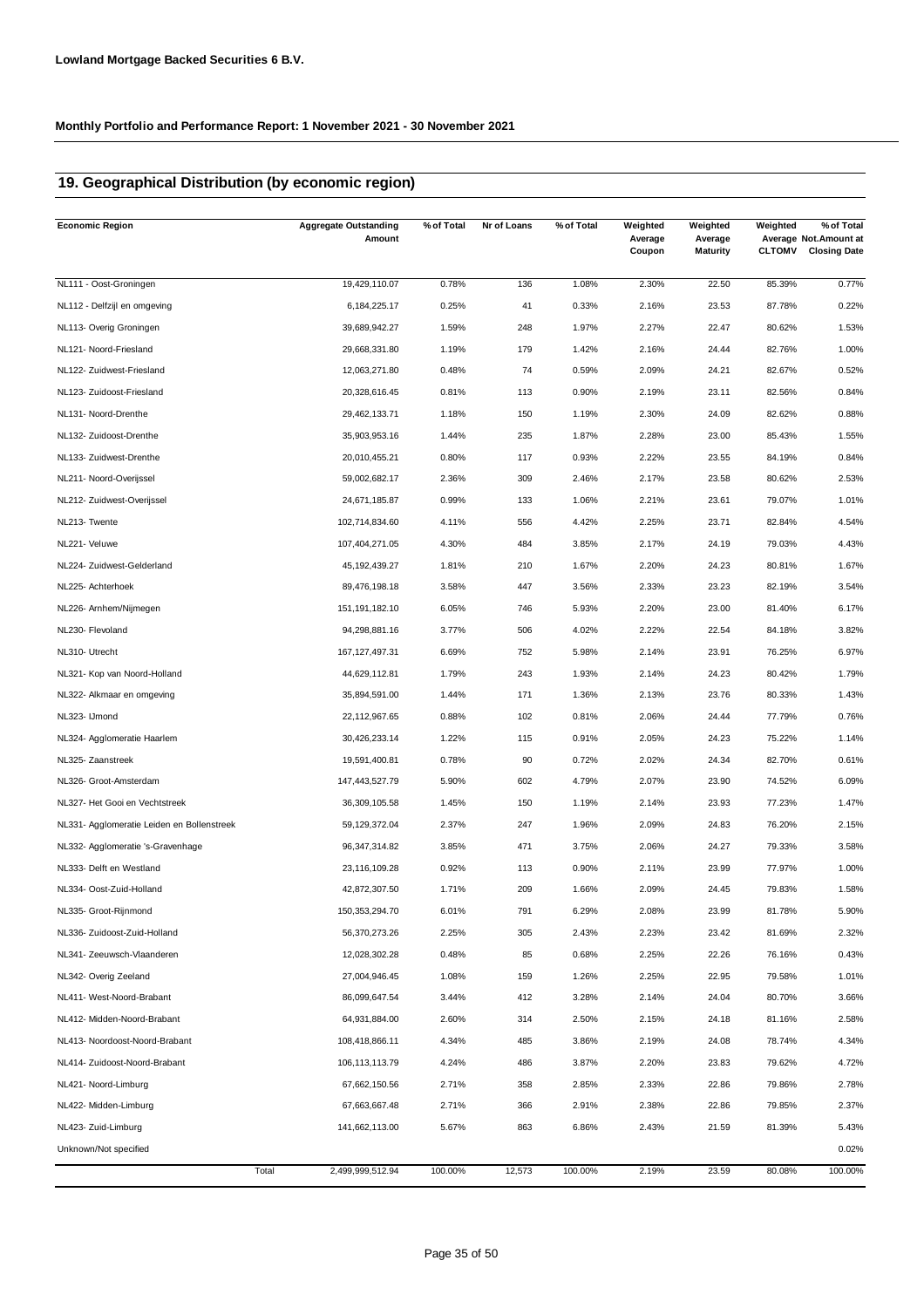## **20. Construction Deposits (% of net princ. amount)**

| From $(>=) -$ Until $(<)$ |       | <b>Aggregate Outstanding</b><br>Amount | % of Total | Nr of<br><b>Borrowers</b> | % of Total | Weighted<br>Average | Weighted<br>Average | Weighted      | % of Total<br>Average Not Amount at |
|---------------------------|-------|----------------------------------------|------------|---------------------------|------------|---------------------|---------------------|---------------|-------------------------------------|
|                           |       |                                        |            |                           |            | Coupon              | <b>Maturity</b>     | <b>CLTOMV</b> | <b>Closing Date</b>                 |
| 0%                        |       | 2,322,159,396.35                       | 92.89%     | 11,888                    | 94.55%     | 2.23%               | 23.32               | 80.09%        | 84.95%                              |
| $0\% - 10\%$              |       | 129,190,848.47                         | 5.17%      | 501                       | 3.98%      | 1.71%               | 27.22               | 81.46%        | 11.67%                              |
| 10% - 20%                 |       | 27,665,992.29                          | 1.11%      | 106                       | 0.84%      | 1.71%               | 27.02               | 77.68%        | 1.37%                               |
| 20% - 30%                 |       | 8,736,442.79                           | 0.35%      | 32                        | 0.25%      | 1.69%               | 27.61               | 74.87%        | 0.56%                               |
| $30\% - 40\%$             |       | 6,688,019.04                           | 0.27%      | 24                        | 0.19%      | 1.70%               | 27.73               | 75.97%        | 0.50%                               |
| 40% - 50%                 |       | 1,242,674.94                           | 0.05%      | 6                         | 0.05%      | 1.34%               | 28.48               | 67.81%        | 0.30%                               |
| 50% - 60%                 |       | 1,840,445.17                           | 0.07%      | 6                         | 0.05%      | 1.51%               | 28.91               | 68.87%        | 0.24%                               |
| 60% - 70%                 |       | 1,095,313.02                           | 0.04%      | 5                         | 0.04%      | 1.46%               | 27.21               | 80.84%        | 0.22%                               |
| 70% - 80%                 |       |                                        |            |                           |            |                     |                     |               | 0.06%                               |
| 80% - 90%                 |       | 954,458.25                             | 0.04%      | 2                         | 0.02%      | 1.50%               | 23.81               | 70.14%        | 0.05%                               |
| 90% - 100%                |       | 100,000.00                             | 0.00%      | 1                         | 0.01%      | 1.58%               | 29.67               | 23.53%        | 0.06%                               |
| $100\% >$                 |       | 325,922.62                             | 0.01%      | 2                         | 0.02%      | 1.58%               | 26.17               | 37.14%        | 0.01%                               |
|                           | Total | 2,499,999,512.94                       | 100.00%    | 12,573                    | 100.00%    | 2.19%               | 23.59               | 80.08%        | 100.00%                             |

| Weighted Average | 1%   |
|------------------|------|
| Minimum          | 0%   |
| Maximum          | 103% |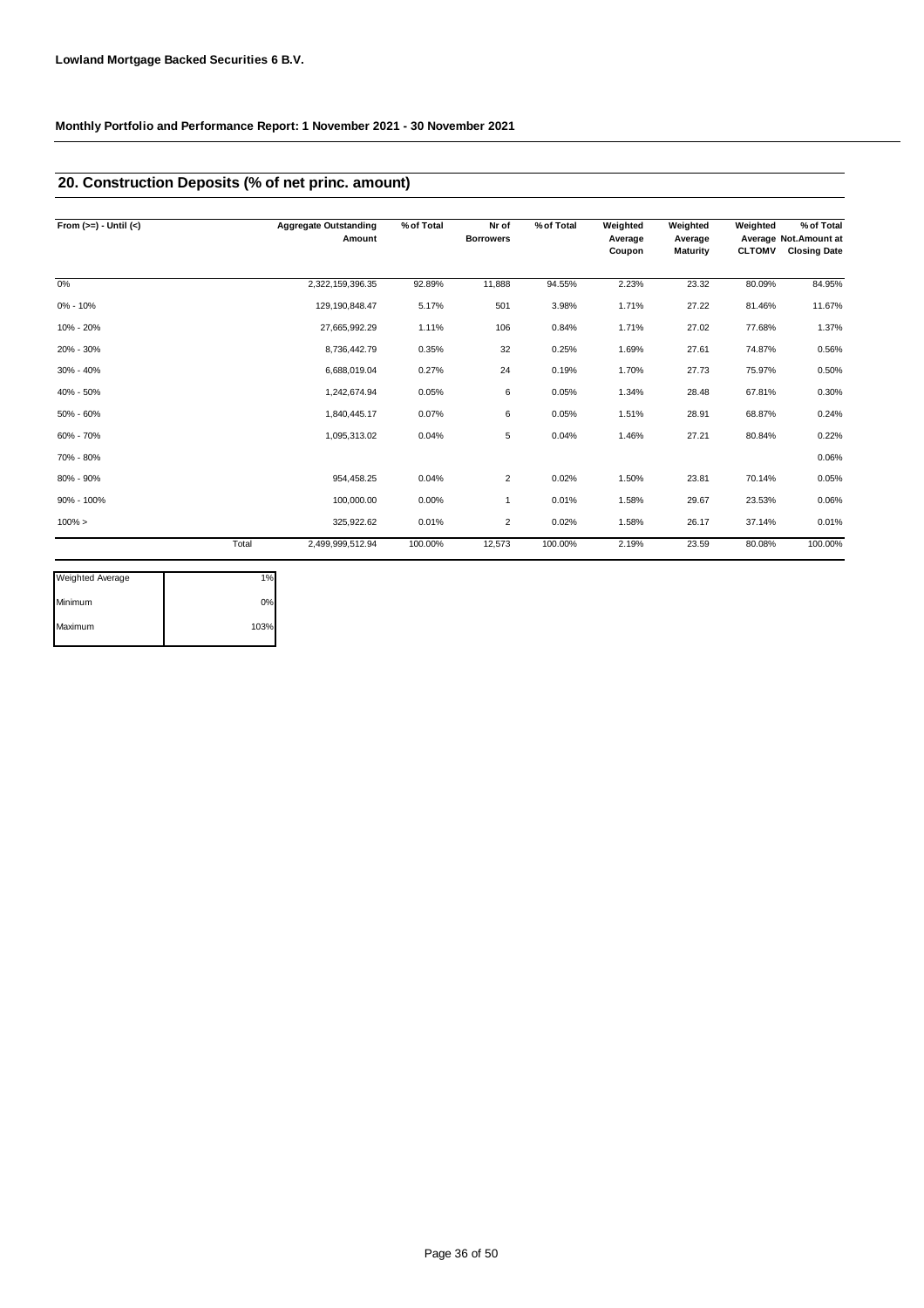| 21. Occupancy      |       |                                        |            |                           |            |                               |                                        |                           |                                                             |
|--------------------|-------|----------------------------------------|------------|---------------------------|------------|-------------------------------|----------------------------------------|---------------------------|-------------------------------------------------------------|
| <b>Description</b> |       | <b>Aggregate Outstanding</b><br>Amount | % of Total | Nr of<br><b>Borrowers</b> | % of Total | Weighted<br>Average<br>Coupon | Weighted<br>Average<br><b>Maturity</b> | Weighted<br><b>CLTOMV</b> | % of Total<br>Average Not. Amount at<br><b>Closing Date</b> |
| Owner Occupied     |       | 2,499,999,512.94                       | 100.00%    | 12,573                    | 100.00%    | 2.19%                         | 23.59                                  | 80.08%                    | 100.00%                                                     |
| Buy-to-let         |       |                                        |            |                           |            |                               |                                        |                           |                                                             |
| Unknown            |       |                                        |            |                           |            |                               |                                        |                           |                                                             |
|                    | Total | 2,499,999,512.94                       | 100.00%    | 12,573                    | 100.00%    | 2.19%                         | 23.59                                  | 80.08%                    | 100.00%                                                     |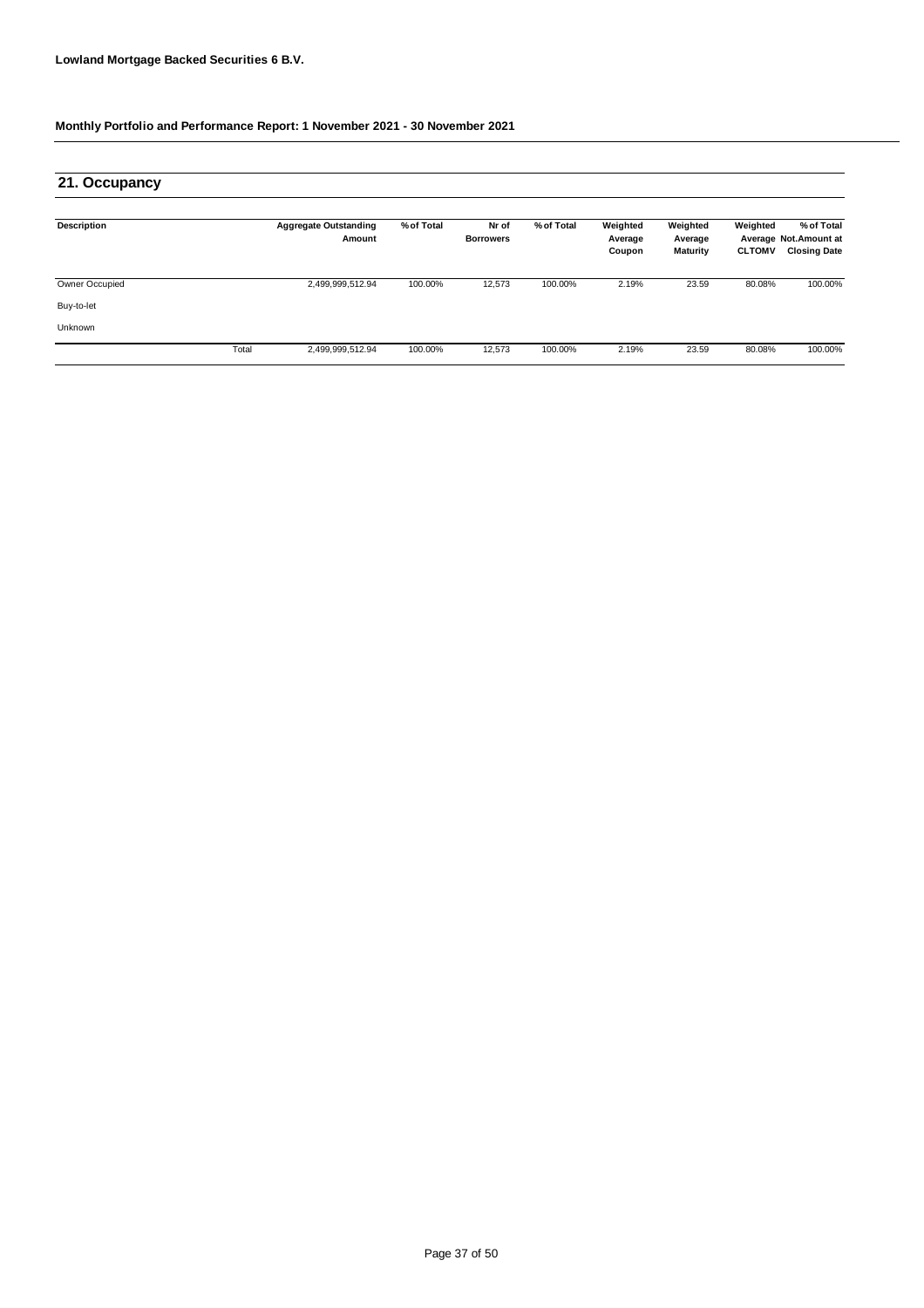### **22. Employment Status Borrower**

| <b>Description</b> |       | <b>Aggregate Outstanding</b><br>Amount | % of Total | Nr of<br><b>Borrowers</b> | % of Total | Weighted<br>Average<br>Coupon | Weighted<br>Average<br><b>Maturity</b> | Weighted<br><b>CLTOMV</b> | % of Total<br>Average Not.Amount at<br><b>Closing Date</b> |
|--------------------|-------|----------------------------------------|------------|---------------------------|------------|-------------------------------|----------------------------------------|---------------------------|------------------------------------------------------------|
| Employed           |       | 2,399,939,114.90                       | 95.99%     | 12,158                    | 96.70%     | 2.19%                         | 23.60                                  | 80.33%                    | 95.31%                                                     |
| Self Employed      |       | 67,942,568.97                          | 2.72%      | 218                       | 1.73%      | 2.15%                         | 25.01                                  | 73.72%                    | 2.98%                                                      |
| Other              |       | 20,737,301.12                          | 0.91%      | 140                       | 1.11%      | 2.20%                         | 21.68                                  | 69.92%                    | 0.57%                                                      |
| Unknown            |       | 11,380,527.95                          | 0.38%      | 57                        | 0.45%      | 2.64%                         | 15.49                                  | 85.60%                    | 1.15%                                                      |
| Null values        |       |                                        |            |                           |            |                               |                                        |                           |                                                            |
|                    | Total | 2,499,999,512.94                       | 100.00%    | 12,573                    | 100.00%    | 2.19%                         | 23.59                                  | 80.08%                    | 100.00%                                                    |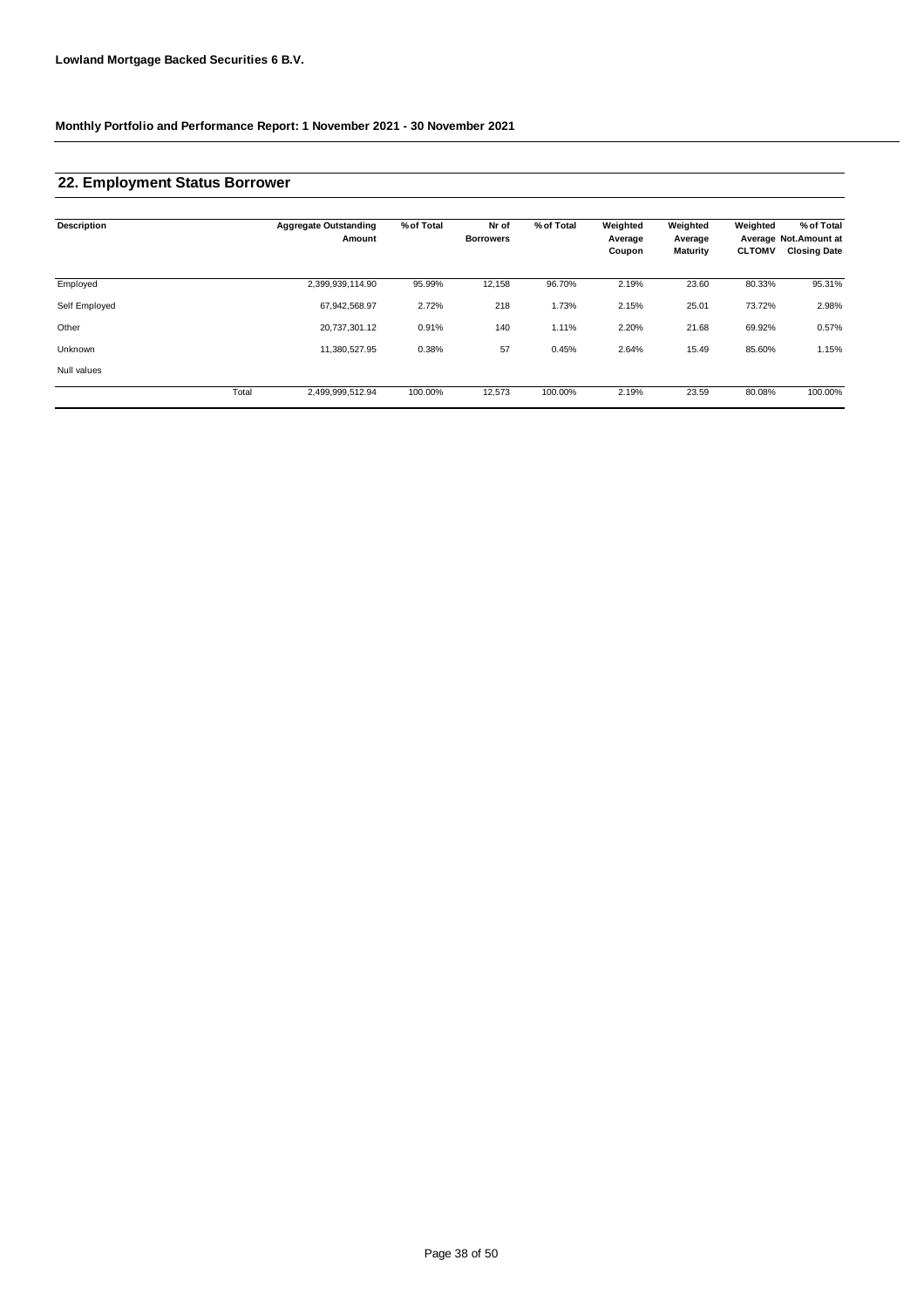### **23. Loan To Income**

| From $(>=) -$ Until $(<)$ |       | <b>Aggregate Outstanding</b><br>Amount | % of Total | Nr of<br><b>Borrowers</b> | % of Total | Weighted<br>Average<br>Coupon | Weighted<br>Average<br><b>Maturity</b> | Weighted<br><b>CLTOMV</b> | % of Total<br>Average Not.Amount at<br><b>Closing Date</b> |
|---------------------------|-------|----------------------------------------|------------|---------------------------|------------|-------------------------------|----------------------------------------|---------------------------|------------------------------------------------------------|
| Self Certified (main)     |       |                                        |            |                           |            |                               |                                        |                           | 0.03%                                                      |
| < 0.5                     |       | 3,037,271.61                           | 0.12%      | 121                       | 0.96%      | 2.19%                         | 18.54                                  | 42.66%                    | 0.03%                                                      |
| $0.5 - 1.0$               |       | 6,887,203.30                           | 0.28%      | 134                       | 1.07%      | 2.42%                         | 16.81                                  | 30.20%                    | 0.17%                                                      |
| $1.0 - 1.5$               |       | 18,515,103.67                          | 0.74%      | 206                       | 1.64%      | 2.38%                         | 18.05                                  | 44.91%                    | 0.27%                                                      |
| $1.5 - 2.0$               |       | 45,048,485.87                          | 1.80%      | 331                       | 2.63%      | 2.32%                         | 20.90                                  | 61.86%                    | 1.05%                                                      |
| $2.0 - 2.5$               |       | 114,135,082.41                         | 4.57%      | 718                       | 5.71%      | 2.33%                         | 21.70                                  | 67.59%                    | 2.72%                                                      |
| $2.5 - 3.0$               |       | 215,065,422.70                         | 8.60%      | 1,209                     | 9.62%      | 2.30%                         | 22.70                                  | 74.75%                    | 6.16%                                                      |
| $3.0 - 3.5$               |       | 382,737,189.02                         | 15.31%     | 2,012                     | 16.00%     | 2.25%                         | 23.62                                  | 79.01%                    | 11.94%                                                     |
| $3.5 - 4.0$               |       | 597,229,508.57                         | 23.89%     | 3,025                     | 24.06%     | 2.21%                         | 24.27                                  | 81.90%                    | 18.84%                                                     |
| $4.0 - 4.5$               |       | 589,997,350.41                         | 23.60%     | 2,745                     | 21.83%     | 2.08%                         | 24.77                                  | 82.77%                    | 30.59%                                                     |
| $4.5 - 5.0$               |       | 277,532,537.76                         | 11.10%     | 1,095                     | 8.71%      | 2.07%                         | 24.45                                  | 83.65%                    | 16.48%                                                     |
| $5.0 - 5.5$               |       | 113,456,296.56                         | 4.54%      | 430                       | 3.42%      | 2.16%                         | 22.88                                  | 85.02%                    | 5.89%                                                      |
| $5.5 - 6.0$               |       | 51,693,773.82                          | 2.07%      | 199                       | 1.58%      | 2.30%                         | 21.35                                  | 83.42%                    | 2.20%                                                      |
| $6.0 - 6.5$               |       | 29,699,922.86                          | 1.19%      | 123                       | 0.98%      | 2.22%                         | 19.76                                  | 86.06%                    | 1.57%                                                      |
| $6.5 - 7.0$               |       | 19,067,670.86                          | 0.76%      | 79                        | 0.63%      | 2.46%                         | 17.54                                  | 86.89%                    | 0.86%                                                      |
| $7.0 =$                   |       | 35,896,693.52                          | 1.44%      | 146                       | 1.16%      | 2.42%                         | 17.41                                  | 85.45%                    | 1.17%                                                      |
| Unknown                   |       |                                        |            |                           |            |                               |                                        |                           |                                                            |
|                           | Total | 2,499,999,512.94                       | 100.00%    | 12,573                    | 100.00%    | 2.19%                         | 23.59                                  | 80.08%                    | 100.00%                                                    |

| Weighted Average |       |
|------------------|-------|
| Minimum          | 0.0   |
| Maximum          | 617.0 |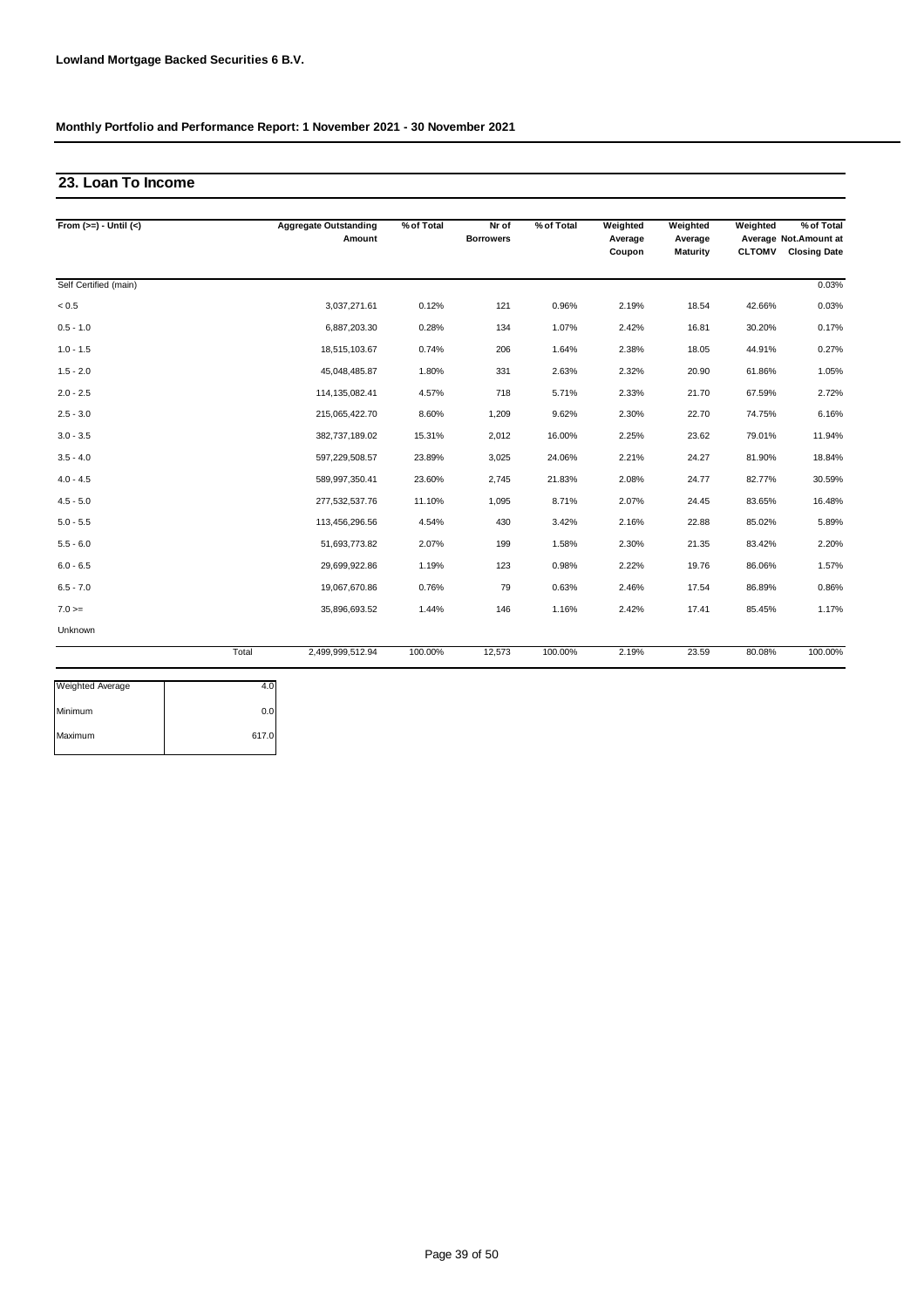### **24. Debt Service to Income**

| From $(>=) -$ Until $(<)$ |       | <b>Aggregate Outstanding</b><br>Amount | % of Total | Nr of<br><b>Borrowers</b> | % of Total | Weighted<br>Average<br>Coupon | Weighted<br>Average<br><b>Maturity</b> | Weighted<br><b>CLTOMV</b> | % of Total<br>Average Not.Amount at<br><b>Closing Date</b> |
|---------------------------|-------|----------------------------------------|------------|---------------------------|------------|-------------------------------|----------------------------------------|---------------------------|------------------------------------------------------------|
| $< 5\%$                   |       | 665,055,382.82                         | 26.60%     | 4,280                     | 34.06%     | 2.07%                         | 23.95                                  | 77.52%                    | 0.46%                                                      |
| 5% - 10%                  |       | 714,925,978.68                         | 28.60%     | 3,581                     | 28.48%     | 2.25%                         | 22.69                                  | 80.52%                    | 4.61%                                                      |
| 10% - 15%                 |       | 427,807,575.60                         | 17.11%     | 2,014                     | 16.02%     | 2.27%                         | 22.63                                  | 80.02%                    | 21.67%                                                     |
| 15% - 20%                 |       | 438,272,978.32                         | 17.53%     | 1.775                     | 14.12%     | 2.02%                         | 24.99                                  | 81.71%                    | 42.55%                                                     |
| 20% - 25%                 |       | 210,220,979.14                         | 8.41%      | 753                       | 5.99%      | 2.37%                         | 24.76                                  | 83.07%                    | 24.62%                                                     |
| 25% - 30%                 |       | 35,431,567.51                          | 1.42%      | 133                       | 1.06%      | 3.06%                         | 23.44                                  | 82.44%                    | 4.96%                                                      |
| 30% - 35%                 |       | 4,891,157.63                           | 0.20%      | 19                        | 0.15%      | 2.70%                         | 21.88                                  | 79.41%                    | 0.86%                                                      |
| 35% - 40%                 |       | 968,271.24                             | 0.04%      | 5                         | 0.04%      | 2.50%                         | 19.53                                  | 73.31%                    | 0.18%                                                      |
| 40% - 45%                 |       | 256,800.85                             | 0.01%      | 3                         | 0.02%      | 3.34%                         | 11.03                                  | 71.07%                    | 0.04%                                                      |
| 45% - 50%                 |       | 306,036.54                             | 0.01%      | 3                         | 0.02%      | 3.94%                         | 17.88                                  | 76.92%                    | 0.02%                                                      |
| 50% - 55%                 |       | 168,949.57                             | 0.01%      | $\mathbf{1}$              | 0.01%      | 2.81%                         | 13.03                                  | 79.92%                    |                                                            |
| 55% - 60%                 |       | 65,500.00                              | 0.00%      | $\mathbf{1}$              | 0.01%      | 3.48%                         | 18.92                                  | 62.61%                    | 0.02%                                                      |
| 60% - 65%                 |       |                                        |            |                           |            |                               |                                        |                           |                                                            |
| 65% - 70%                 |       | 436,068.51                             | 0.02%      | $\mathbf{1}$              | 0.01%      | 3.24%                         | 19.31                                  | 78.48%                    |                                                            |
| $70\%>=$                  |       | 1,192,266.53                           | 0.05%      | $\overline{4}$            | 0.03%      | 2.60%                         | 19.05                                  | 75.13%                    | 0.00%                                                      |
| Unknown                   |       |                                        |            |                           |            |                               |                                        |                           | 1.41%                                                      |
|                           | Total | 2,499,999,512.94                       | 100.00%    | 12,573                    | 100.00%    | 2.19%                         | 23.59                                  | 80.08%                    | 100.00%                                                    |

| <b>Weighted Average</b> | 11%    |
|-------------------------|--------|
| Minimum                 | 0%     |
| Maximum                 | 3,093% |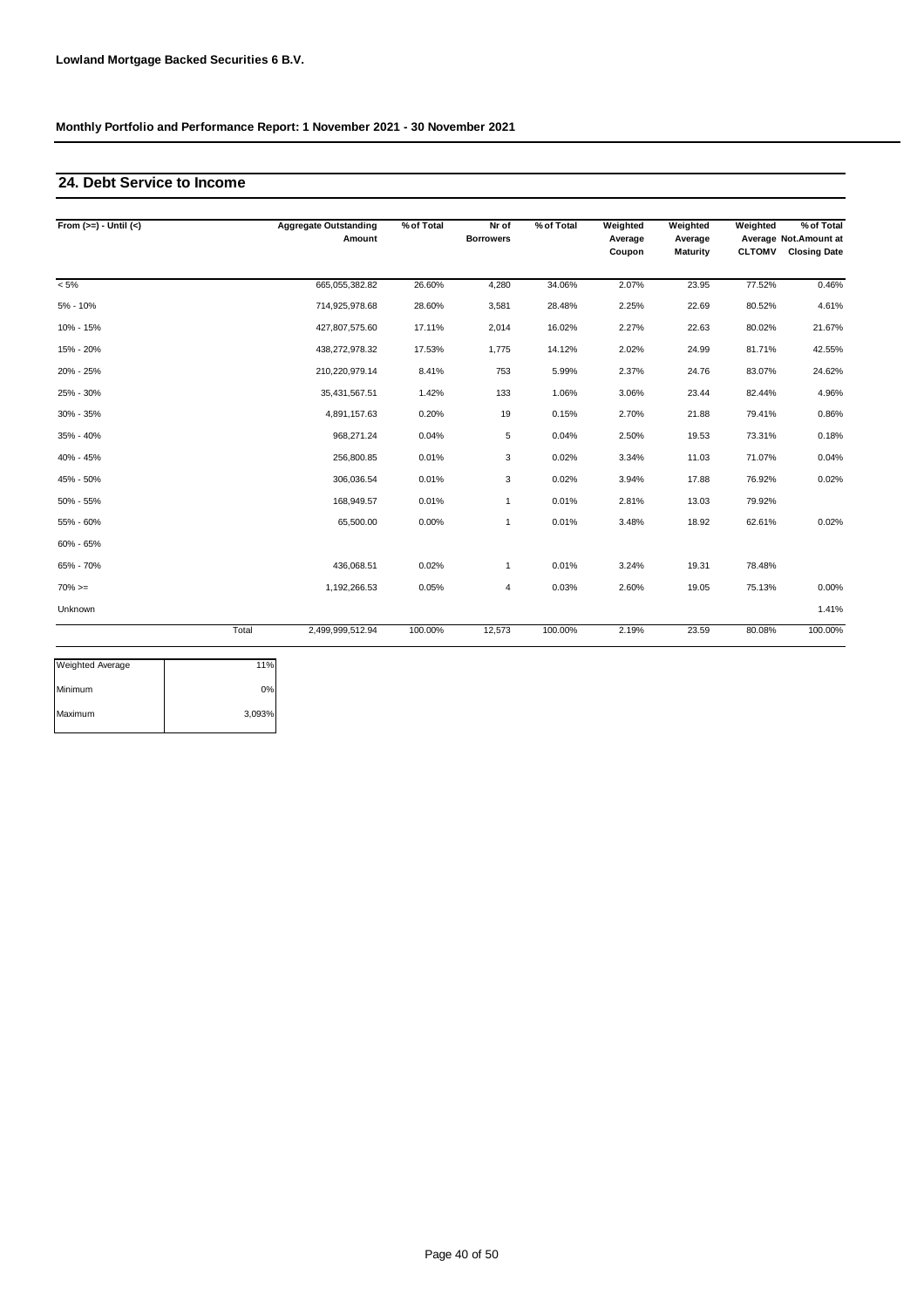## **25. Loanpart Payment Frequency**

| <b>Description</b> |       | <b>Aggregate Outstanding</b><br>Amount | % of Total | Nr of<br>Loansparts | % of Total | Weighted<br>Average<br>Coupon | Weighted<br>Average<br>Maturity | Weighted<br><b>CLTOMV</b> | % of Total<br>Average Not. Amount at<br><b>Closing Date</b> |
|--------------------|-------|----------------------------------------|------------|---------------------|------------|-------------------------------|---------------------------------|---------------------------|-------------------------------------------------------------|
| Monthly            |       | 2,499,999,512.94                       | 100.00%    | 27,853              | 100.00%    | 2.19%                         | 23.59                           | 80.08%                    | 100.00%                                                     |
| Quarterly          |       |                                        |            |                     |            |                               |                                 |                           |                                                             |
| Semi-annualy       |       |                                        |            |                     |            |                               |                                 |                           |                                                             |
| Annualy            |       |                                        |            |                     |            |                               |                                 |                           |                                                             |
| Unknown            |       |                                        |            |                     |            |                               |                                 |                           |                                                             |
|                    | Total | 2,499,999,512.94                       | 100.00%    | 27,853              | 100.00%    | 2.19%                         | 23.59                           | 80.08%                    | 100.00%                                                     |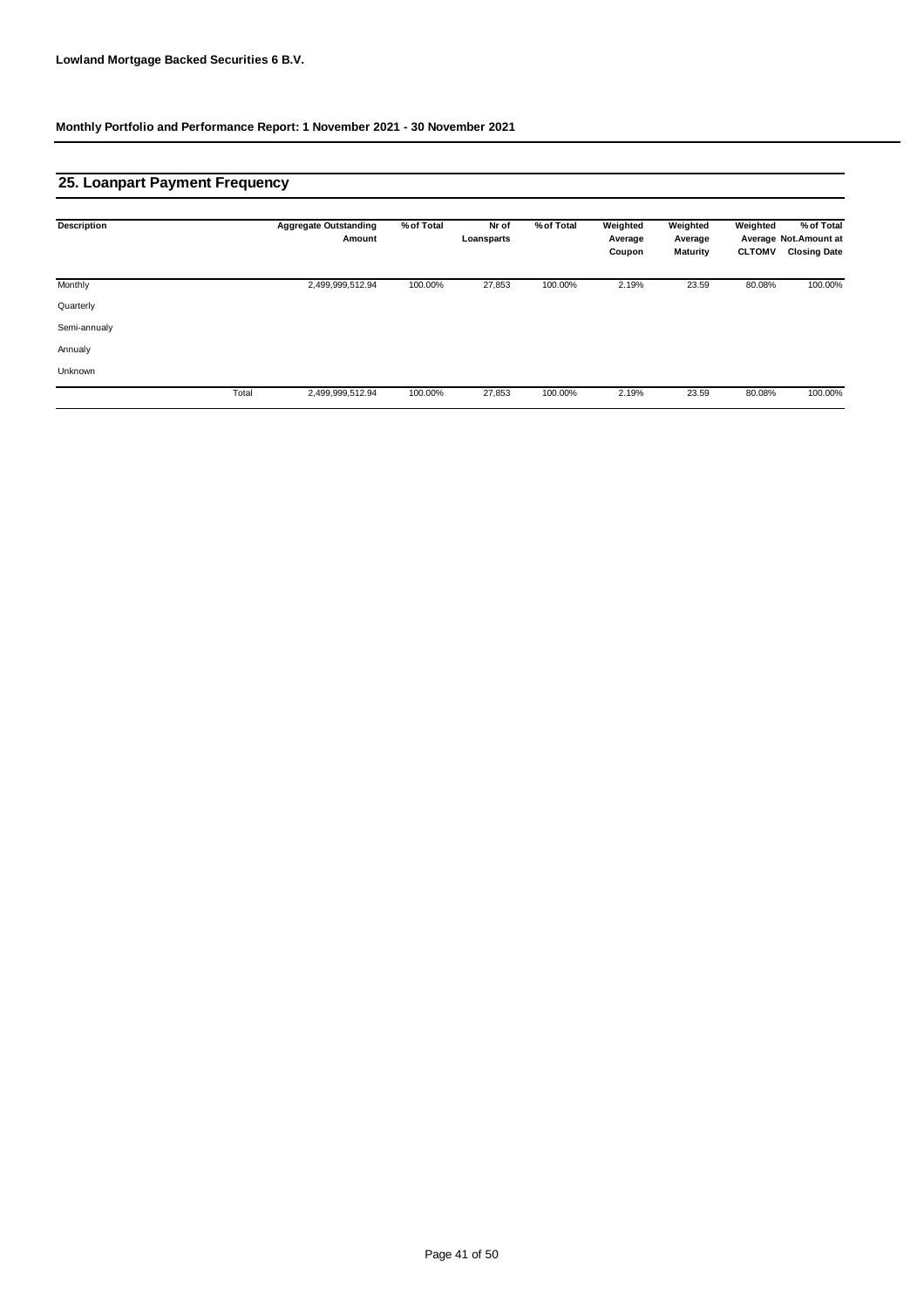## **26a. Guarantee Type - Loan**

| <b>Description</b>   |       | <b>Aggregate Outstanding</b><br>Amount | % of Total | Nr of Loans | % of Total | Weighted<br>Average<br>Coupon | Weighted<br>Average<br><b>Maturity</b> | Weighted<br><b>CLTOMV</b> | % of Total<br>Average Not. Amount at<br><b>Closing Date</b> |
|----------------------|-------|----------------------------------------|------------|-------------|------------|-------------------------------|----------------------------------------|---------------------------|-------------------------------------------------------------|
| <b>NHG Guarantee</b> |       | 1,050,999,148.12                       | 42.04%     | 6,543       | 52.04%     | 2.07%                         | 24.47                                  | 83.43%                    | 45.39%                                                      |
| Non-NHG Guarantee    |       | 1,449,000,364.82                       | 57.96%     | 6,030       | 47.96%     | 2.27%                         | 22.96                                  | 77.64%                    | 54.61%                                                      |
| Other                |       |                                        |            |             |            |                               |                                        |                           |                                                             |
|                      | Total | 2,499,999,512.94                       | 100.00%    | 12,573      | 100.00%    | 2.19%                         | 23.59                                  | 80.08%                    | 100.00%                                                     |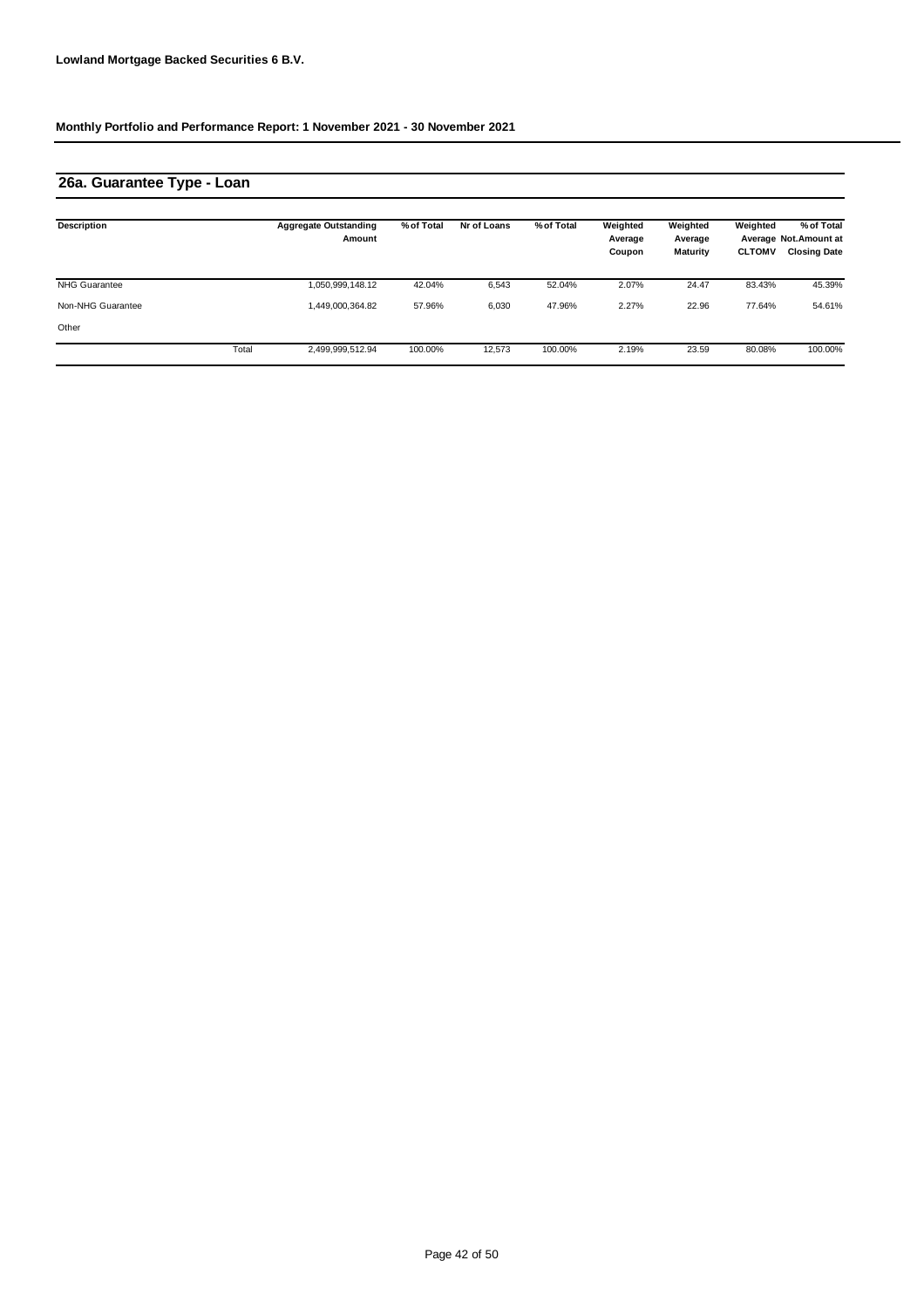# **26b. Guarantee Type - Loanpart**

| <b>Description</b>   |       | <b>Aggregate Outstanding</b><br>Amount | % of Total | Nr of<br>Loansparts | % of Total | Weighted<br>Average | Weighted<br>Average | Weighted      | % of Total<br>Average Not.Amount at |
|----------------------|-------|----------------------------------------|------------|---------------------|------------|---------------------|---------------------|---------------|-------------------------------------|
|                      |       |                                        |            |                     |            | Coupon              | Maturity            | <b>CLTOMV</b> | <b>Closing Date</b>                 |
| <b>NHG Guarantee</b> |       | 1,126,962,996.64                       | 45.08%     | 13.519              | 48.54%     | 2.09%               | 24.27               | 83.25%        | 47.56%                              |
| Non-NHG Guarantee    |       | 1,373,036,516.30                       | 54.92%     | 14.334              | 51.46%     | 2.27%               | 23.04               | 77.47%        | 52.44%                              |
| Unknown              |       |                                        |            |                     |            |                     |                     |               |                                     |
|                      | Total | 2,499,999,512.94                       | 100.00%    | 27.853              | 100.00%    | 2.19%               | 23.59               | 80.08%        | 100.00%                             |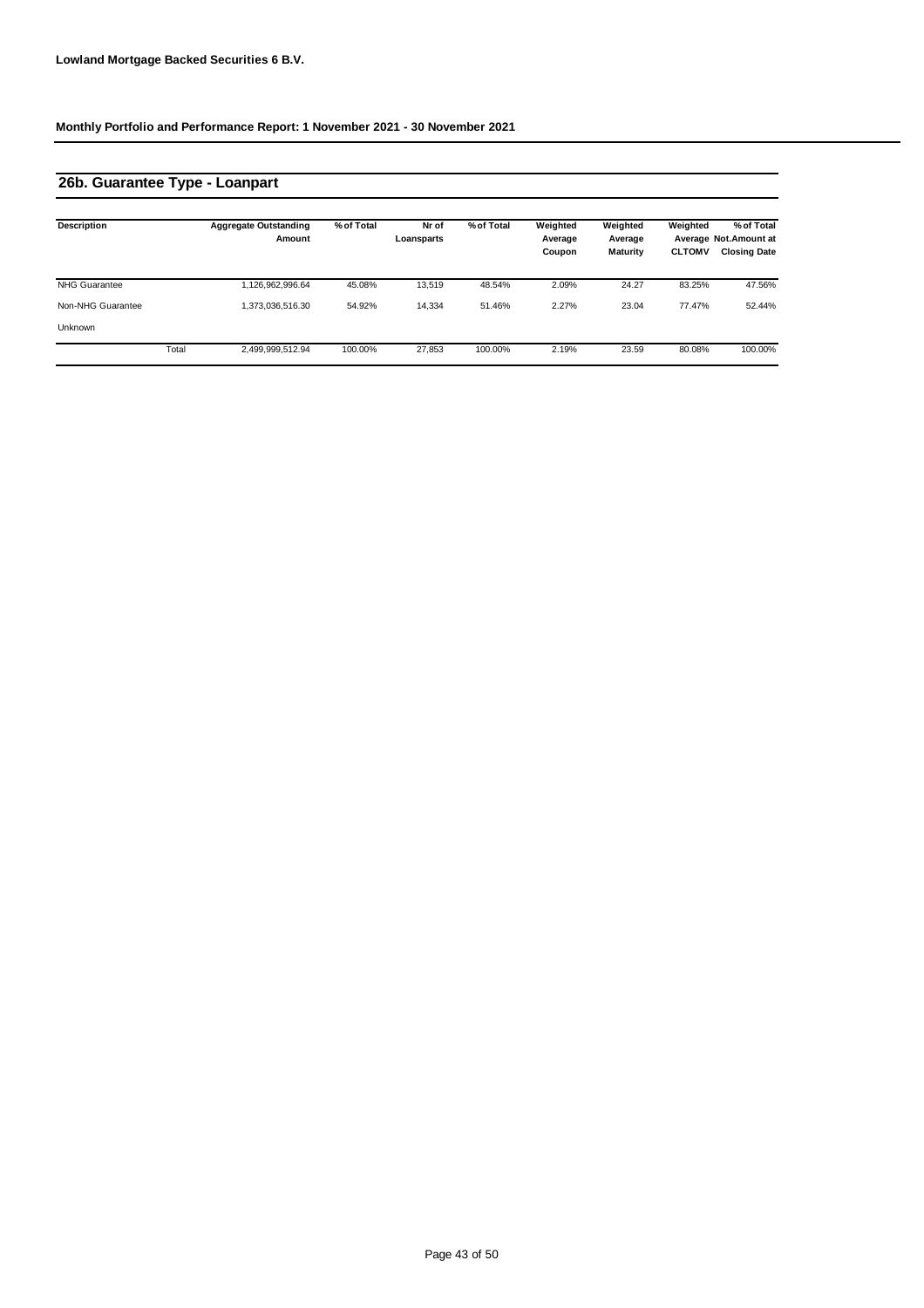| 27. Originator |       |                                        |            |             |            |                               |                                        |                           |                                                            |
|----------------|-------|----------------------------------------|------------|-------------|------------|-------------------------------|----------------------------------------|---------------------------|------------------------------------------------------------|
| Originator     |       | <b>Aggregate Outstanding</b><br>Amount | % of Total | Nr of Loans | % of Total | Weighted<br>Average<br>Coupon | Weighted<br>Average<br><b>Maturity</b> | Weighted<br><b>CLTOMV</b> | % of Total<br>Average Not Amount at<br><b>Closing Date</b> |
| Reaal          |       |                                        |            |             |            |                               |                                        |                           |                                                            |
| de Volksbank   |       | 2,499,999,512.94                       | 100.00%    | 12,573      | 100.00%    | 2.19%                         | 23.59                                  | 80.08%                    | 100.00%                                                    |
|                | Total | 2,499,999,512.94                       | 100.00%    | 12,573      | 100.00%    | 2.19%                         | 23.59                                  | 80.08%                    | 100.00%                                                    |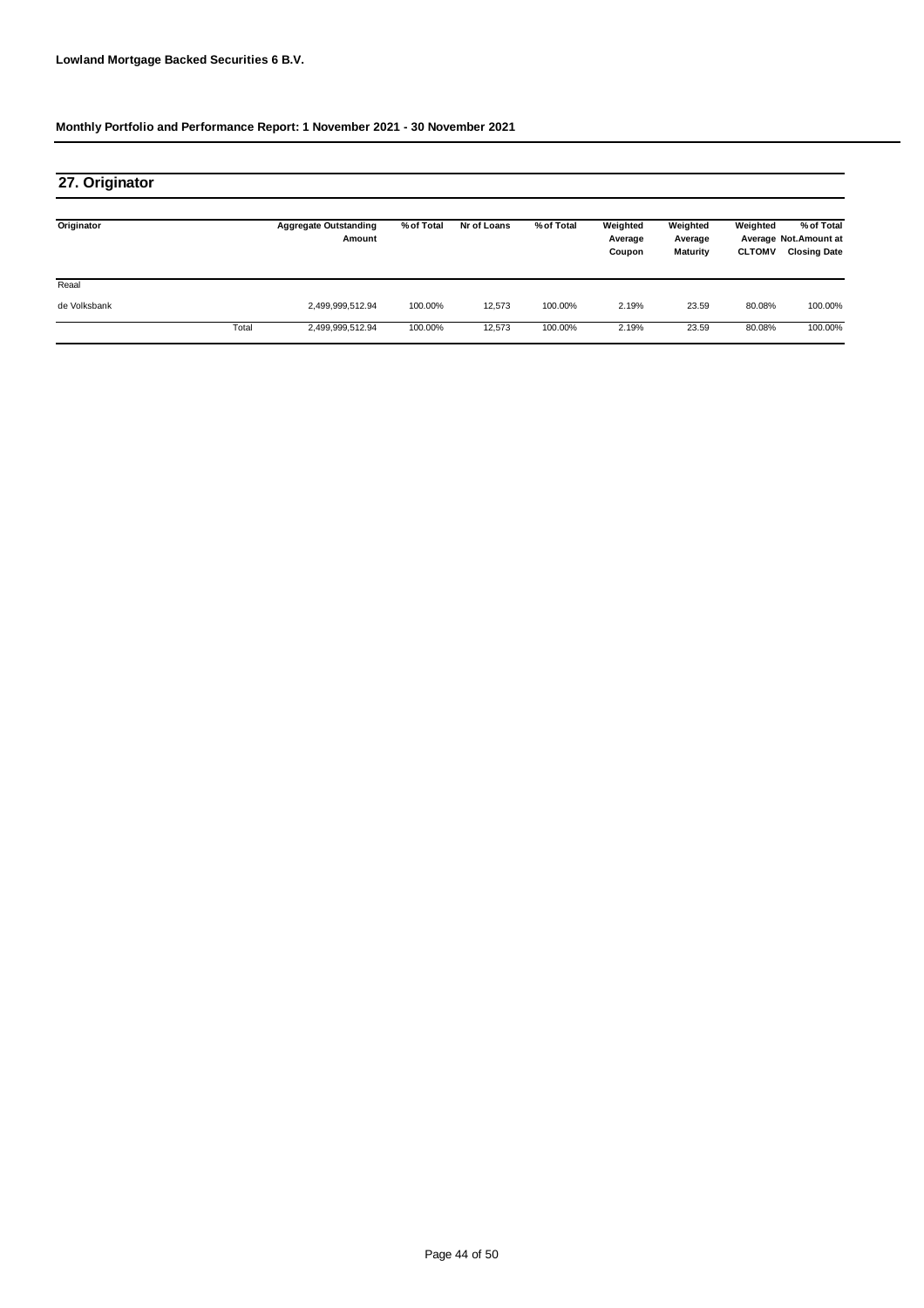| 28. Servicer |       |                                        |            |             |            |                               |                                        |                           |                                                            |
|--------------|-------|----------------------------------------|------------|-------------|------------|-------------------------------|----------------------------------------|---------------------------|------------------------------------------------------------|
| Servicer     |       | <b>Aggregate Outstanding</b><br>Amount | % of Total | Nr of Loans | % of Total | Weighted<br>Average<br>Coupon | Weighted<br>Average<br><b>Maturity</b> | Weighted<br><b>CLTOMV</b> | % of Total<br>Average Not.Amount at<br><b>Closing Date</b> |
| de Volksbank |       | 2,499,999,512.94                       | 100.00%    | 12.573      | 100.00%    | 2.19%                         | 23.59                                  | 80.08%                    | 100.00%                                                    |
|              | Total | 2,499,999,512.94                       | 100.00%    | 12,573      | 100.00%    | 2.19%                         | 23.59                                  | 80.08%                    | 100.00%                                                    |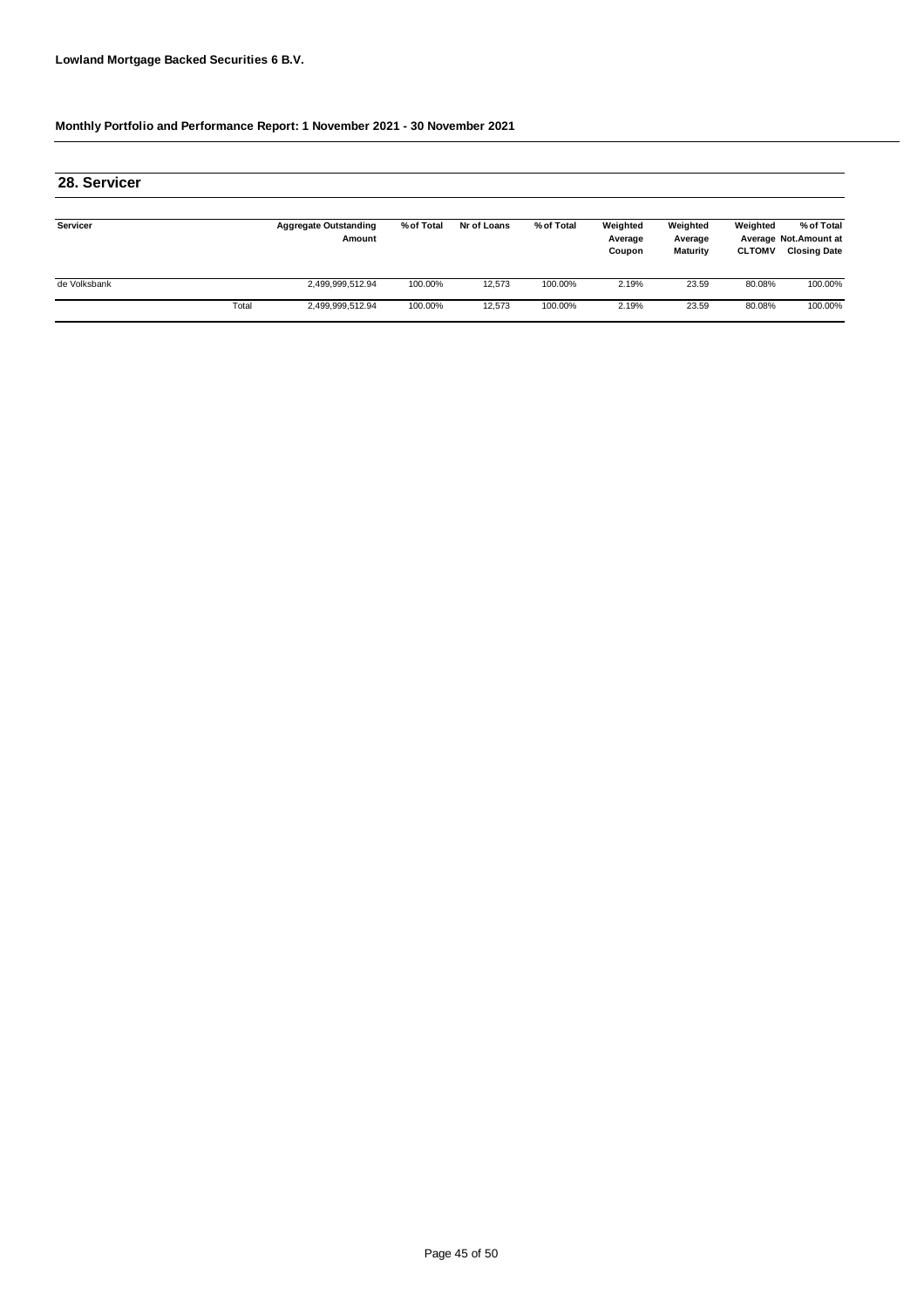### **29. Capital Insurance**

| <b>Insurance Policy Provider</b> |       | <b>Aggregate Outstanding</b><br>Amount | % of Total | Nr of<br>Loanparts | % of Total | Weighted<br>Average<br>Coupon | Weighted<br>Average<br><b>Maturity</b> | Average<br><b>CLTOMV</b> | Weighted % of Total Not.<br>Amount at<br>Closing |
|----------------------------------|-------|----------------------------------------|------------|--------------------|------------|-------------------------------|----------------------------------------|--------------------------|--------------------------------------------------|
| <b>Unknown</b>                   |       | 2,463,695,529.79                       | 98.55%     | 27.102             | 97.30%     | 2.18%                         | 23.75                                  | 80.23%                   | 98.46%                                           |
| <b>SRLEV</b>                     |       | 36, 303, 983. 15                       | .45%       | 751                | 2.70%      | 3.15%                         | 13.18                                  | 69.56%                   | .54%                                             |
|                                  | Total | 2,499,999,512.94                       | 100.00%    | 27,853             | 100.00%    | 2.19%                         | 23.59                                  | 80.08%                   | 100.00%                                          |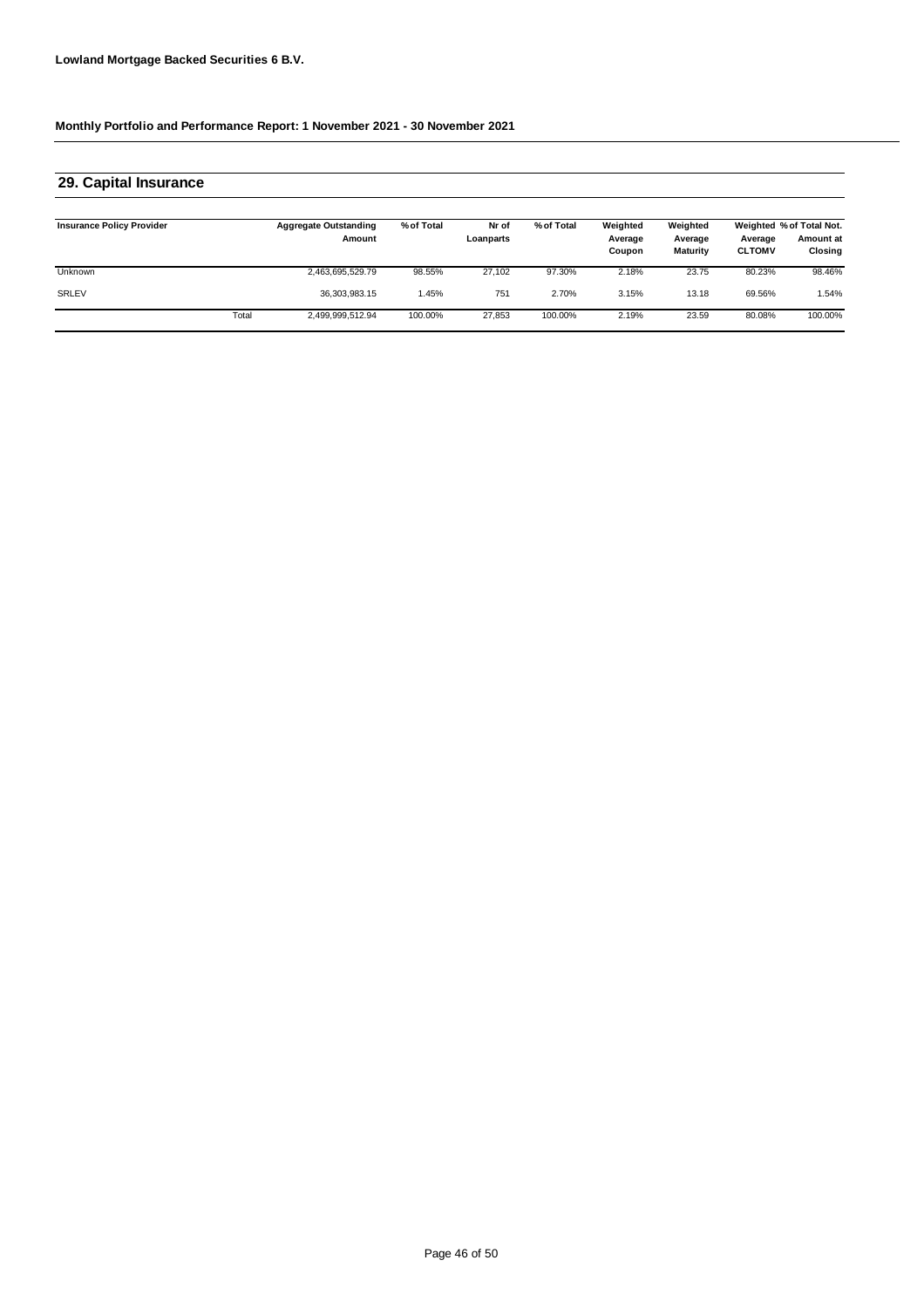### **Glossary**

| Term                                               | Definition / Calculation                                                                                                                                                                                                                                                                                                                                                                |
|----------------------------------------------------|-----------------------------------------------------------------------------------------------------------------------------------------------------------------------------------------------------------------------------------------------------------------------------------------------------------------------------------------------------------------------------------------|
| Arrears                                            | means an amount that is overdue exceeding EUR 11;                                                                                                                                                                                                                                                                                                                                       |
| Article 405 of the CRR                             | means Article 405 of Regulation (EU) No 575/2013 of the European Parliament and of the Council of 26 June 2013 on prudential requirements                                                                                                                                                                                                                                               |
| Article 51 of the AIFMR                            | for credit institutions and investment firms and amending Regulation (EU) No 648/2012;<br>means Article 51 of the Commission Delegated Regulation No 231/2013 of 19 December 2012 supplementing Directive 2011/61/EU of the<br>European Parliament and of the Council with regard to exemptions, general operating conditions, depositaries, leverage, transparency and<br>supervision; |
| Back-Up Servicer                                   | N/A;                                                                                                                                                                                                                                                                                                                                                                                    |
| Cash Advance Facility                              | means the cash advance facility as referred to in Clause 3.1 of the Cash Advance Facility Agreement;                                                                                                                                                                                                                                                                                    |
| Cash Advance Facility Maximum Available Amount     | means an amount equal to the greater of (i) 1.6 per cent. of the Principal Amount Outstanding of the Class A Notes on such date and (ii) 0.6<br>per cent of the Principal Amount Outstanding of the Class A Notes as at the Closing Date.                                                                                                                                               |
| Cash Advance Facility Provider                     | means de Volkbank N.V.;                                                                                                                                                                                                                                                                                                                                                                 |
| Cash Advance Facility Stand-by Drawing Account     | means the Issuer Collection Account on which any Cash Advance Facility Stand-by Drawing will be deposited;                                                                                                                                                                                                                                                                              |
| Constant Default Rate (CDR)                        | represents the percentage of outstanding principal balances in the pool that are in default in relation to the principal balance of the mortgage<br>pool;                                                                                                                                                                                                                               |
| Constant Prepayment Rate (CPR)                     | means prepayment as ratio of the principal mortgage balance outstanding at the beginning of the relevant period;                                                                                                                                                                                                                                                                        |
| <b>Construction Deposit</b>                        | means in relation to a Mortgage Loan, that part of the Mortgage Loan which the relevant Borrower requested to be disbursed into a blocked<br>account held in his name with the relevant Seller, the proceeds of which may be applied towards construction of, or improvements to, the<br>relevant Mortgaged Asset;                                                                      |
| <b>Construction Deposit Guarantee</b>              | N/A;                                                                                                                                                                                                                                                                                                                                                                                    |
| Coupon                                             | means the interest coupons appertaining to the Notes;                                                                                                                                                                                                                                                                                                                                   |
| <b>Credit Enhancement</b>                          | the combined structural features that improve the credit worthiness of the respective notes.                                                                                                                                                                                                                                                                                            |
| <b>Credit Rating</b>                               | an assessment of the credit worthiness of the notes assigned by the Credit Rating Agencies;                                                                                                                                                                                                                                                                                             |
| Curr. Loan to Original Foreclosure Value (CLTOFV)  | means the ratio calculated by dividing the current outstanding loan amount by the Orignal Foreclosure Value;                                                                                                                                                                                                                                                                            |
| Current Loan to Indexed Foreclosure Value (CLTIFV) | means the ratio calculated by dividing the current outstanding loan amount by the Indexed Foreclosure Value;                                                                                                                                                                                                                                                                            |
| Current Loan to Indexed Market Value (CLTIMV)      | means the ratio calculated by dividing the current outstanding loan amount by the Indexed Market Value;                                                                                                                                                                                                                                                                                 |
| Current Loan to Original Market Value (CLTOMV)     | means the ratio calculated by dividing the current outstanding loan amount by the Original Market Value;                                                                                                                                                                                                                                                                                |
| Custodian                                          | means ING Bank N.V.                                                                                                                                                                                                                                                                                                                                                                     |
| Cut-Off Date                                       | means (i) with respect to the Mortgage Receivables purchased on the Closing Date, 30 september 2018 and (ii) with respect to Further<br>Advance Receivables purchased on a Notes Payment Date, the first day of the month of the relevant Notes Payment Date;                                                                                                                           |
| Day Count Convention                               | means Actual/360 for the class A1 notes and 30/360 for the class A2 notes;                                                                                                                                                                                                                                                                                                              |
| Debt Service to Income                             | means the ratio calculated by dividing the amount a borrower is required to pay (in interest and principal repayments) on an annual basis by<br>the borrower(s) disposable income;                                                                                                                                                                                                      |
| Deferred Purchase Price                            | means part of the purchase price for the Mortgage Receivables equal to the sum of all Deferred Purchase Price Instalments;                                                                                                                                                                                                                                                              |
| Deferred Purchase Price Installment                | means, after application of the relevant available amounts in accordance with the relevant Priority of Payments, any amount remaining after all<br>items ranking higher than the item relating to the Deferred Purchase Price have been satisfied;                                                                                                                                      |
| Delinquency                                        | refer to Arrears;                                                                                                                                                                                                                                                                                                                                                                       |
| Economic Region (NUTS)                             | The Nomenclature of Territorial Units for Statistics (NUTS) was drawn up by Eurostat more than 30 years ago in order to provide a single<br>uniform breakdown of territorial units for the production of regional statistics for the European Union. The NUTS classification has been used<br>in EU legislation since 1988;                                                             |
| <b>Equivalent Securities</b>                       | securities equivalent to Purchased Securities under that Transaction. If and to the extent that such Purchased Securities have been<br>redeemed, the expression shall mean a sum of money equivalent to the proceeds of the redemption (other than Distributions);                                                                                                                      |
| Excess Spread                                      | N/A;                                                                                                                                                                                                                                                                                                                                                                                    |
| Excess Spread Margin                               | N/A;                                                                                                                                                                                                                                                                                                                                                                                    |
| <b>Final Maturity Date</b>                         | means the Notes Payment Date falling in October 2055;                                                                                                                                                                                                                                                                                                                                   |
| <b>First Optional Redemption Date</b>              | means the Notes Payment Date falling in October 2023;                                                                                                                                                                                                                                                                                                                                   |
| Foreclosed Mortgage Loan                           | means all mortgage rights and ancillary rights have been exercised;                                                                                                                                                                                                                                                                                                                     |
| Foreclosed NHG Loan                                | means all mortgage rights and ancillary rights have been exercised on mortgage loan that has the benefit of an NHG Guarantee;                                                                                                                                                                                                                                                           |
| Foreclosed Non NHG Loan                            | means all mortgage rights and ancillary rights have been exercised on mortgage loan that does not have the benefit of an NHG Guarantee;                                                                                                                                                                                                                                                 |
| Foreclosure                                        | means forced (partial) repayment of the mortgage loan;                                                                                                                                                                                                                                                                                                                                  |
| Foreclosure Value                                  | means the estimated value of the mortgaged property if the mortgaged property would be sold in a public auction;                                                                                                                                                                                                                                                                        |
| Further Advances / Modified Loans                  | "Further Advance" means a loan or a further advance to be made to a Borrower under a Mortgage Loan, which is secured by the same<br>Mortgage;                                                                                                                                                                                                                                           |
| Indexed Foreclosure Value                          | means the estimated value of the mortgaged property if the mortgaged property would be sold in a public auction multiplied with the<br>indexation rate per the valuation date;                                                                                                                                                                                                          |
| Indexed Market Value                               | means the value of the collateral multiplied with the indexation rate per the valuation date, multiplied with the market value factor;                                                                                                                                                                                                                                                  |
| <b>Interest Rate Fixed Period</b>                  | relates to the period for which mortgage loan interest has been fixed;                                                                                                                                                                                                                                                                                                                  |
| <b>Issuer Account Bank</b>                         | means Rabobank.                                                                                                                                                                                                                                                                                                                                                                         |
| <b>Issuer Transaction Account</b>                  | means the Issuer Collection Account.                                                                                                                                                                                                                                                                                                                                                    |
| Loan to Income (LTI)                               | means the ratio calculated by dividing the original loan amount by the income of the borrower at the moment of origination of the Mortgage<br>Loan:<br>Page 47 of 50                                                                                                                                                                                                                    |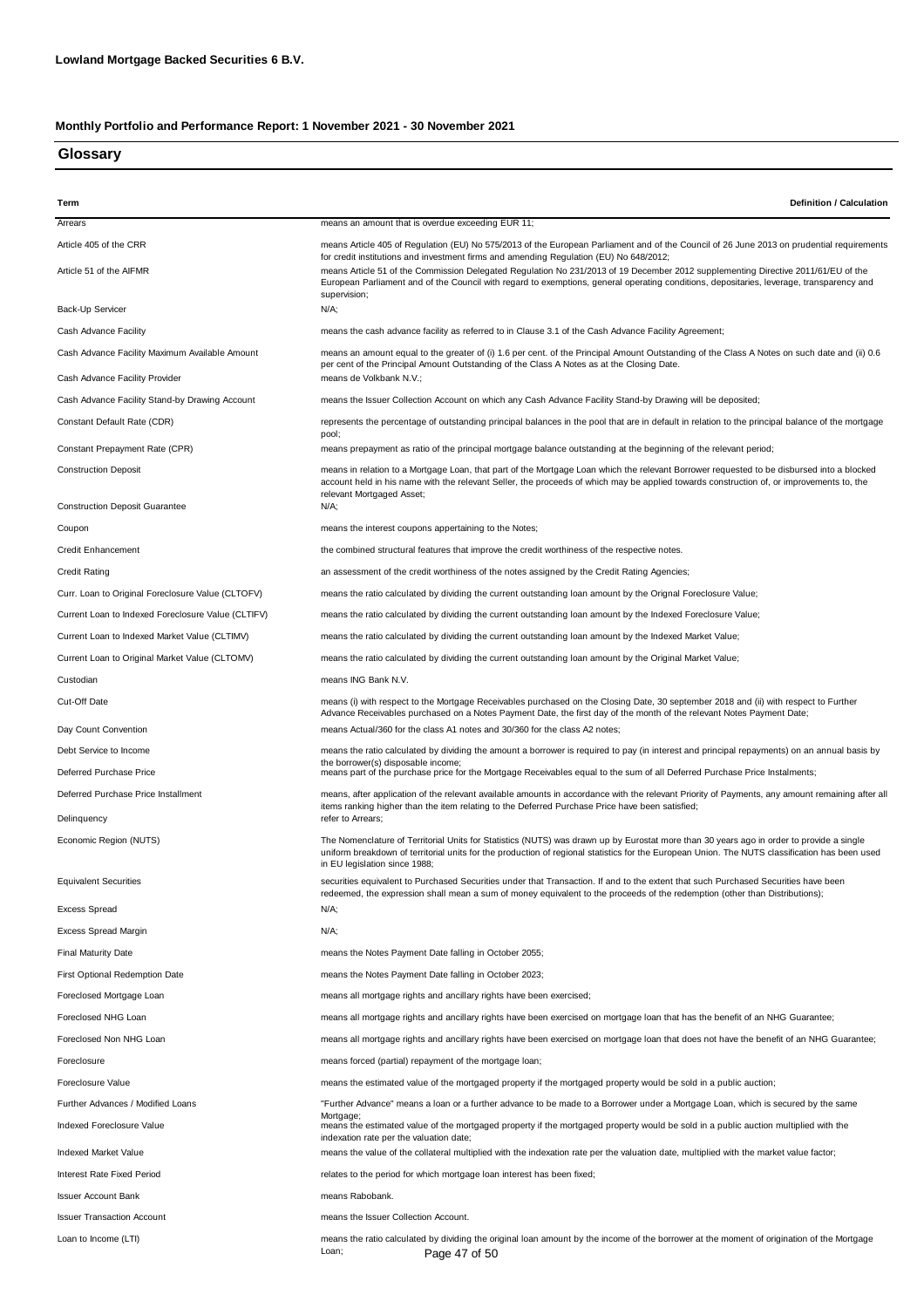| Loanpart Payment Frequency                        | monthly;                                                                                                                                                                                                                                                                                                                                                                                                                                                                                                                                                                                                                                                                                                                                                                                                                                                                                                                                                                                                                                                                                                                                                                                                                                                                                                                                                                                                                                                                                                                                                                                                                                                                                                                                                                                                                                                                                                                                                                                                                                                                                                                                                                                                                                                                                                                                                                                                                                             |
|---------------------------------------------------|------------------------------------------------------------------------------------------------------------------------------------------------------------------------------------------------------------------------------------------------------------------------------------------------------------------------------------------------------------------------------------------------------------------------------------------------------------------------------------------------------------------------------------------------------------------------------------------------------------------------------------------------------------------------------------------------------------------------------------------------------------------------------------------------------------------------------------------------------------------------------------------------------------------------------------------------------------------------------------------------------------------------------------------------------------------------------------------------------------------------------------------------------------------------------------------------------------------------------------------------------------------------------------------------------------------------------------------------------------------------------------------------------------------------------------------------------------------------------------------------------------------------------------------------------------------------------------------------------------------------------------------------------------------------------------------------------------------------------------------------------------------------------------------------------------------------------------------------------------------------------------------------------------------------------------------------------------------------------------------------------------------------------------------------------------------------------------------------------------------------------------------------------------------------------------------------------------------------------------------------------------------------------------------------------------------------------------------------------------------------------------------------------------------------------------------------------|
| Loanpart(s)                                       | means one or more of the loan parts (leningdelen) of which a Mortgage Loan consists;                                                                                                                                                                                                                                                                                                                                                                                                                                                                                                                                                                                                                                                                                                                                                                                                                                                                                                                                                                                                                                                                                                                                                                                                                                                                                                                                                                                                                                                                                                                                                                                                                                                                                                                                                                                                                                                                                                                                                                                                                                                                                                                                                                                                                                                                                                                                                                 |
| Loss                                              | refer to Realised Loss;                                                                                                                                                                                                                                                                                                                                                                                                                                                                                                                                                                                                                                                                                                                                                                                                                                                                                                                                                                                                                                                                                                                                                                                                                                                                                                                                                                                                                                                                                                                                                                                                                                                                                                                                                                                                                                                                                                                                                                                                                                                                                                                                                                                                                                                                                                                                                                                                                              |
| <b>Loss Severity</b>                              | means loss as a percentage of the principal outstanding at foreclosure;                                                                                                                                                                                                                                                                                                                                                                                                                                                                                                                                                                                                                                                                                                                                                                                                                                                                                                                                                                                                                                                                                                                                                                                                                                                                                                                                                                                                                                                                                                                                                                                                                                                                                                                                                                                                                                                                                                                                                                                                                                                                                                                                                                                                                                                                                                                                                                              |
| Market Value                                      | means estimated value of the mortgaged property if the mortgaged property would be privately sold voluntarily;                                                                                                                                                                                                                                                                                                                                                                                                                                                                                                                                                                                                                                                                                                                                                                                                                                                                                                                                                                                                                                                                                                                                                                                                                                                                                                                                                                                                                                                                                                                                                                                                                                                                                                                                                                                                                                                                                                                                                                                                                                                                                                                                                                                                                                                                                                                                       |
| Mortgage Loan                                     | means the mortgage loans granted by the relevant Seller to the relevant borrowers which may consist of one or more Loan Parts as set forth<br>in the List of Mortgage Loans and, after any purchase and assignment of any New Mortgage Receivables or Further Advance Receivables has<br>taken place in accordance with the Mortgage Receivables Purchase Agreement, the relevant New Mortgage Loans and/or Further Advances,<br>to the extent not retransferred or otherwise disposed of by the Issuer;                                                                                                                                                                                                                                                                                                                                                                                                                                                                                                                                                                                                                                                                                                                                                                                                                                                                                                                                                                                                                                                                                                                                                                                                                                                                                                                                                                                                                                                                                                                                                                                                                                                                                                                                                                                                                                                                                                                                             |
| Mortgage Loan Portfolio                           | means the portfolio of Mortgage Loans;                                                                                                                                                                                                                                                                                                                                                                                                                                                                                                                                                                                                                                                                                                                                                                                                                                                                                                                                                                                                                                                                                                                                                                                                                                                                                                                                                                                                                                                                                                                                                                                                                                                                                                                                                                                                                                                                                                                                                                                                                                                                                                                                                                                                                                                                                                                                                                                                               |
| Mortgage Receivable(s)                            | means any and all rights of the relevant Seller (and after assignment of such rights to the Issuer, of the Issuer) against the Borrower under or<br>in connection with a Mortgage Loan, including any and all claims of the relevant Seller (or the Issuer after assignment) on the Borrower as a<br>result of the Mortgage Loan being terminated, dissolved or declared null and void;                                                                                                                                                                                                                                                                                                                                                                                                                                                                                                                                                                                                                                                                                                                                                                                                                                                                                                                                                                                                                                                                                                                                                                                                                                                                                                                                                                                                                                                                                                                                                                                                                                                                                                                                                                                                                                                                                                                                                                                                                                                              |
| <b>NHG Guarantee</b>                              | means a guarantee (borgtocht) under the NHG Conditions granted by Stichting WEW;                                                                                                                                                                                                                                                                                                                                                                                                                                                                                                                                                                                                                                                                                                                                                                                                                                                                                                                                                                                                                                                                                                                                                                                                                                                                                                                                                                                                                                                                                                                                                                                                                                                                                                                                                                                                                                                                                                                                                                                                                                                                                                                                                                                                                                                                                                                                                                     |
| NHG Loan                                          | means a Mortgage Loan that has the benefit of an NHG Guarantee;                                                                                                                                                                                                                                                                                                                                                                                                                                                                                                                                                                                                                                                                                                                                                                                                                                                                                                                                                                                                                                                                                                                                                                                                                                                                                                                                                                                                                                                                                                                                                                                                                                                                                                                                                                                                                                                                                                                                                                                                                                                                                                                                                                                                                                                                                                                                                                                      |
| Non NHG Loan                                      | means a Mortgage Loan that does not have the benefit of an NHG Guarantee;                                                                                                                                                                                                                                                                                                                                                                                                                                                                                                                                                                                                                                                                                                                                                                                                                                                                                                                                                                                                                                                                                                                                                                                                                                                                                                                                                                                                                                                                                                                                                                                                                                                                                                                                                                                                                                                                                                                                                                                                                                                                                                                                                                                                                                                                                                                                                                            |
| <b>Notification Events</b>                        | means any of the Assignment Notification Events and the Pledge Notification Events;                                                                                                                                                                                                                                                                                                                                                                                                                                                                                                                                                                                                                                                                                                                                                                                                                                                                                                                                                                                                                                                                                                                                                                                                                                                                                                                                                                                                                                                                                                                                                                                                                                                                                                                                                                                                                                                                                                                                                                                                                                                                                                                                                                                                                                                                                                                                                                  |
| <b>Notification Trigger</b><br>Occupancy          | A notification trigger is an event that when it occurs or a threshold that when it is breached, is considered to be an Assignment Notification<br>Event;<br>means the way the mortgaged property is used (eg. owner occupied);                                                                                                                                                                                                                                                                                                                                                                                                                                                                                                                                                                                                                                                                                                                                                                                                                                                                                                                                                                                                                                                                                                                                                                                                                                                                                                                                                                                                                                                                                                                                                                                                                                                                                                                                                                                                                                                                                                                                                                                                                                                                                                                                                                                                                       |
| Orig. Loan to Original Foreclosure Value (OLTOFV) | means the ratio calculated by dividing the original principal amount of a Mortgage Receivable at the moment of origination by the Original                                                                                                                                                                                                                                                                                                                                                                                                                                                                                                                                                                                                                                                                                                                                                                                                                                                                                                                                                                                                                                                                                                                                                                                                                                                                                                                                                                                                                                                                                                                                                                                                                                                                                                                                                                                                                                                                                                                                                                                                                                                                                                                                                                                                                                                                                                           |
| Orig. Loan to Original Market Value (OLTOMV)      | Foreclosure Value;<br>means the ratio calculated by dividing the original loan amount by the Original Market Value;                                                                                                                                                                                                                                                                                                                                                                                                                                                                                                                                                                                                                                                                                                                                                                                                                                                                                                                                                                                                                                                                                                                                                                                                                                                                                                                                                                                                                                                                                                                                                                                                                                                                                                                                                                                                                                                                                                                                                                                                                                                                                                                                                                                                                                                                                                                                  |
| Original Foreclosure Value                        | means the Foreclosure Value as assessed by the relevant Originator at the time of granting the Mortgage Loan;                                                                                                                                                                                                                                                                                                                                                                                                                                                                                                                                                                                                                                                                                                                                                                                                                                                                                                                                                                                                                                                                                                                                                                                                                                                                                                                                                                                                                                                                                                                                                                                                                                                                                                                                                                                                                                                                                                                                                                                                                                                                                                                                                                                                                                                                                                                                        |
| Original Market Value                             |                                                                                                                                                                                                                                                                                                                                                                                                                                                                                                                                                                                                                                                                                                                                                                                                                                                                                                                                                                                                                                                                                                                                                                                                                                                                                                                                                                                                                                                                                                                                                                                                                                                                                                                                                                                                                                                                                                                                                                                                                                                                                                                                                                                                                                                                                                                                                                                                                                                      |
|                                                   | means the value of the mortgaged property if the mortgaged property would be privately sold voluntarily, estimated during the assessment of<br>the application:                                                                                                                                                                                                                                                                                                                                                                                                                                                                                                                                                                                                                                                                                                                                                                                                                                                                                                                                                                                                                                                                                                                                                                                                                                                                                                                                                                                                                                                                                                                                                                                                                                                                                                                                                                                                                                                                                                                                                                                                                                                                                                                                                                                                                                                                                      |
| Originator<br><b>Outstanding Principal Amount</b> | means each of de Volksbank N.V.<br>means, at any moment in time, (i) the outstanding principal amount of a Mortgage Receivable at such time and (ii), after a Realised Loss of<br>type (a) and (b) of the definition in respect of such Mortgage Receivable has been debited to the Principal Deficiency Ledger, zero;                                                                                                                                                                                                                                                                                                                                                                                                                                                                                                                                                                                                                                                                                                                                                                                                                                                                                                                                                                                                                                                                                                                                                                                                                                                                                                                                                                                                                                                                                                                                                                                                                                                                                                                                                                                                                                                                                                                                                                                                                                                                                                                               |
| Payment Ratio                                     | The actual principal and interest payments received as ratio of the scheduled principal and interest payments during the relevant period;                                                                                                                                                                                                                                                                                                                                                                                                                                                                                                                                                                                                                                                                                                                                                                                                                                                                                                                                                                                                                                                                                                                                                                                                                                                                                                                                                                                                                                                                                                                                                                                                                                                                                                                                                                                                                                                                                                                                                                                                                                                                                                                                                                                                                                                                                                            |
| Penalties                                         | means amounts to be paid by the borrower with regard to amounts in arrears and or (partial) prepayment of the mortgage loan according to                                                                                                                                                                                                                                                                                                                                                                                                                                                                                                                                                                                                                                                                                                                                                                                                                                                                                                                                                                                                                                                                                                                                                                                                                                                                                                                                                                                                                                                                                                                                                                                                                                                                                                                                                                                                                                                                                                                                                                                                                                                                                                                                                                                                                                                                                                             |
| Performing Loans                                  | the relevant mortgage contract and applicable general conditions;<br>means Mortgage Loans that are not in Arrears or Delinquent;                                                                                                                                                                                                                                                                                                                                                                                                                                                                                                                                                                                                                                                                                                                                                                                                                                                                                                                                                                                                                                                                                                                                                                                                                                                                                                                                                                                                                                                                                                                                                                                                                                                                                                                                                                                                                                                                                                                                                                                                                                                                                                                                                                                                                                                                                                                     |
| Post-Foreclosure Proceeds                         | means all amounts with regard to the relevant mortgage loan received after foreclosure of that mortgage loan;                                                                                                                                                                                                                                                                                                                                                                                                                                                                                                                                                                                                                                                                                                                                                                                                                                                                                                                                                                                                                                                                                                                                                                                                                                                                                                                                                                                                                                                                                                                                                                                                                                                                                                                                                                                                                                                                                                                                                                                                                                                                                                                                                                                                                                                                                                                                        |
| Prepayments                                       | means non scheduled principal paid by the borrower prior to the expected maturity date;                                                                                                                                                                                                                                                                                                                                                                                                                                                                                                                                                                                                                                                                                                                                                                                                                                                                                                                                                                                                                                                                                                                                                                                                                                                                                                                                                                                                                                                                                                                                                                                                                                                                                                                                                                                                                                                                                                                                                                                                                                                                                                                                                                                                                                                                                                                                                              |
| Principal Deficiency Ledger                       | means the principal deficiency ledger relating to the relevant Classes of Notes and comprising sub-ledgers for each such Class of Notes;                                                                                                                                                                                                                                                                                                                                                                                                                                                                                                                                                                                                                                                                                                                                                                                                                                                                                                                                                                                                                                                                                                                                                                                                                                                                                                                                                                                                                                                                                                                                                                                                                                                                                                                                                                                                                                                                                                                                                                                                                                                                                                                                                                                                                                                                                                             |
| Principal Payment Date                            | means the current monthly payment date on which principal is paid out on the relevant notes;                                                                                                                                                                                                                                                                                                                                                                                                                                                                                                                                                                                                                                                                                                                                                                                                                                                                                                                                                                                                                                                                                                                                                                                                                                                                                                                                                                                                                                                                                                                                                                                                                                                                                                                                                                                                                                                                                                                                                                                                                                                                                                                                                                                                                                                                                                                                                         |
| Principal Payment Rate (PPR)                      | means scheduled repayment as ratio of scheduled repayments to the principal mortgage balance outstanding at the beginning of the relevant                                                                                                                                                                                                                                                                                                                                                                                                                                                                                                                                                                                                                                                                                                                                                                                                                                                                                                                                                                                                                                                                                                                                                                                                                                                                                                                                                                                                                                                                                                                                                                                                                                                                                                                                                                                                                                                                                                                                                                                                                                                                                                                                                                                                                                                                                                            |
| Prospectus                                        | period;<br>means the prospectus dated 18 October 2018 relating to the issue of the Notes;                                                                                                                                                                                                                                                                                                                                                                                                                                                                                                                                                                                                                                                                                                                                                                                                                                                                                                                                                                                                                                                                                                                                                                                                                                                                                                                                                                                                                                                                                                                                                                                                                                                                                                                                                                                                                                                                                                                                                                                                                                                                                                                                                                                                                                                                                                                                                            |
| <b>Realised Losses</b>                            | "means, on any relevant Notes Calculation Date, the sum of<br>(a) with respect to the Mortgage Receivables in respect of which the relevant Seller, the relevant Servicer on behalf of the Issuer, the Issuer<br>or the Security Trustee has completed the foreclosure, such that there is no more collateral securing the Mortgage Receivable, in the<br>immediately preceding Notes Calculation Period, the amount by which (i) the aggregate Outstanding Principal Amount of all Mortgage<br>Receivables less, with respect to the Savings Mortgage Receivables and Bank Savings Mortgage Receivables, the Participations, exceeds (ii)<br>the amount of the Net Foreclosure Proceeds applied to reduce the Outstanding Principal Amount of the Mortgage Receivables less, with<br>respect to Savings Mortgage Receivables and Bank Savings Mortgage Receivables, the Participations; and<br>(b) with respect to the Mortgage Receivables sold by the Issuer in the immediately preceding Notes Calculation Period, the amount by which<br>(i) the aggregate Outstanding Principal Amount of such Mortgage Receivables, less, with respect to Savings Mortgage Receivables and Bank<br>Savings Mortgage Receivables, the Participations, exceeds (ii) the purchase price of the Mortgage Receivables sold to the extent relating to<br>principal, less, with respect to the Savings Mortgage Receivables and Bank Savings Mortgage Receivables, the Participations; and<br>(c) with respect to the Mortgage Receivables in respect of which the Borrower has (x) successfully asserted set-off or defence to payments or<br>(y) repaid or prepaid any amount in the immediately preceding Notes Calculation Period, the amount by which (i) the aggregate Outstanding<br>Principal Amount of such Mortgage Receivables less, with respect to Savings Mortgage Receivables and Bank Savings Mortgage Receivables,<br>the Participations, prior to such set-off or defence or repayment or prepayment exceeds (ii) the aggregate Outstanding Principal Amount of<br>such Mortgage Receivables, less, with respect to Savings Mortgage Receivables and Bank Savings Mortgage Receivables, the Participations<br>after such set-off or defence or repayment or prepayment having been made, unless, and to the extent, such amount is received from the<br>relevant Seller or otherwise in accordance with any item of the Available Principal Funds; |
| Recoveries                                        | refer to Post-Foreclosure-Proceeds;                                                                                                                                                                                                                                                                                                                                                                                                                                                                                                                                                                                                                                                                                                                                                                                                                                                                                                                                                                                                                                                                                                                                                                                                                                                                                                                                                                                                                                                                                                                                                                                                                                                                                                                                                                                                                                                                                                                                                                                                                                                                                                                                                                                                                                                                                                                                                                                                                  |
| Redemption Priority of Payments                   | means the priority of payments set out as such Clause 5.4 of the Trust Deed;                                                                                                                                                                                                                                                                                                                                                                                                                                                                                                                                                                                                                                                                                                                                                                                                                                                                                                                                                                                                                                                                                                                                                                                                                                                                                                                                                                                                                                                                                                                                                                                                                                                                                                                                                                                                                                                                                                                                                                                                                                                                                                                                                                                                                                                                                                                                                                         |
| Remaining Tenor                                   | the length of time until the final maturity date of the mortgage loan expressed in years;                                                                                                                                                                                                                                                                                                                                                                                                                                                                                                                                                                                                                                                                                                                                                                                                                                                                                                                                                                                                                                                                                                                                                                                                                                                                                                                                                                                                                                                                                                                                                                                                                                                                                                                                                                                                                                                                                                                                                                                                                                                                                                                                                                                                                                                                                                                                                            |
| Replacements                                      | N/A;                                                                                                                                                                                                                                                                                                                                                                                                                                                                                                                                                                                                                                                                                                                                                                                                                                                                                                                                                                                                                                                                                                                                                                                                                                                                                                                                                                                                                                                                                                                                                                                                                                                                                                                                                                                                                                                                                                                                                                                                                                                                                                                                                                                                                                                                                                                                                                                                                                                 |
| Replenishments                                    | means any Portfolio Mortgage Loan which is sold and assigned by the Seller to the                                                                                                                                                                                                                                                                                                                                                                                                                                                                                                                                                                                                                                                                                                                                                                                                                                                                                                                                                                                                                                                                                                                                                                                                                                                                                                                                                                                                                                                                                                                                                                                                                                                                                                                                                                                                                                                                                                                                                                                                                                                                                                                                                                                                                                                                                                                                                                    |
| Repossesions                                      | Issuer pursuant to clause 6 and 11 of the Mortgage Receivables Purchase Agreement;<br>refer to foreclosure;                                                                                                                                                                                                                                                                                                                                                                                                                                                                                                                                                                                                                                                                                                                                                                                                                                                                                                                                                                                                                                                                                                                                                                                                                                                                                                                                                                                                                                                                                                                                                                                                                                                                                                                                                                                                                                                                                                                                                                                                                                                                                                                                                                                                                                                                                                                                          |
| Reserve Account                                   | N/A;                                                                                                                                                                                                                                                                                                                                                                                                                                                                                                                                                                                                                                                                                                                                                                                                                                                                                                                                                                                                                                                                                                                                                                                                                                                                                                                                                                                                                                                                                                                                                                                                                                                                                                                                                                                                                                                                                                                                                                                                                                                                                                                                                                                                                                                                                                                                                                                                                                                 |
| Reserve Account Target Level                      | N/A;                                                                                                                                                                                                                                                                                                                                                                                                                                                                                                                                                                                                                                                                                                                                                                                                                                                                                                                                                                                                                                                                                                                                                                                                                                                                                                                                                                                                                                                                                                                                                                                                                                                                                                                                                                                                                                                                                                                                                                                                                                                                                                                                                                                                                                                                                                                                                                                                                                                 |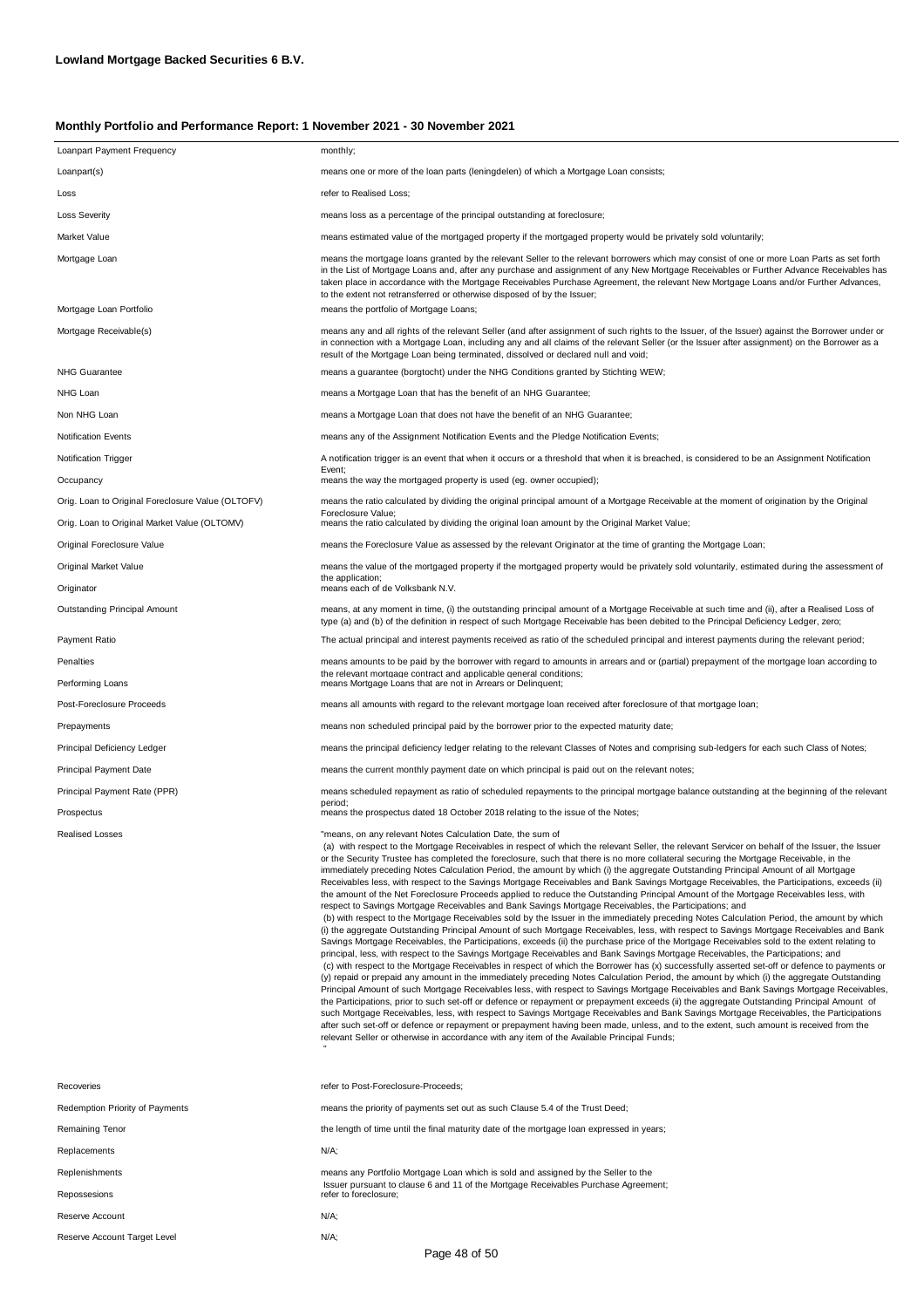| Revenue Priority of Payments      | means the priority of payments set out as such in section 5.2 (Priorities of Payments) of this Prospectus;                                                                               |
|-----------------------------------|------------------------------------------------------------------------------------------------------------------------------------------------------------------------------------------|
| <b>Saving Deposits</b>            | means savings in a bank account, pledged to the mortgage lender, which are meant to repay the loan at maturity;                                                                          |
| Seasoning                         | means the difference between the loan start date and the current reporting period;                                                                                                       |
| Seller                            | means each of de Volksbank N.V.;                                                                                                                                                         |
| Servicer                          | means each of de Volksbank N.V.;                                                                                                                                                         |
| Signing Date                      | means 18 October 2018 or such later date as may be agreed between the Issuer, the Seller and the Manager;                                                                                |
| <b>Special Servicer</b>           | $N/A$ ;                                                                                                                                                                                  |
| Subordinated Loan                 | $N/A$ ;                                                                                                                                                                                  |
| Swap Counterparty                 | $N/A$ :                                                                                                                                                                                  |
| Swap Counterparty Default Payment | $N/A$ ;                                                                                                                                                                                  |
| Swap Notional Amount              | $N/A$ :                                                                                                                                                                                  |
| <b>Trust Deed</b>                 | means the trust deed entered into by, amongst others, the Issuer and the Security Trustee dated the Closing Date;                                                                        |
| Weighted Average Life             | means the expected average total number of years needed for the issuer to repay all principal, whereby the time between origination and                                                  |
| Weighted Average Maturity         | each repayment is weighted by the repayment amount:<br>means the expected average number of years between the reporting date and the maturity of each loan, whereby the time between the |
| WEW                               | reporting date and the maturity of each loan is weighted by the size of the loan;<br>Stichting Waarborgfonds Eigen Woning;                                                               |
| <b>WEW Claims</b>                 | means losses which are claimed with the WEW based on the NHG conditions:                                                                                                                 |